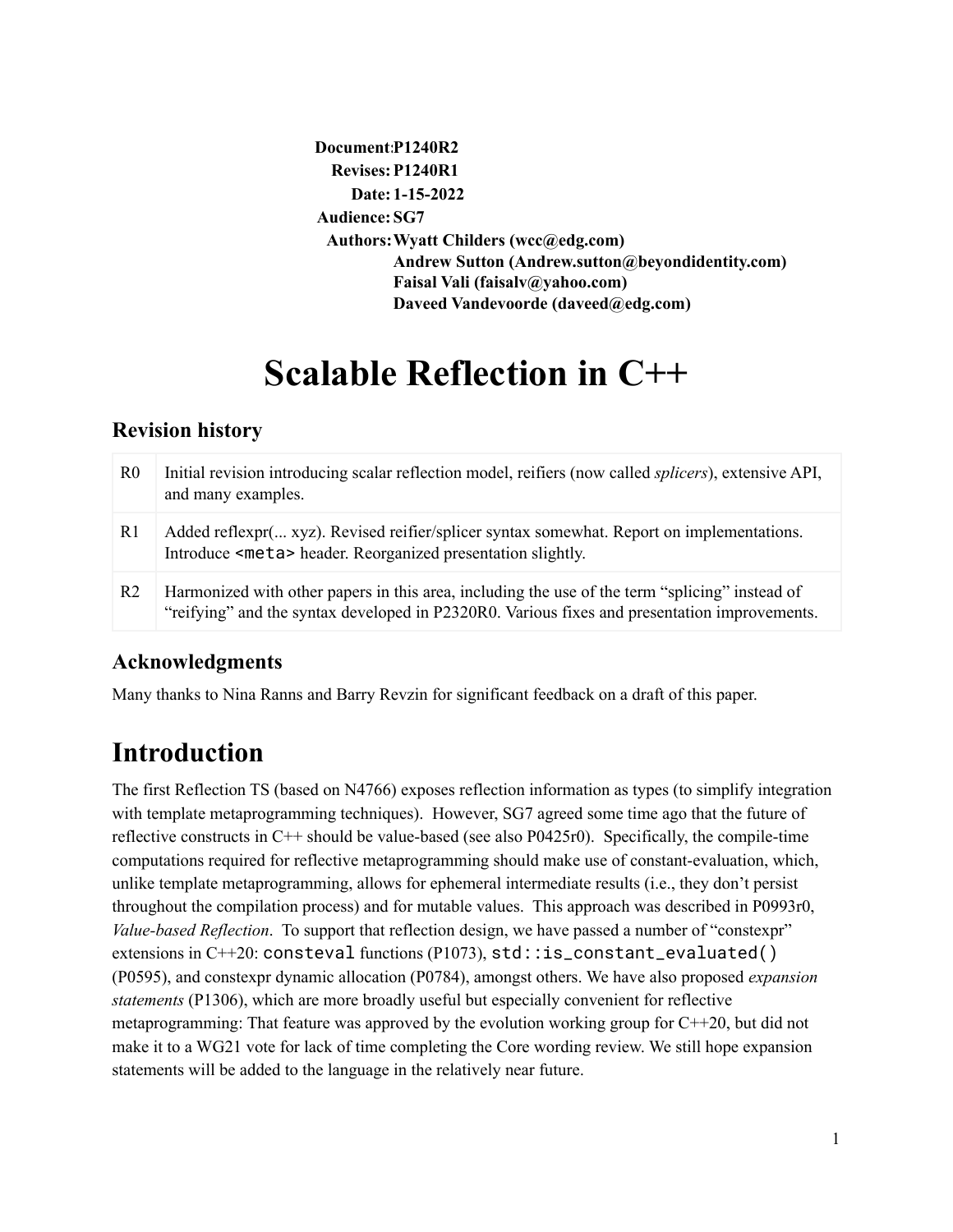That in itself still leaves plenty of design options for the reflection interface itself. What follows is an extensive document describing:

- The representation and properties of "reflections" (with argumentation for our specific design and considerations of alternatives).
- Mechanisms for *splicing*: Turning reflections into ordinary C++ source constructs (again, with design discussions).
- A brief discussion about templates and their instances.
- Principles to translate existing standard template metaprogramming facilities to the reflection domain.
- Principles to translate the Reflection TS facilities to the value-based reflection domain.
- Some examples to argue that proposals to add additional template metaprogramming facilities are unneeded because the underlying functionality is better handled in the reflection domain.
- An appendix listing the meta-functions being worked on one ongoing implementation.

This paper doesn't exist in a vacuum. Related topics have been separately explored in P2320R0 ("The Syntax of Static Reflection"), P2237 ("Metaprogramming"), P2050R0 ("Tweaks to the design of source code fragments"), P1717 ("Compile-time Metaprogramming in C++"), and P1306 ("Expansion statements").

Earlier versions of this paper were more exploratory in nature; this version uses experience with implementations based on earlier versions to narrow down a first set of metaprogramming features that are primarily aimed at providing reflection facilities (with splicing and ordinary template instantiation handling generative programming). However, additional facilities (particularly, for code injection) have been explored along with this proposal and we are not confident that they can be added incrementally on top of this proposal.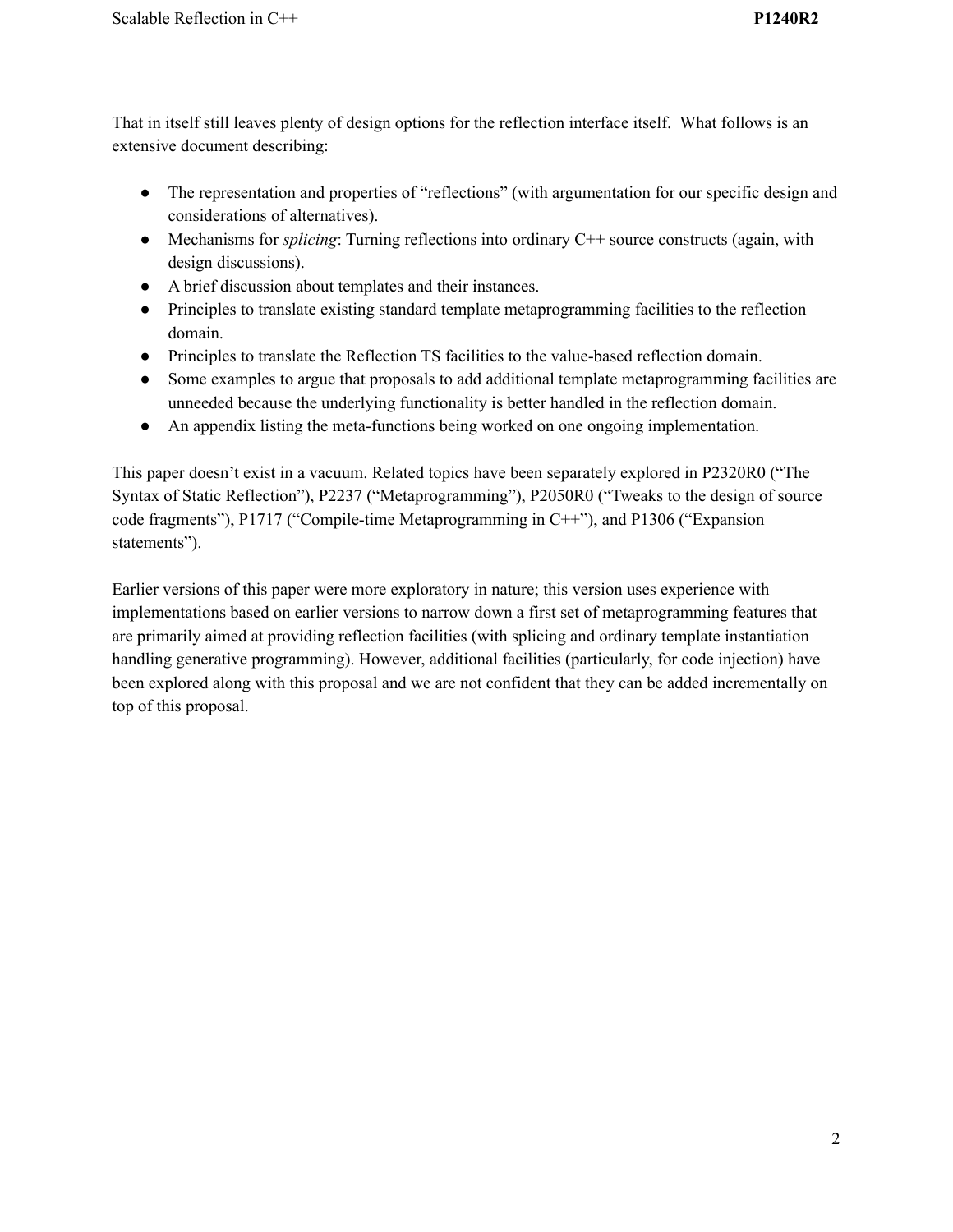### **A simple example**

The following function uses static reflection facilities presented in this paper to compute the string representation of an enumerator value.

```
#include <meta>
template<Enum T>
std::string to_string(T value) { // Could also be marked constexpr
  template for (constexpr auto e : std::meta::members_of(^T)) {
    if ([:e:] == value) {
      return std::string(std::meta::name_of(e));
    }
  }
  return "<unnamed>";
}
```
In broad strokes, the function does the following:

- 1. Gets the sequence enumerators from the enumeration type T,
- 2. Iterates over those enumerators, searching for the first that matches value,
- 3. Returns the name of that iterator.

Each of these operations relies on a feature included in this proposal. In particular, getting the sequence of iterators requires that we first get a queryable representation of the enumeration type T. This is done using the prefix ^ operator; it returns a *reflection*: a handle to an internal representation of type T maintained by the compiler. The members\_of function (declared in a newly proposed standard header <meta>) returns a compile-time std::span, whose elements are the reflections of each enumerator in the enum.

To iterate over the span we use an *expansion-statement* (proposed through a separate paper P1306, and previously approved by EWG but still in CWG review), spelled template for. This isn't true "iteration", however. The body of the statement is repeated for each element in the span s so that the loop variable (e above) is initialized to  $s[0], s[1], ..., s[n - 1]$  in each successive repetition. The expansion variable is declared constexpr and that carries into each repeated body. In other words, each repetition is equivalent to:

```
{
 constexpr std::meta::info e = s[I];
 if ([:e:] == value)return std::meta::name_of(e);
}
```
where I counts the repetitions of the loop's body.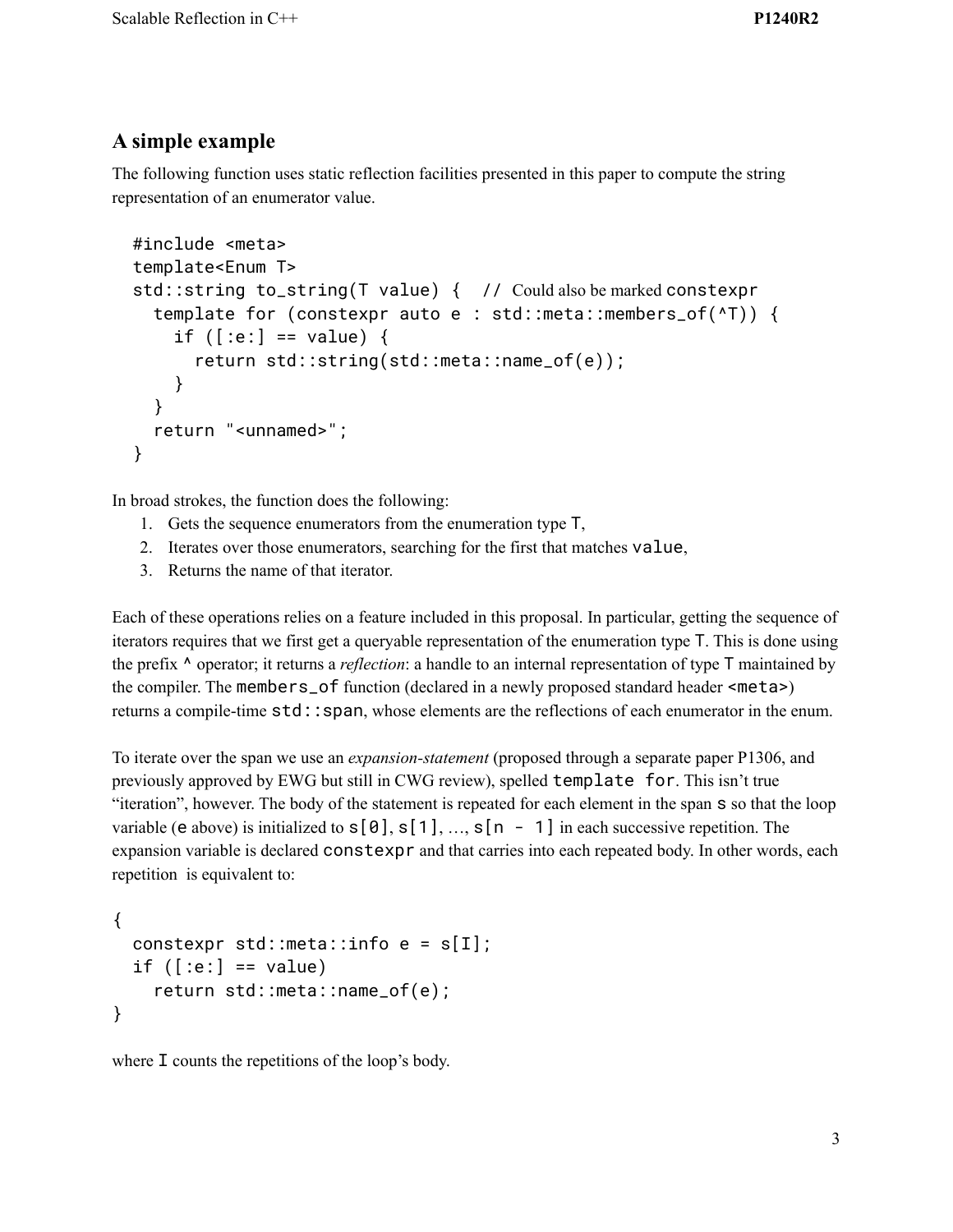Within the expansion body, the  $\lceil : \text{ref1} : \rceil$  construct recovers the value of a reflected entity. We call this recovery process *splicing* and the constructs — like [:...:] — that enable it *splicers*. This can be compared with the parameter value to determine if they are the same. Finally, the name\_of function returns a compile-time string\_view for the identifier spelling of the matched enumerator. If none of the enumerators matched (possible, e.g., when bit-ORing together enumerator values), we return a string "<unnamed>" (which won't collide with a valid identifier).

This is called *static reflection* because all of the operations used to query types and enumerators are computed at compile time (i.e., statically). There is no additional runtime meta-information that must be generated with such facilities, which reinforces the zero-overhead principle that is so fundamental to C++. There is no runtime representation of the enumeration type and its enumerators. Only information that is ODR-used is present in the final program.

#### **Implementation status**

Two implementations of this proposal are underway.

The first and most complete is a fork of Clang by Lock3 Software (by, among others, Andrew and Wyatt, authors of this paper). It includes a large portion of the capabilities presented here, albeit not always with the exact syntax or interfaces proposed. In addition to these capabilities, Lock3's implementation supports expansion statements and injection primitives (including "fragment" support). Lock3 is currently not maintaining this implementation, however.

The second is based on the EDG front end (by Faisal and Daveed) and is less complete: It implements the reflection operator and most single splicers (but not the pack splicers; see below), and a few meta-library interfaces. It does not currently implement features in other proposals like expansion statements or injection primitives.

# **Reflections**

## **The ^ operator**

The first Reflection TS introduced the reflexpr operator to obtain reflection values encoded as types. Previous versions of this paper attempted to avoid repeating the considerable bikeshedding that went into selecting the reflexpr keyword by simply reusing it. Ironically, the spelling is more appropriate for the value-based reflection since the corresponding operation is indeed an "expression" (i.e., a construct that produces a value; in the TS it produces a type).

However, with months of practice with implementations that used reflexpr(...) we experienced consistent feedback that that syntax is too "heavy". So we went back to the drawing board and found that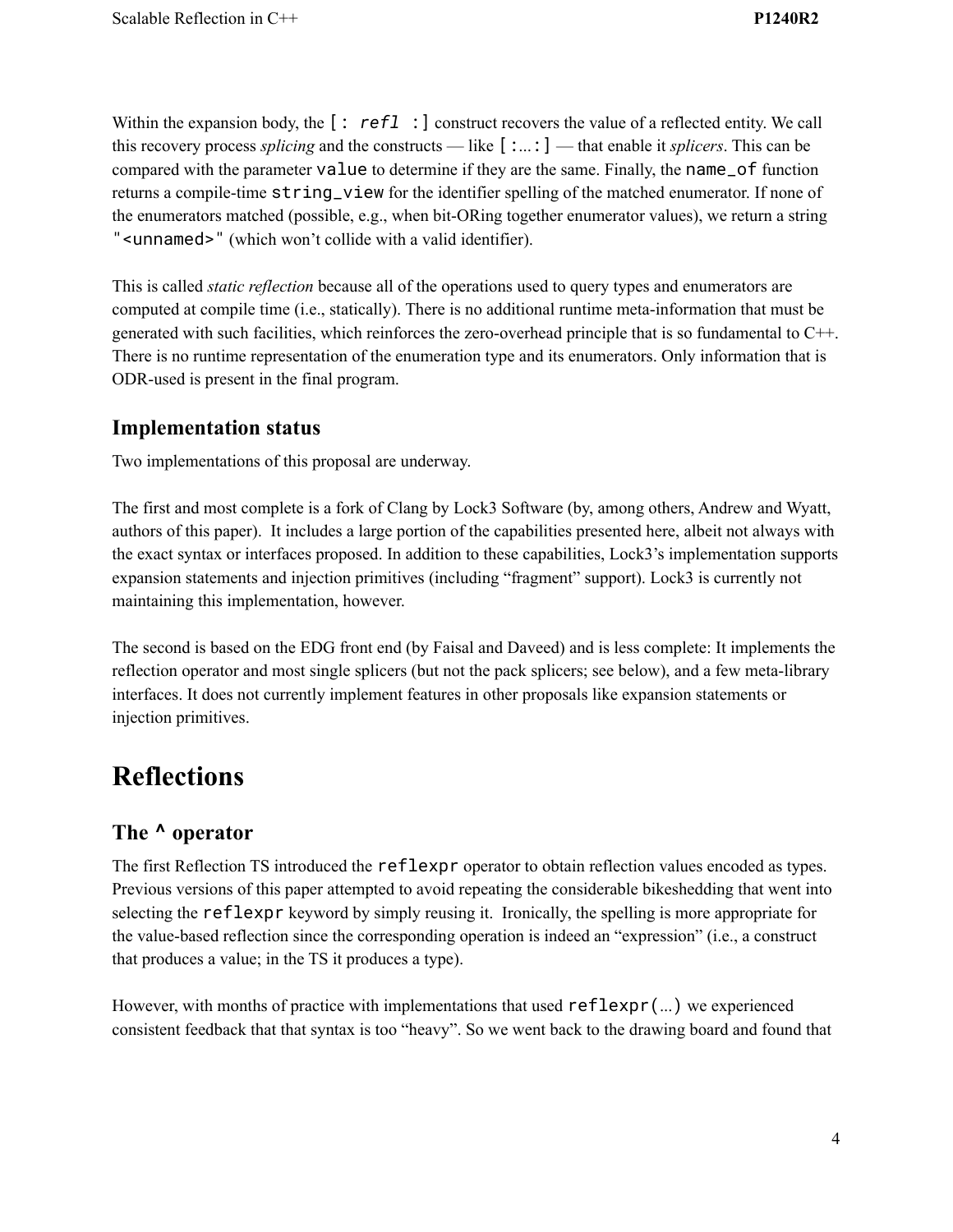the  $\lambda$  prefix operator — suggesting "lifting" or "raising" representation — is available<sup>1</sup>. This new syntax was agreed to by SG-7 during the discussion of P2320. Thus, we can write:

```
constexpr std::meta::info reflection = ^name_or_postfix_expr;
```
The value of reflection (i.e. the result of this *lifting operator*) is a compile-time value that *designates* some view of the indicated program element by the implementation (specifically, the compiler front end). I.e., it can be thought of as a handle to an internal structure of the compiler. In the rest of this proposal, we refer to the result of ^ as a *reflection* or a *reflection value*.

Note that the lifting operator is the "gateway" into the reflected world, but it is not the only source of *reflections* (or *reflection values*): We will further introduce a variety of functions that derive reflections from other reflections (e.g., we'll present a function that returns reflections for the members of a class given a reflection for that class). Whatever the source of a reflection, we say that it *designates* language concepts such as entities or value categories. As will be shown later, a reflection can *designate* multiple notions. For example,  $\wedge f(x)$  designates the called function f (if indeed that is what is called) and the type and value category of the call result.

The operand of  $\wedge$  must be one of the following:

- a *type-id*, including possibly a *simple-type-specifier* that designates a *template-name*
- a possibly qualified *namespace-name*
- $\bullet$  the scope-qualifier token "::" (designating the global namespace)
- a *postfix-expression 2*

In the case where the *name\_or\_postfix\_expr* is an expression, it is unevaluated but *potentially constant evaluated*. That implies that given "struct  $S \{ int x; \}$ ;", the expression " $S: x$ " is permissible in this context. We will elaborate the available reflected semantics later in this paper. Since ^*name\_or\_postfix\_expr* is an expression, ^(^*name\_or\_postfix\_expr*) is also valid (generally producing a distinct reflection).

In this paper, we call *declared entity* any of the following: a namespace (but not a namespace alias), a function or member function (that includes implicit special members, but not inherited constructors), a function or template parameter, a variable, a type (but not a type alias), a data member, a base class, a capture, or a template (including an alias template, but not a deduction guide template). Note that this is slightly different from the standard term *entity* (which, e.g., includes "values" but not "captures"<sup>3</sup>). We call *alias* a namespace alias or a type alias.

<sup>&</sup>lt;sup>1</sup> We used to think that C++/CLI had already appropriated that syntax, but C++/CLI (and related C++ dialects) only uses the caret for handle declarations and *not* for handle indirections.

<sup>2</sup> Which includes any parenthesized expression.

<sup>&</sup>lt;sup>3</sup> This paper does not currently deal with structured bindings because their exact nature in the standard is still somewhat in flux at the time of this writing. Once they're clarified, we intend to revisit their status as a "declared entity".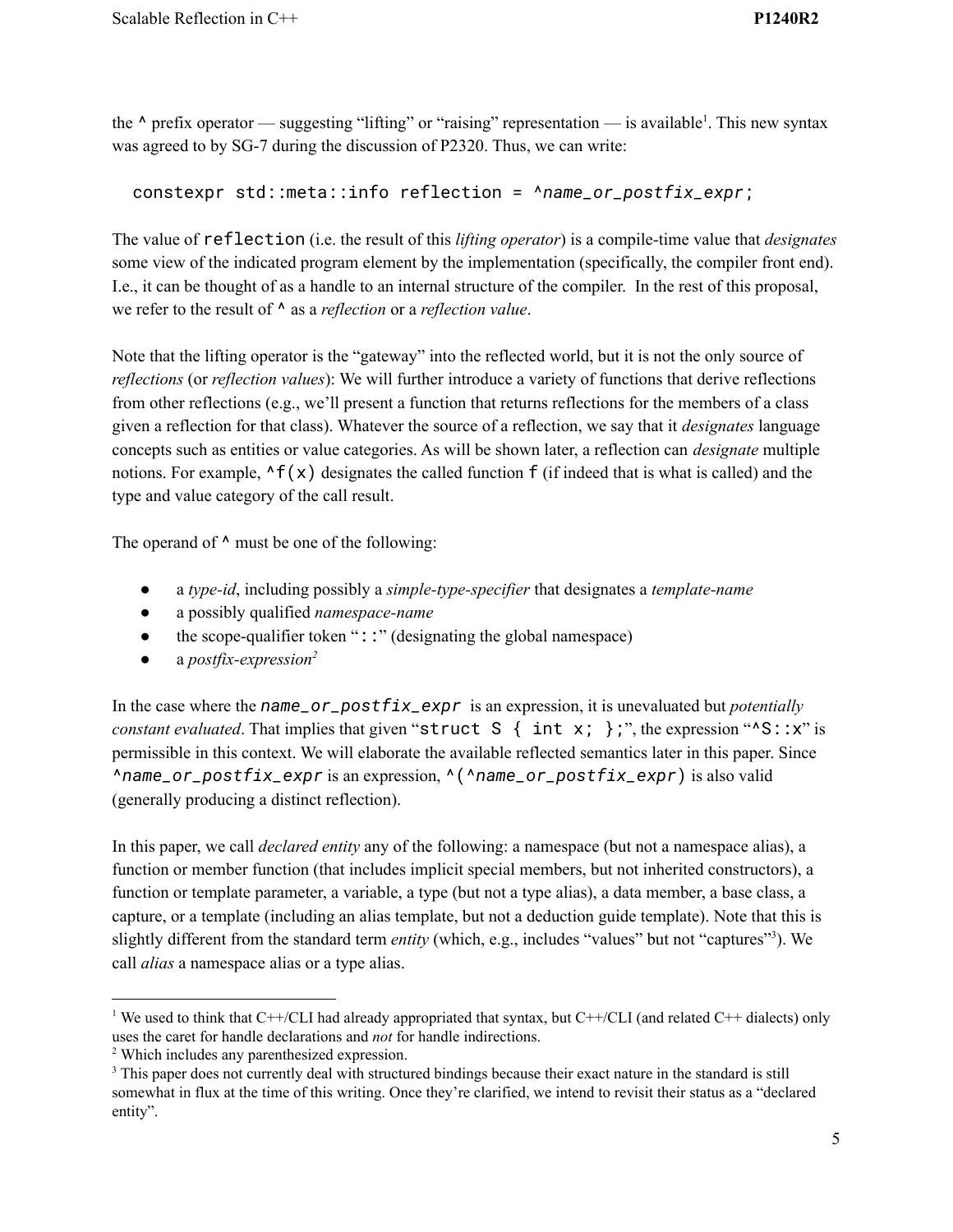## **Reflection type**

What should the type of a reflection be? We propose it to be a new scalar type<sup>4</sup>, distinct from all other scalar types, that supports — aside from reading, assigning, and copying — only the scalar operations of equality/inequality and contextual conversion to bool. In addition we propose specific *splicers* (that transform a reflection value into a type or a name, see below) and library functions that can operate on constexpr reflections and constexpr sequences of reflections and generate new reflection-values as needed. All other operations on reflection values are then composed from these aforementioned operations. We present our rationale below for this design choice.

It is tempting to organize reflection values as class type values using a hierarchy of class types that try to model the language constructs. For example, one could imagine a base class Reflection, from which we might derive a class ReflectedDeclaration, itself the base class of ReflectedFunction and ReflectedVariable.

We do not believe that is the best approach for at least the following reasons:

- Although the relationship between major language concepts is relatively stable, we do occasionally make fundamental changes to our vocabulary (e.g., during the C++11 cycle we changed the definition of "variable"). Such a vocabulary change is more disruptive to a class hierarchy design than it is to certain other kinds of interfaces (we are thinking of function-based interfaces here).
- Class hierarchy values aren't friendly to value-based programming because of slicing; instead, it works better with "reference" programming, which is particularly expensive for constant evaluation (because it requires address computations, which involve additional bookkeeping to check for potential undefined behavior).
- Class types are not easily used as nontype template arguments, particularly when we want to restrict effects to compile time (the recently added support for nontype class-type template arguments (P0732R2+P1907R1) imposes draconian limitations on class types). As it turns out, instantiating templates over reflection values is an important idiom when it comes to generative programming (e.g., through splicers or, eventually, code injection).
- Implementations of constant-evaluation usually handle non-pointer scalar values significantly more efficiently than class values.

Regarding this last point, the following compile-time test:

 $4$  We could define it via using info = decltype( $\text{void}$ ).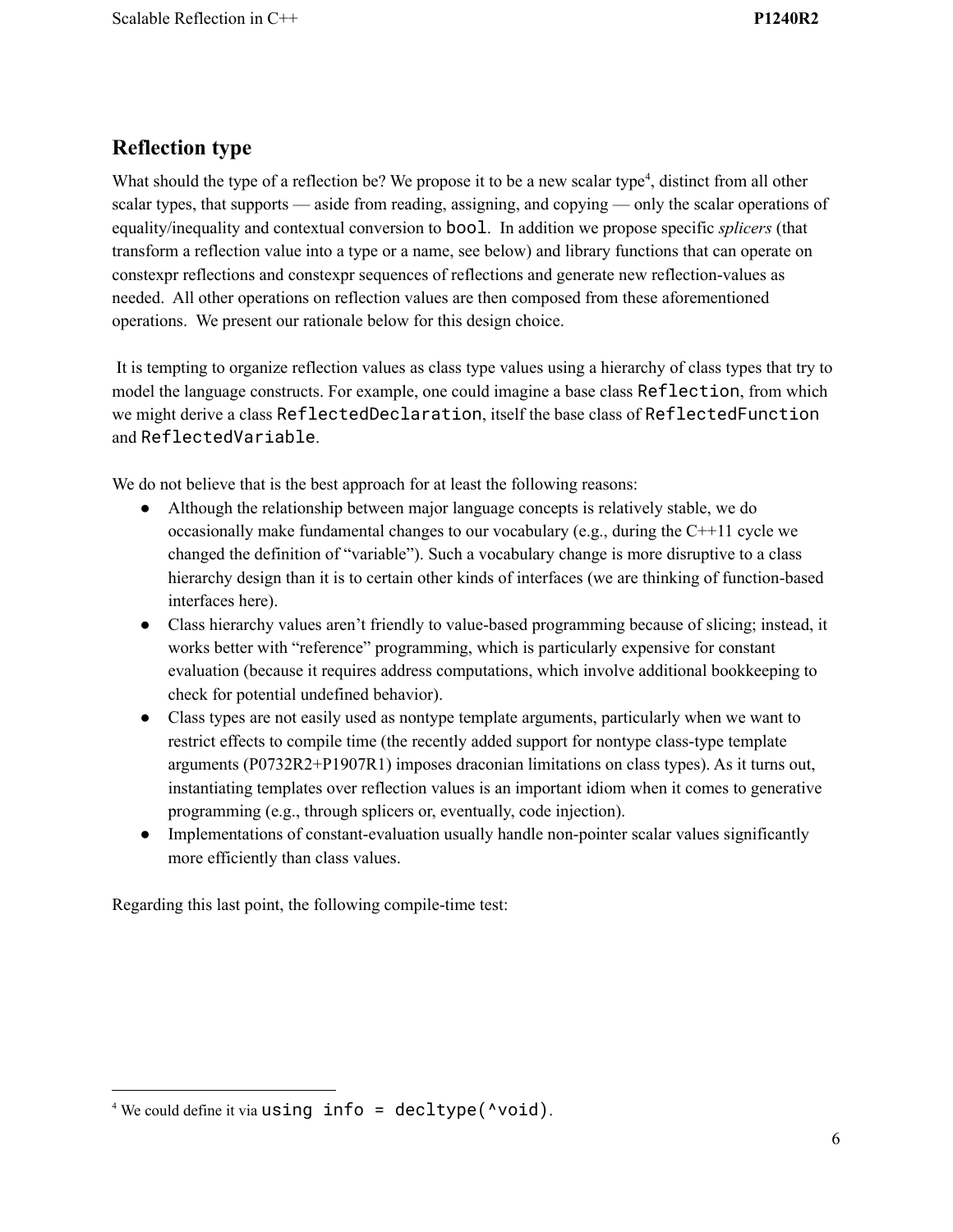```
constexpr int f() {
  int i = 0;
  for (int k = 0; k<10000; ++k) {
    i + = k;
  }
  return i/10000;
}
template<int N> struct S {
  static constexpr int sm = S<N-1>::sm+f();
};
template<> struct S<0> {
  static constexpr int sm = 0;
};
constexpr int r = S < 200 :: sm;
```
compiles in about 0.6 seconds on a compact laptop (2016 MacBook m7), but wrapping the integers as follows:

```
struct Int \{ int v; \};
constexpr int f() {
  Int i = \{0\};
  for (Int k = \{0\}; k.v<10000; ++k.v) {
    i.v += k.v;}
  return i.v/10000;
}
template<int N> struct S {
  static constexpr int sm = S<N-1>::sm+f();
};
template<> struct S<0> {
  static constexpr int sm = 0;
};
constexpr int r = S < 200 :: sm;
```
doubles the compile time to 1.2 seconds. Adding a derived-class layer would further increase the time. Another increase would result from attempting to access the classes through references (as would be tempting with a class hierarchy) because address computations require some work to guard against undefined behavior.

Because of these various considerations, we therefore propose that the type of a reflection is an unspecified scalar type, distinct from all other scalar types, whose definition is: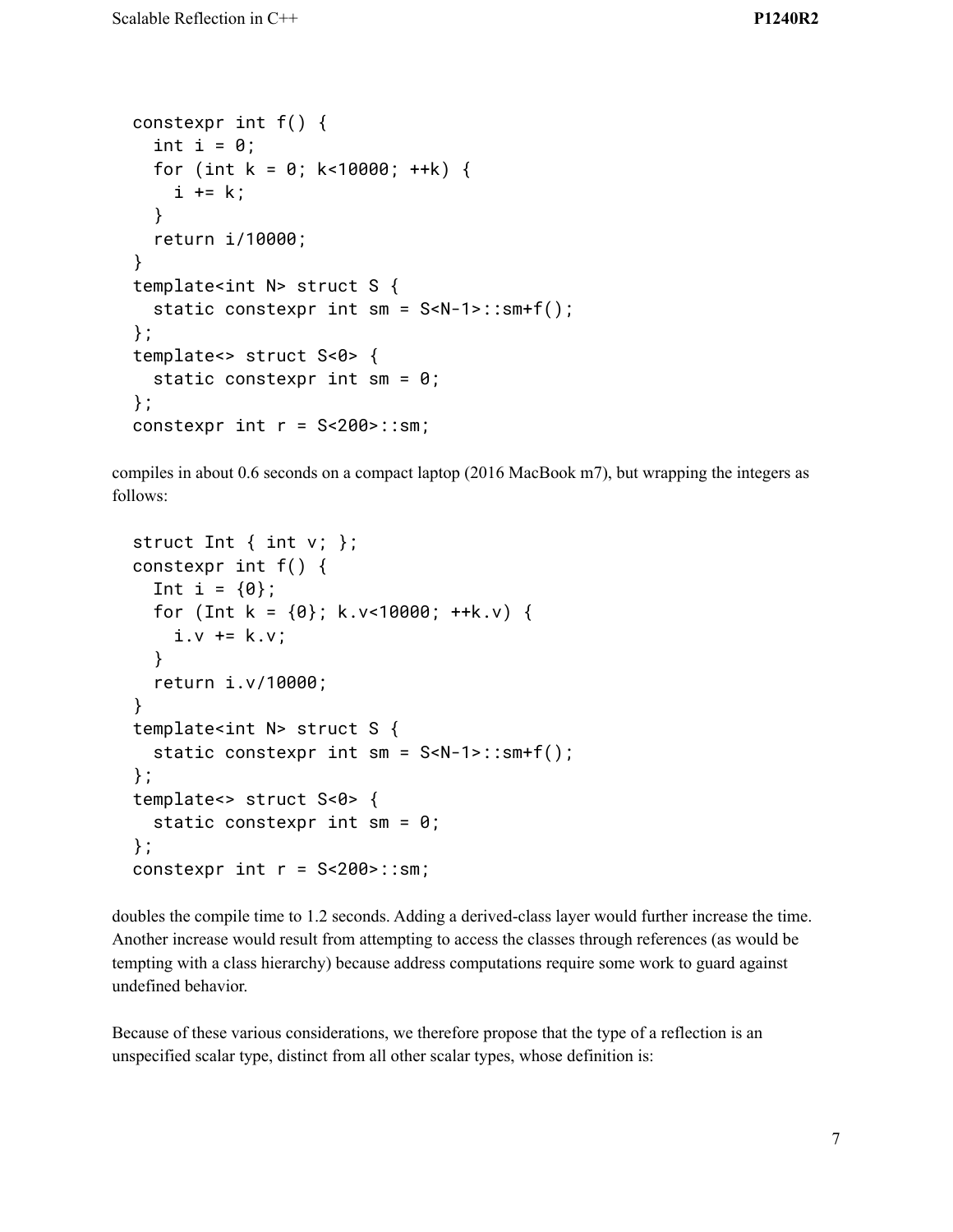```
namespace std::meta {
  using info = deck( \wedge\text{void});
}
```
Namespace std:: meta is an associated namespace of std:: meta:: info for the purposes of argument-dependent lookup (ADL): That makes the use of various other facilities in that namespace considerably more convenient. (In this sense,  $std::meta::info$  is similar to an enumeration type.)

By requiring the type to be scalar, we avoid implementation overheads associated with the compile-time evaluation of class objects, indirection, and inheritance. By making the type unspecified but distinct, we avoid accidental conversions to other scalar types, and we gain the ability to define core language rules that deal specifically with these values. Moreover, no special header is required before using the lifting operator.

#### **Reflection categories**

As noted earlier, reflection values behave as handles to internal structures of the compiler. To reason about the kind of semantic information one can obtain through these reflection values, we categorize the values into one or more of four groups:

- Declared-entity reflections
- Alias reflections
- Expression reflections
- Invalid reflections

Note, declared-entity-reflections *only* designate the declared-entity; alias-reflections always designate a declared-entity in addition to providing the name of the alias; and, expression-reflections might or might not designate a declared-entity (e.g., an *id-expression* might designate a variable), but always designate properties of the expression. *Invalid reflections* will be discussed in more detail later, but they represent various kinds of failures when creating reflections using means other than the ^ operator.

For the most part, reflections of *names* (including *type-id*s) designate the declared entity those names denote: variables, functions, types, namespaces, templates, etc. For example:

```
^const int // Designates the type const int.
^std // Designates the namespace std.
Astd::pair // Designates the template pair.
^std::pair<int, int> // Designates the specialization.
int* f(int);
\text{{}^\Lambda}\text{decltype}(f(3)) // Designates the type int*.
```
Reflections of *expressions* designate a limited set of characteristics of those expressions, including at least their type and value category. For example: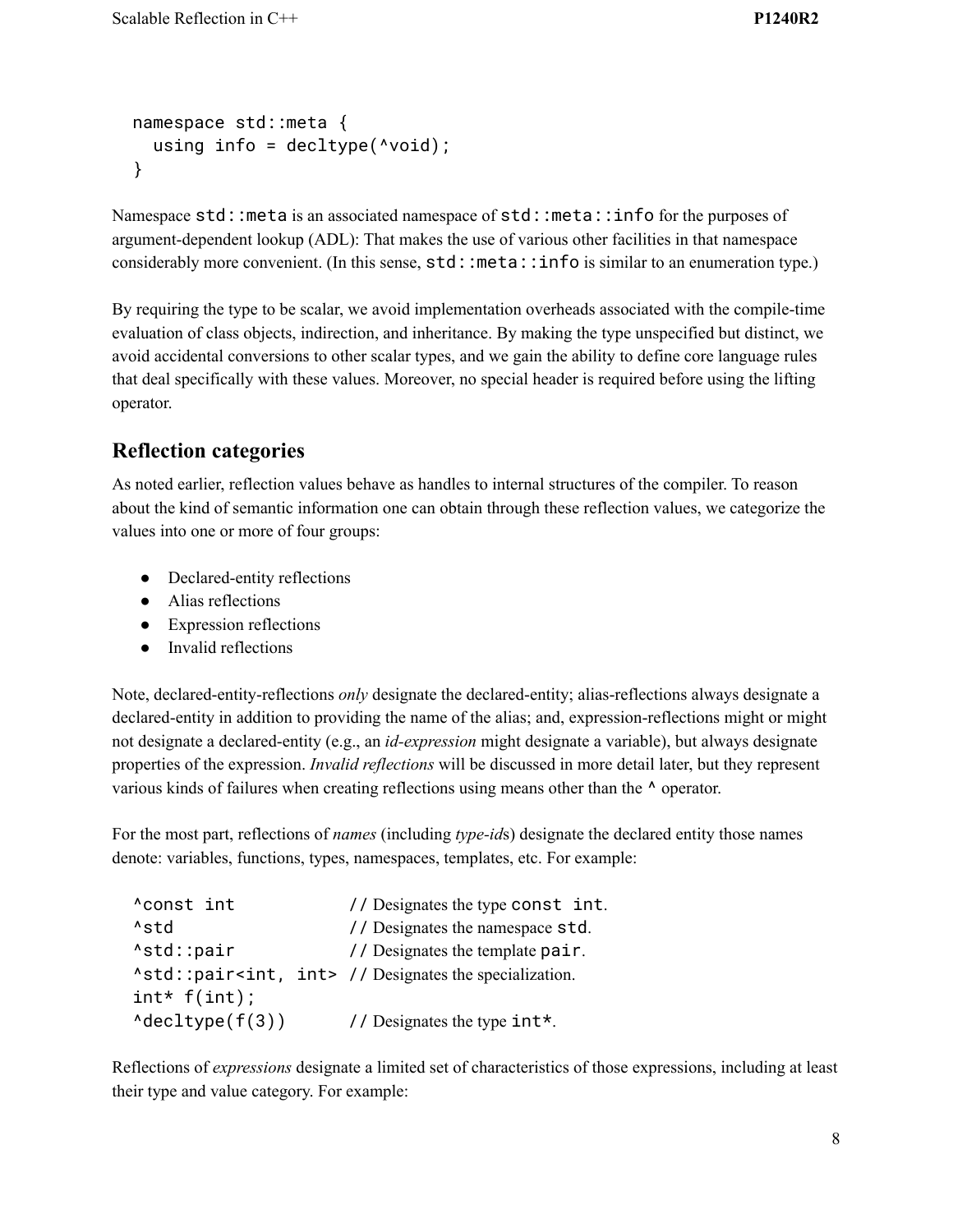^1 // Designates the property "prvalue of type int" (but also the constant value 1)..

(Further on we will present facilities to examine and/or splice the designated notions.)

If an expression also names a declared entity (via a possibly-parenthesized *id-expression*), then it also designates that entity. For example:

| // Designates the declared-entity 'x' (variable) as well as the properties of |
|-------------------------------------------------------------------------------|
| // the expression 'x' (type and value category, in this case).                |
| // Does not designate a declared-entity but does designate the property       |
| // "prvalue of type $int$ " (if 'x+1' had been constant-valued, it would also |
| // designate the value it represents).                                        |
| Astd::cout // Designates the object named by std::cout as well as the         |
| // type and value category (lvalue) of the expression.                        |
|                                                                               |

If an expression is a *constant expression* it also designates that constant value:

| $\wedge$ A              | // Designates the value zero and the property "prvalue of         |
|-------------------------|-------------------------------------------------------------------|
|                         | // type int". It does <i>not</i> capture that the expression is a |
|                         | // is a literal or that it is usable as a null pointer value.     |
| ^nullptr                | // Designates the null pointer value and the property "prvalue"   |
|                         | // of type decltype (nullptr)".                                   |
| Astd::errc::bad_message | // Designates the enumerator, its constant value, and the         |
|                         | // property "prvalue of type std: : errc".                        |

If an expression represents a call at its top level, it also designates the function being called (but not, e.g., the arguments to that call):

Now consider: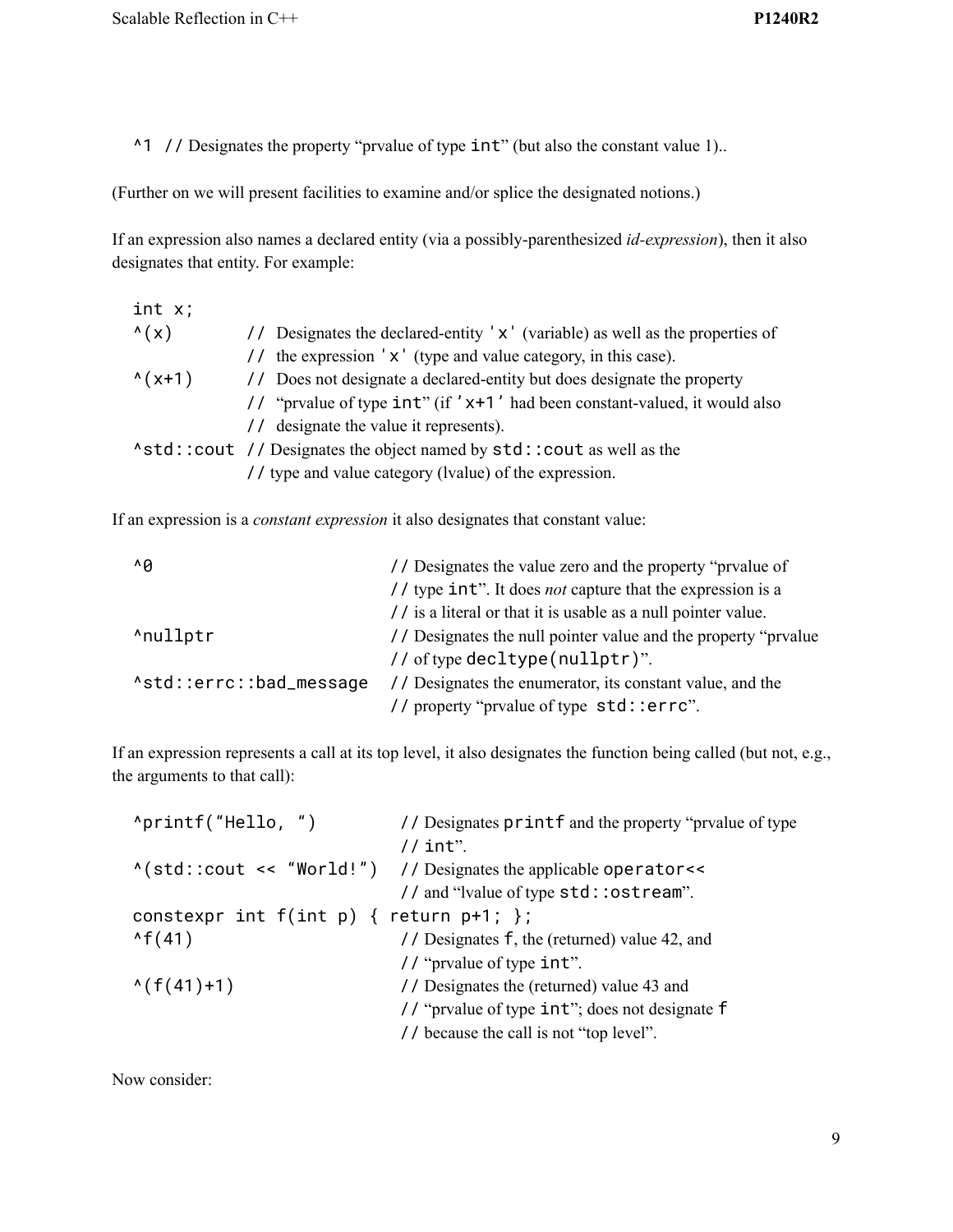```
constexpr int const i = 42;
constexpr auto r = 4i;
```
As mentioned before, reflections can be categorized into four groups: declared-entity, alias, expression, or invalid. In this example, the reflection value  $\mathsf r$  is an "expression reflection" and thus designates both the *expression* **i** (i.e. you can obtain information about properties of the expression such as its lvalueness) and the *variable* i. However, sometimes it is useful to obtain a reflection that designates only the entity (and not the expression). For example, we might want to query the type of the *variable* i (int const) instead of the type of the *expression* **i** (**int**). It also can be useful when comparing if two reflections refer to the same entity, as we will show later. We therefore provide the special function<sup>5</sup>

```
namespace std::meta {
  consteval auto entity(info reflection)->info {...};
}
```
which when applied to r produces a reflection designating just the *variable* (i.e., a "declared-entity") reflection").

More generally,  $std: .$  meta::entity extracts the declared-entity from its argument by returning:

- $\bullet$  its argument if its argument is a declared-entity reflection or an invalid reflection,
- $\bullet$  a declared-entity reflection designating an entity  $E$  if the argument is an alias or expression reflection that also designates E, or
- an invalid reflection in all other cases (e.g., entity( $\triangle 42$ ) is an invalid reflection).

When the  $\land$  operand is the name of an *alias* (type or namespace) the reflection designates the aliased entity indirectly (i.e., properties of the alias can be queried directly). For example:

```
using T\theta = \text{int};
using T1 = const T0;
constexpr meta::info ref = ^T1;
```
Here, ref designates both T1 (directly) and the type const int (indirectly). This allows users to work both with the alias and its meaning. However, underlying aliases are not designated: There is no way to find about T0 through ref.

In a more abstract sense, reflections designate semantic notions (names, types, value categories, etc.) rather than syntax (tokens that comprise an expression and the relation of those tokens to others). This principle helps guide decisions about the design of language and library support for reflection.

<sup>&</sup>lt;sup>5</sup> We use trailing return types for standard meta functions, but that's just a stylistic preference. The traditional return type style is just as valid.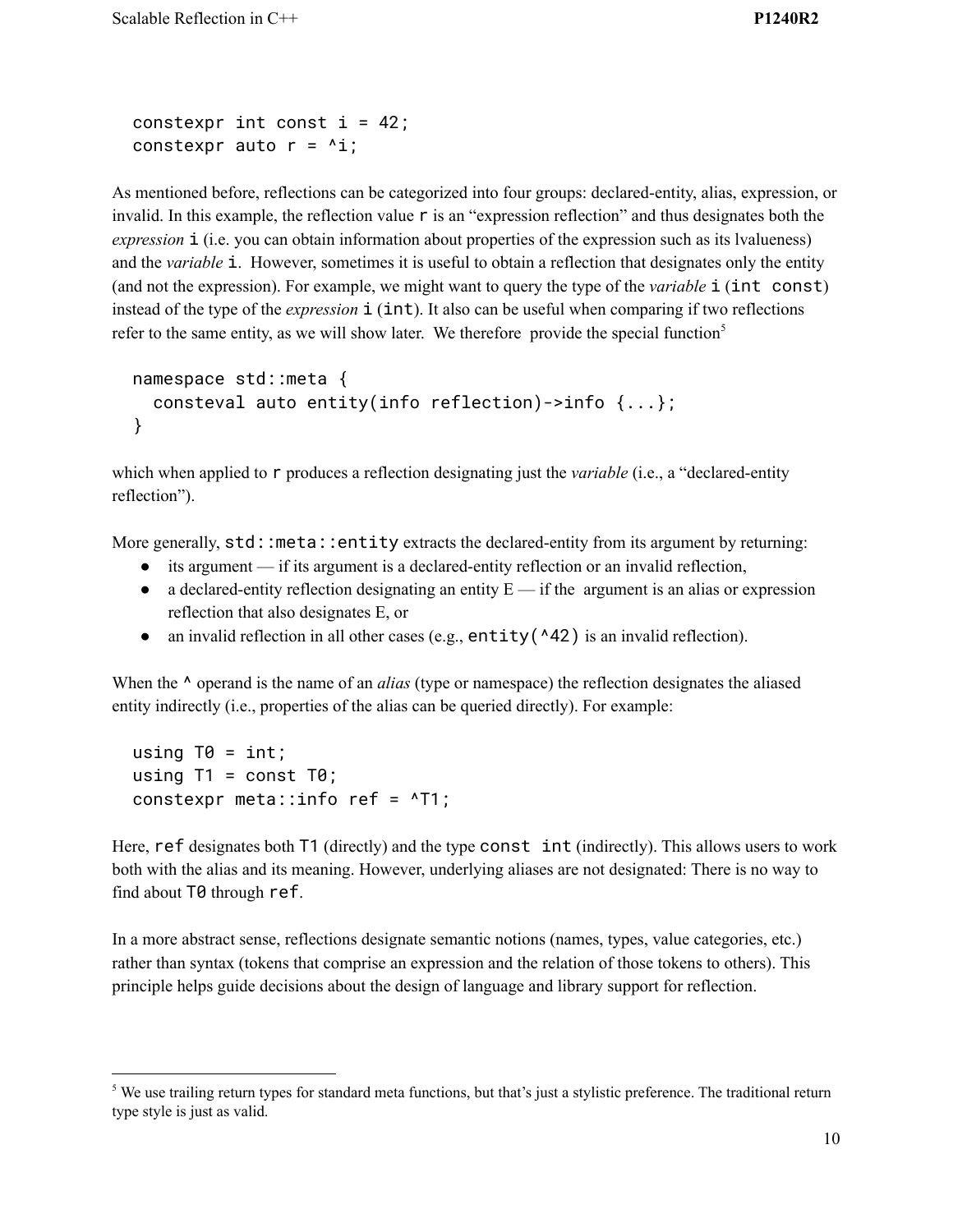The queryable properties of these reflections are determined by the kind of "thing" they reflect. Details are provided below.

#### **Equality and equivalence**

Reflections can be compared using  $==$  and  $!=$  operators. Intuitively, the rule for these comparisons is that we compare the underlying declared entity, except that we cannot compare the reflections of most expressions nor can we compare invalid reflections. The exact rules are as follows...

- 1. If two reflections designate declared entities or aliases of such entities and do not designate expression properties of an expression that is not an *id-expression*, the reflections compare equal if the entities are identical and unequal if the entities are not identical (i.e., the comparison "looks through" aliases).
- 2. Any reflection also (obviously) compares equal to itself and to copies of itself.
- 3. An invalid reflection compares unequal to a reflection that is not invalid.
- 4. A reflection that designates a declared entity or an alias of such an entity and does not designate expression properties of an expression that is not an *id-expression* (e.g., it is not the reflection of a function call) compares unequal to a reflection that either does not designate an entity or an alias of such entity, or that designates properties of an expression that is not an *id-expression*.
- 5. All other cases are unspecified: That includes comparing reflections of expressions other than *id-expression*s and invalid reflections. For example:

```
typedef int I1;
typedef int I2;
static_assert(^111 == ^112); // Rule 1: Same underlying declared entity (int).
static_assert(^11 == ^1int); // Ditto.
float f = 3.0, e;static_assert(\text{A}f == \text{A}(f)); // Rule 1: Same underlying declared entity (f).
static_assert(\text{A}f == \text{A}::f); // Ditto.
static_assert(\text{A}f != \text{A}e); // Rule 1: Different underlying declared entities.
static_assert(^11 != ^1float); // Ditto.
void g(int);
constexpr auto r = \sqrt{g(1)}, s = r;
static_assert(r == s); // Rule 2: One is a copy of the other.
static_assert(\text{A}f != \text{A}g(1)); // Rule 4: f is an id-expression and g(1) is not.
static_assert(^g != ^g(1)); // Rule 4: One is the reflection of an id-expression
                                       // and the other is the reflection of an expression
                                       // that is not an id-expression.
static_assert(^6g(1) == ^6g(1)); // Rule 5: May fail because g(1) is an expression
                                       // that is not an id-expression.
```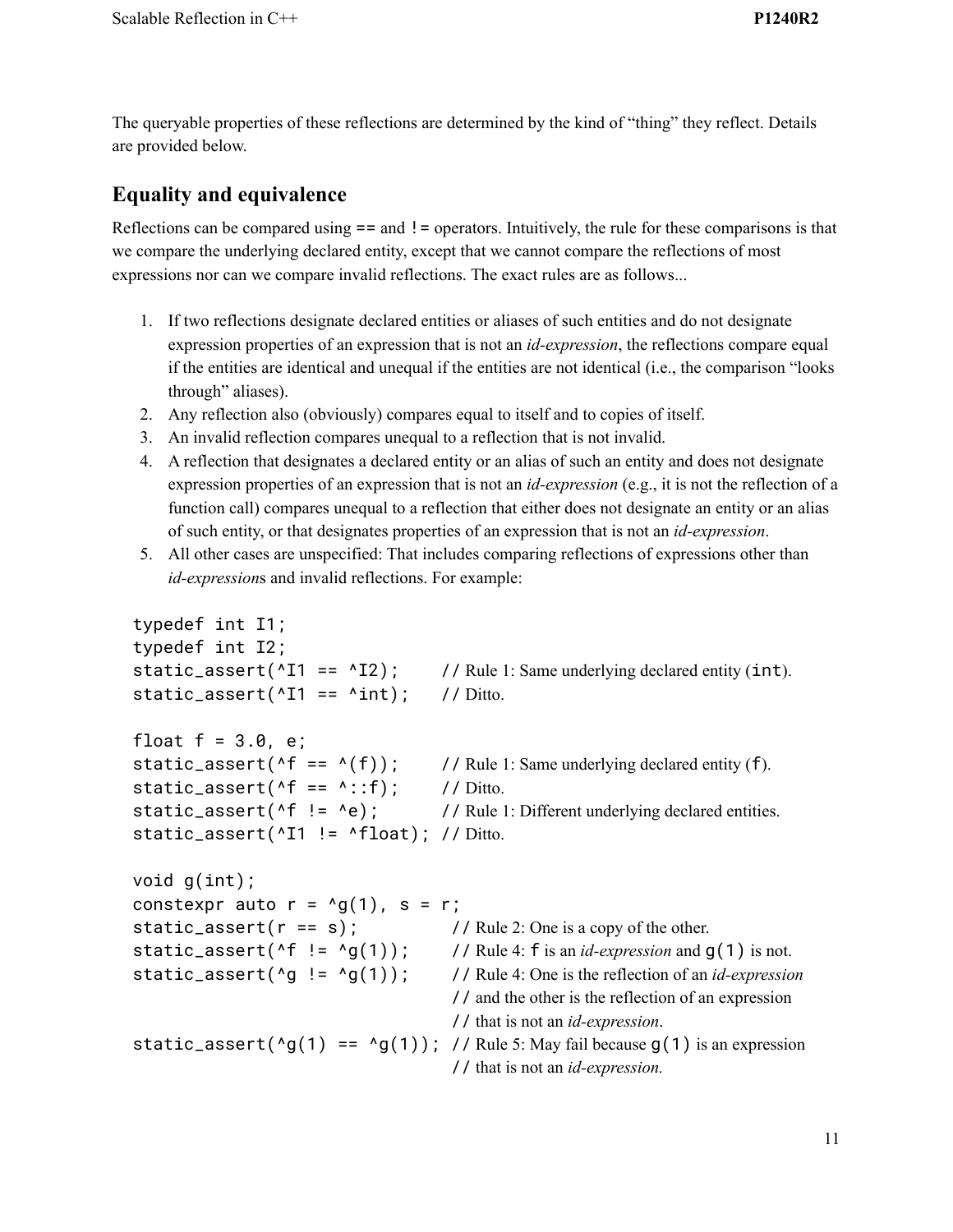Programmers can more precisely specify whether they intend to compare entities or computed values (if possible) using splicers (e.g.,  $typename[:r:]$  vs. just  $[:r:])$  or library facilities like std::meta::entity described above. For example:

```
void f(); // #1
int f(int); // #2
constexpr auto r = std::meta::entity(^{f(42)}); // Designates function #2.
static_assert(r != ^f(42)); // Fails.
static_assert(r == entity(^{(6)}(0))); // Always succeeds..
```
Note that rule 1 above also applies to namespace aliases:

```
namespace N {};
namespace N1 = N;
namespace N2 = N;
static_assert(^{\wedge}N1 == ^{\wedge}N2);
static_assert(^NN1 == ^NN);
namespace M {};
static_assert(^N != ^M);
```
For reflections obtained from operands that involve template parameters, the result depends on the template arguments used for substitution:

```
template<typename T, typename U> struct Fun {
  static_assert(\tau == \gammaU);
};
Fun<int, int> whee; // Okay.
Fun<int, char> oops; // Error: static assertion fails.
```
We already mentioned that it is unspecified whether reflections obtained from expressions that do not designate a declared entity compare equal. That also applies to expressions that just consist of a literal. For example:

static\_assert( $^1$  ==  $^1$ ); // May or may not fail.

(These rules allow us to avoid having to provide a general definition of "expression equivalence".)

Note that the properties associated with a declared entity may change over various contexts, but that does not change the reflection. For example: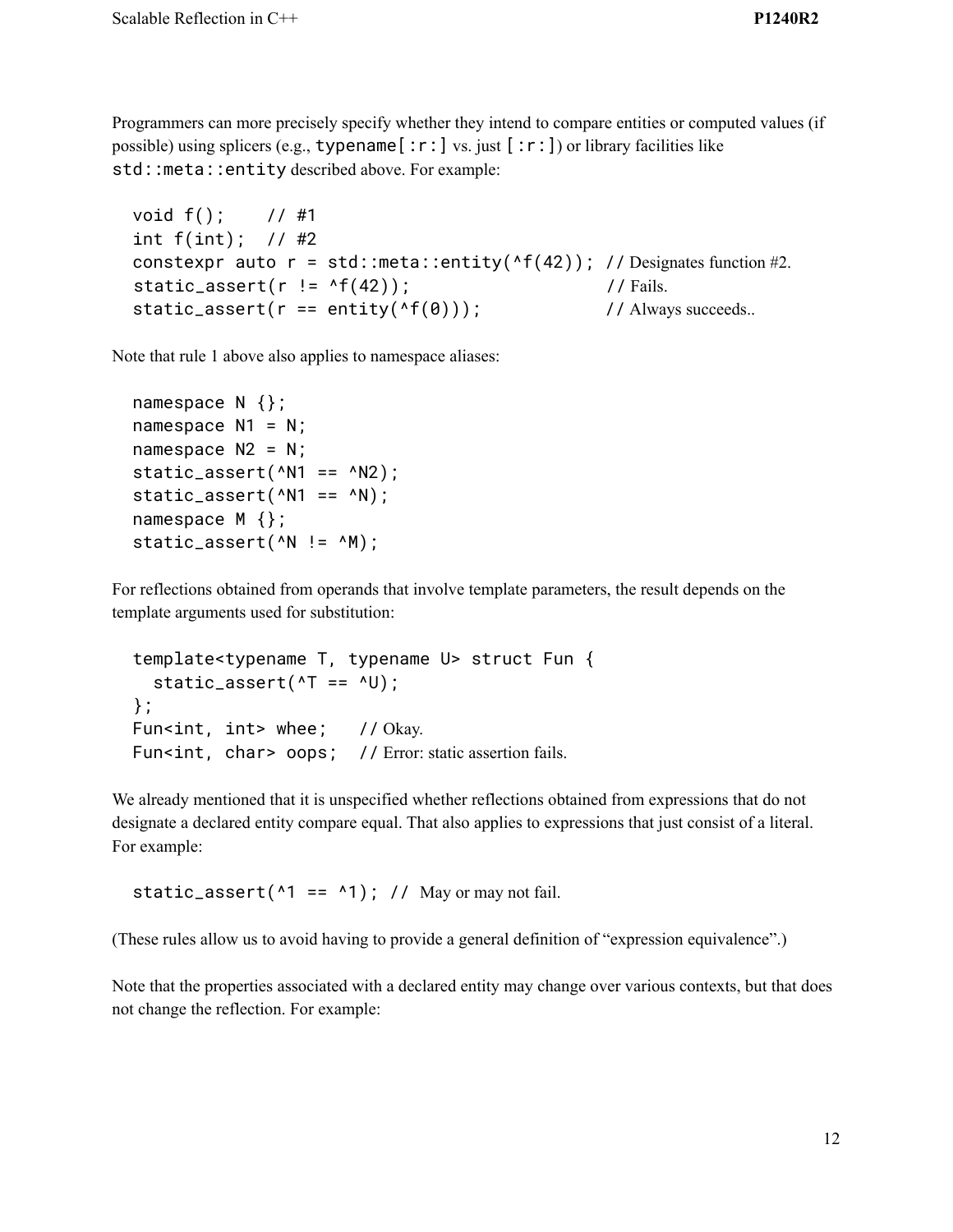```
struct S;
constexpr auto r1 = \text{``S;}struct S \{\};
constexpr auto r2 = \text{``S;}static_assert(r1 == r2);
```
However, queries against the reflection value (e.g., to obtain a list of class members) may change as a consequence of the changes in the underlying entity.

An additional comparison function is proposed:

```
namespace std::meta {
  consteval auto same_reflections(info, info)->bool { ... };
}
```
If either x or y designate an alias (type or namespace)  $same_reflections(x, y)$  returns true if x and y designate the same alias and false otherwise. Otherwise (i.e., if neither x nor y designate an alias), same\_reflections(x, y) returns  $x == y$ . In other words, same\_reflections(x, y) is like the equality operator except that it doesn't "look through" aliases. For example, with the namespace aliases N1 and N2 as above:

```
using std::meta::same_reflections;
static_assert(!same_reflections(^N1, ^N2));
static_assert(same_reflections(^(^N1), ^(^N1))); // May fail.
static_assert(!same_reflections(^(^N1), ^(^N2))); // May fail.
```
The latter two assertions have unspecified behavior because  $\Delta N1$  (or  $\Delta N2$ ) is an expression that is not an *id-expression* and (as was noted above) the equality of the reflections of such expressions is unspecified.

To compare the values of reflected objects, references, functions, or types, the reflection can first be spliced (see below).

## **A Note About Linkage**

Although in most respects we propose that  $std:$ : meta:: info is an ordinary scalar type, we also give it one "magical" property with respect to linkage.

Before explaining this property, consider again what a reflection value represents in practice: It is a handle to internal structures the compiler builds up for the current translation unit. So for code like: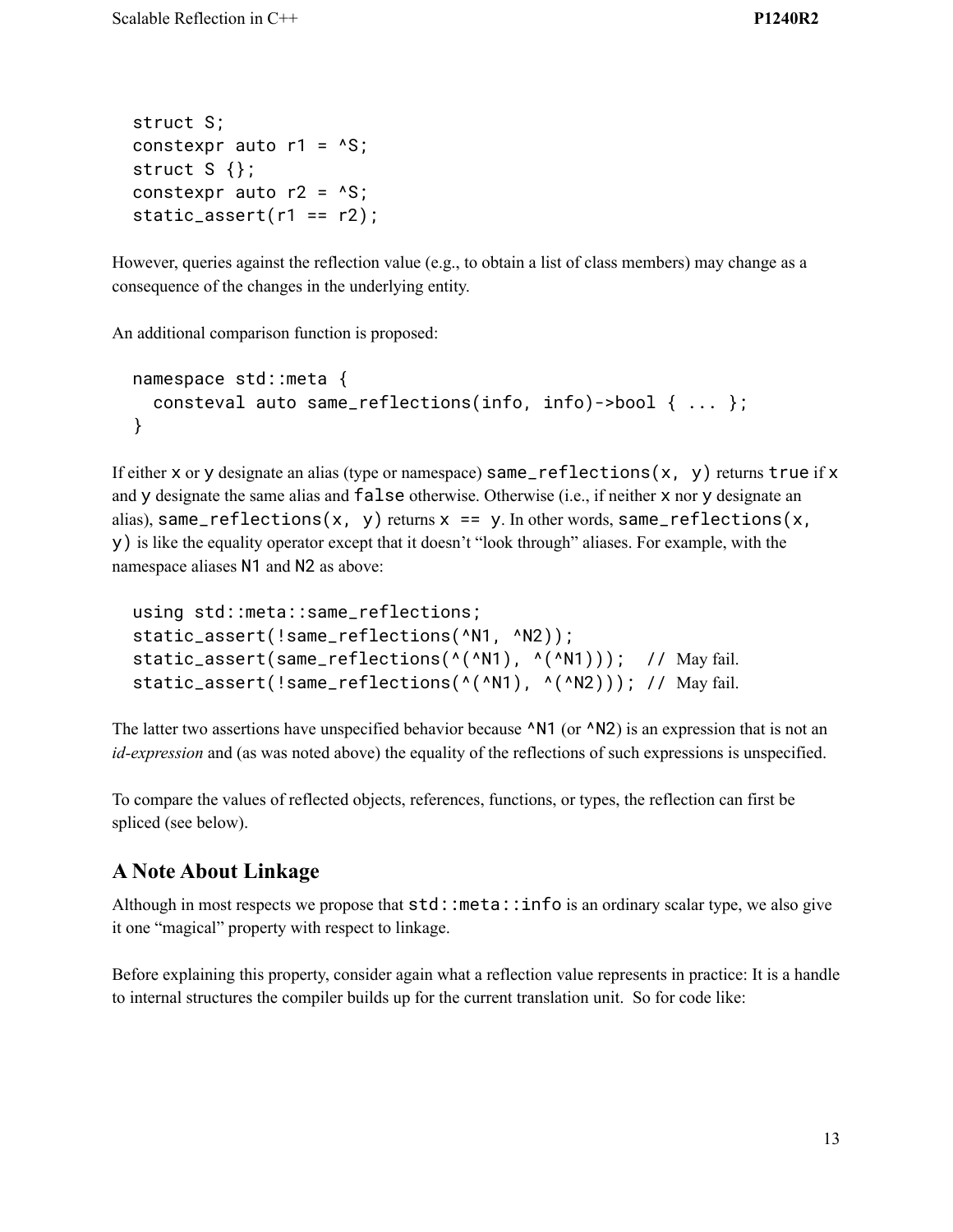```
struct S \};
consteval auto f() {
  return ^S;
}
```
the compiler will construct an internal representation for struct S and when it encounters "^S" it will update a two-way map between the internal representation of S and a small structure underlying the std::meta::info value returned by  $\triangle$ S.

Now consider:

```
// Header t.hpp:
struct S {};
template<std::meta::info reflection> struct X {};
// File t1.cpp:
#include "t.hpp"
enum E \{ \};
consteval auto d() {
  return ^E;
}
X < \sim S > g() {
  return X<^S>{};
}
// File t2.cpp:
#include "t.hpp"
extern X <sup>A</sup>S > g();
int main() {
  g();
}
```
The files t1.cpp and t2.cpp are compiled separately. The contexts in which the "<sup>^</sup>S" construct is encountered are therefore different and it is not practical to ensure that the *underlying* values ("bits") of the std::meta::info results are identical. However, it is *very* desirable that the types X<^S> are the same types in both translation units and that the above example *not* produce an ODR violation.

We therefore specify "by fiat" that:

- reinterpret\_cast to or from std::meta::info is ill-formed
- accessing the byte representation of std::meta:info lvalues produces unspecified (possibly inconsistent) values
- std::meta::info values A1 and A2 produce equivalent template arguments if std::meta::same\_reflections(A1, A2) produces true.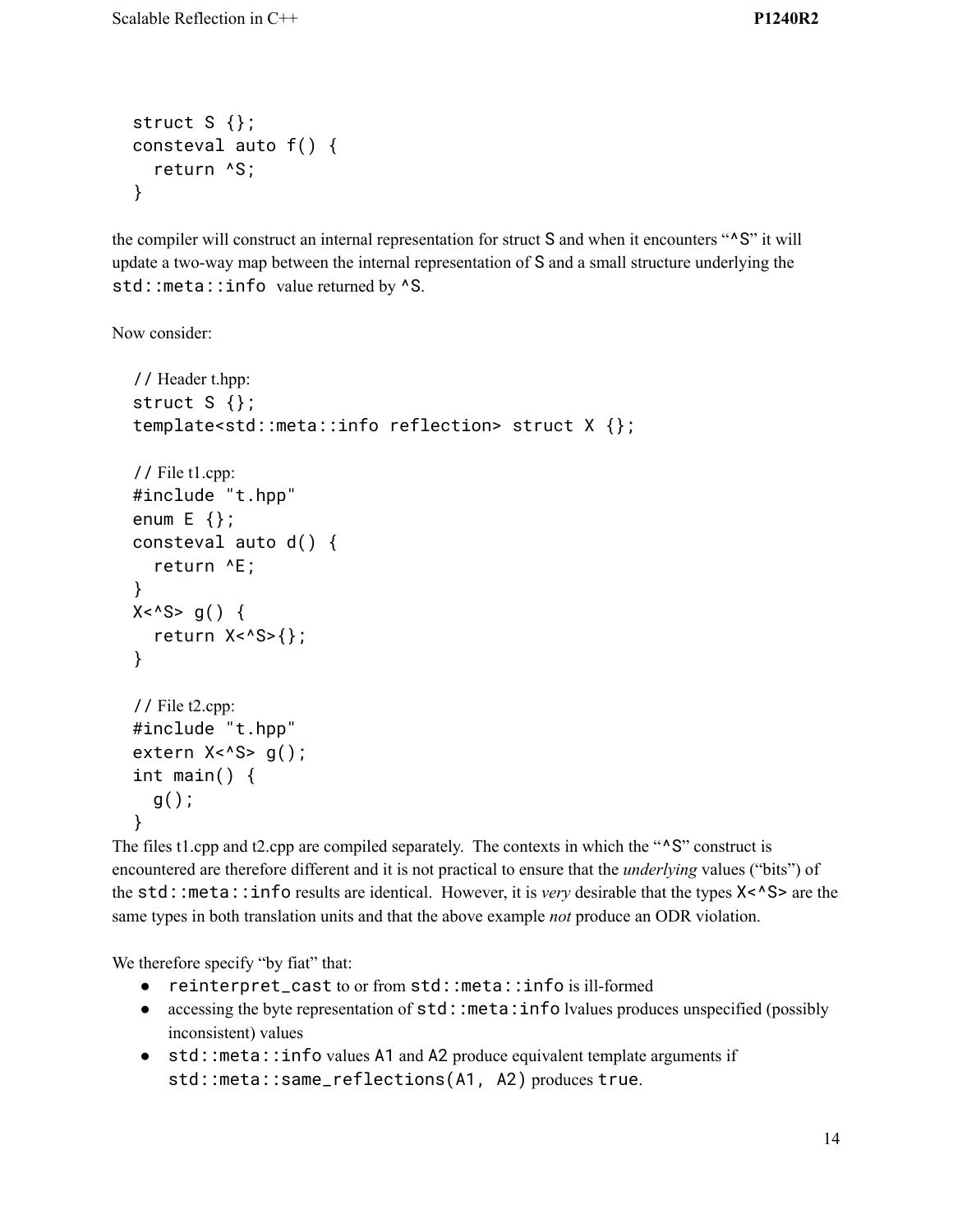However, it is unspecified if the following variation of the previous example is valid:

```
// File t1.cpp:
enum E \{ \};
consteval auto d() {
  return ^{\wedge}(^{\wedge}E);
}
X < (^{\wedge}S) > g() {
  return X < (S) > \{\};
}
// File t2.cpp:
extern X < (S) > g();
int main() \{g();
}
```
because it is unspecified if two occurrences of  $\wedge$  ( $\wedge$ S) are equivalent.

(In practice, this means that reflection values are mangled symbolically, according to what the reflection value actually designates.)

#### **Invalid reflections**

In what follows we are going to propose a large collection of standard reflection operations, some of which generate new reflection values. Sometimes, the application of some of these operations will be meaningless. E.g., consider:

```
namespace std::meta {
  consteval auto add_const(info)->info {...};
}
```
which is meant to take a reflection of a type and add a type qualifier on top. However, what happens with something like:

```
constexpr auto r = add\_const('std);
```
which suggests the meaningless operation of adding a const qualifier to namespace std? Our answer is that an implementation will not immediately trigger an error in that case, but instead create a reflection value that represents an error. Any attempt to splice such a reflection is ill-formed (but subject to SFINAE).

It is useful for user code to also be able to produce invalid reflections. To that end, we propose the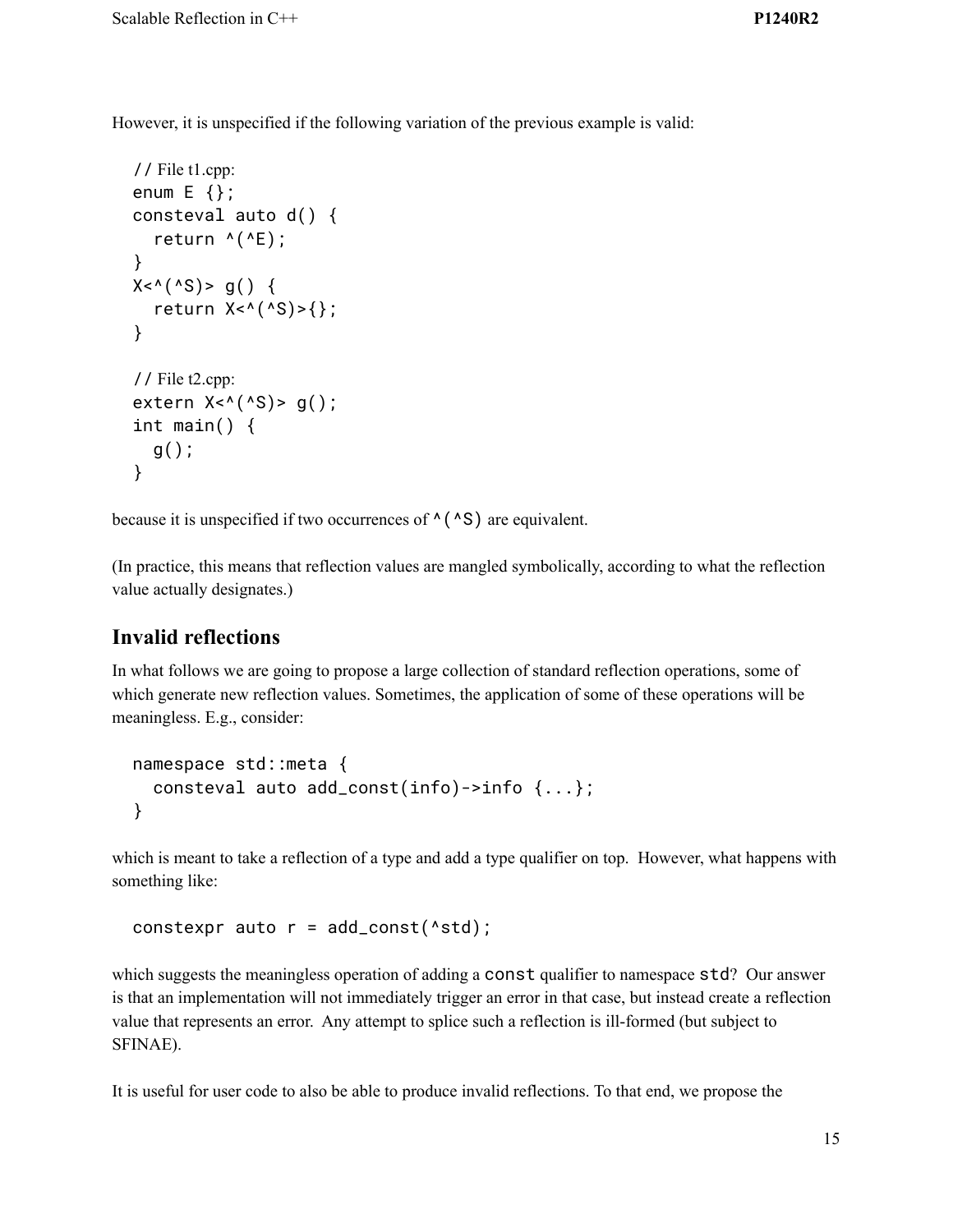following function:

```
namespace std::meta {
  consteval
    auto invalid_reflection(std::string_view message,
                               std::source_location src_loc =
                                    std::source_location::current())
          \rightarrowinfo \{ \ldots \};
}
```
which constructs a reflection that triggers a diagnostic if it is spliced outside a SFINAE context (ideally, with the given message and source location information). Here, the functions

Invalid reflections can also be used to generate compiler diagnostics during constant evaluation using the diagnose\_error function. This can be a valuable debugging aid for authors of metaprogramming libraries, and when used effectively, should improve the usability of those libraries.

```
namespace std::meta {
  consteval void diagnose_error(info invalid_refl) {...};
}
```
This function causes the compiler to emit an error diagnostic (formally: it makes the program ill-formed if it is invoked outside a deduction/SFINAE context), hopefully with the message and location provided by the argument. For example:

```
auto r = std::meta::invalid_reflection("Oops!");
int main() {
  diagnose_error(r); // Error.
}
```
That last example is ill-formed and might trigger an error like:

```
"Test.cpp", line 3: error: Invalid reflection
  diagnose_error(r); // Error.
  \lambda"Test.cpp", line 1: note: Oops!
auto r = std::meta::invalid_reflection("Oops!");
         \lambda
```
Finally, we propose a predicate: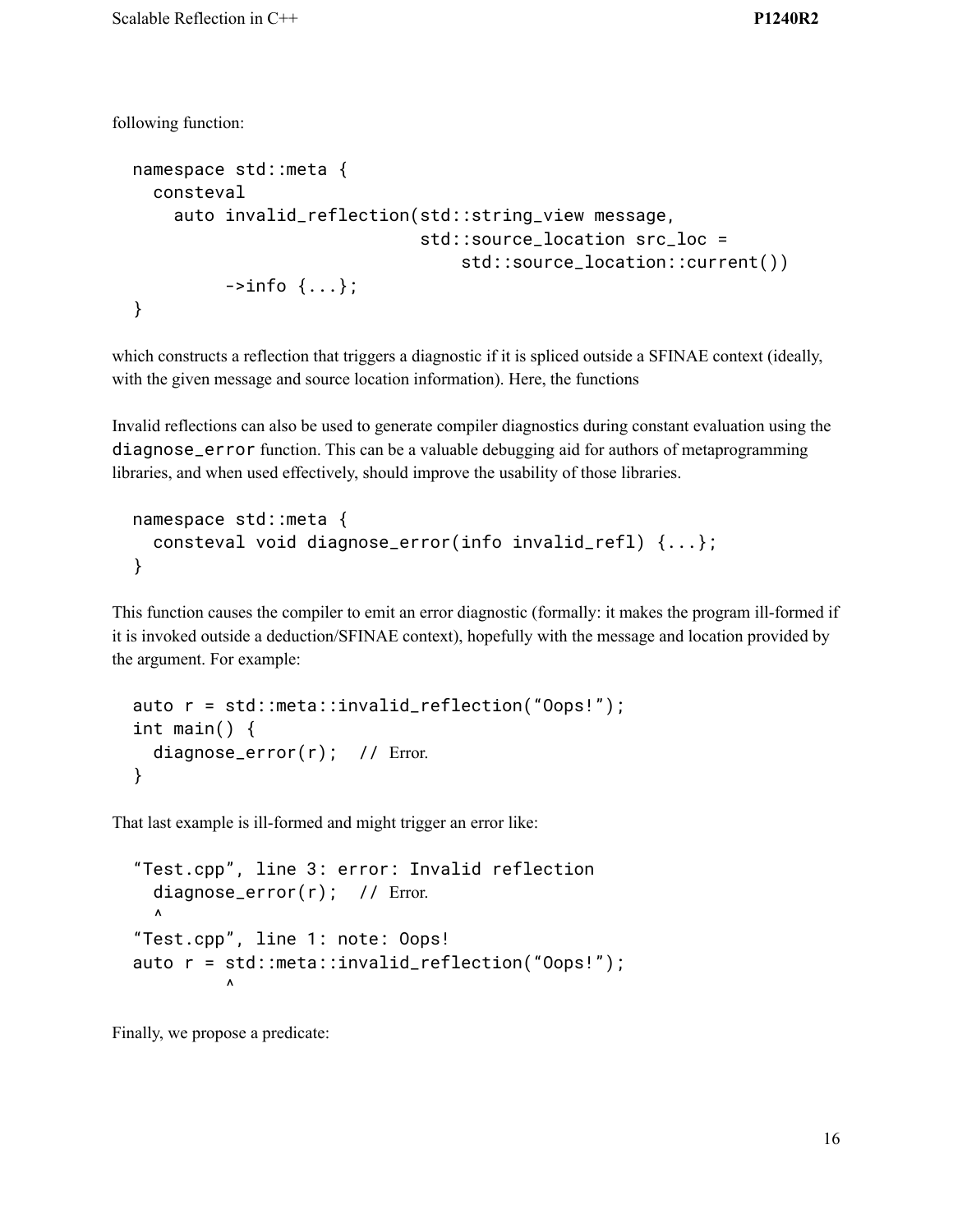```
namespace std::meta {
 consteval auto is_invalid(info)->bool {...};
}
```
that can be used to, e.g., filter out invalid reflective operations. We also provide a convenience overload of this function:

```
namespace std::meta {
 consteval auto is_invalid(std::span<info>)->bool {...};
}
```
which returns **true** if any element of the given span is an invalid reflection. This is particularly useful because some important reflection facilities return spans of reflection values that callers are likely to want to check for invalid entries.

#### **Initialization of reflections**

Objects of reflection type are zero-initialized to an invalid reflection value (with unspecified associated information).

### **Conversions on reflections**

A prvalue of reflection type can be contextually converted to a prvalue of type bool. An invalid reflection converts to false; all other reflections convert to true.

### **Hashing reflections**

We propose that the std::hash template be specialized for std::meta::info. We also propose that the resulting hash value be consistent across translation units.

# **Splicing**

In the context of this paper, "splicing" refers to the process of turning a "reflection value" back into a "program source thing". We propose a basic *splice* construct to be of the form

```
[: reflection :]
```
where  $\lceil$ : and :  $\rceil$  are each a sequence of two tokens and reflection is a constant-expression of type std::meta::info. (Prior versions of this paper discuss various alternative syntax options. The choice presented here was first proposed in P2320R0, which obtained strong support in SG-7.)

In general, and without qualification, [: *R* :] splices an expression into the program (assuming *R* reflects a variable, function, or a constant expression). If *R* reflects both a constant value and a declared entity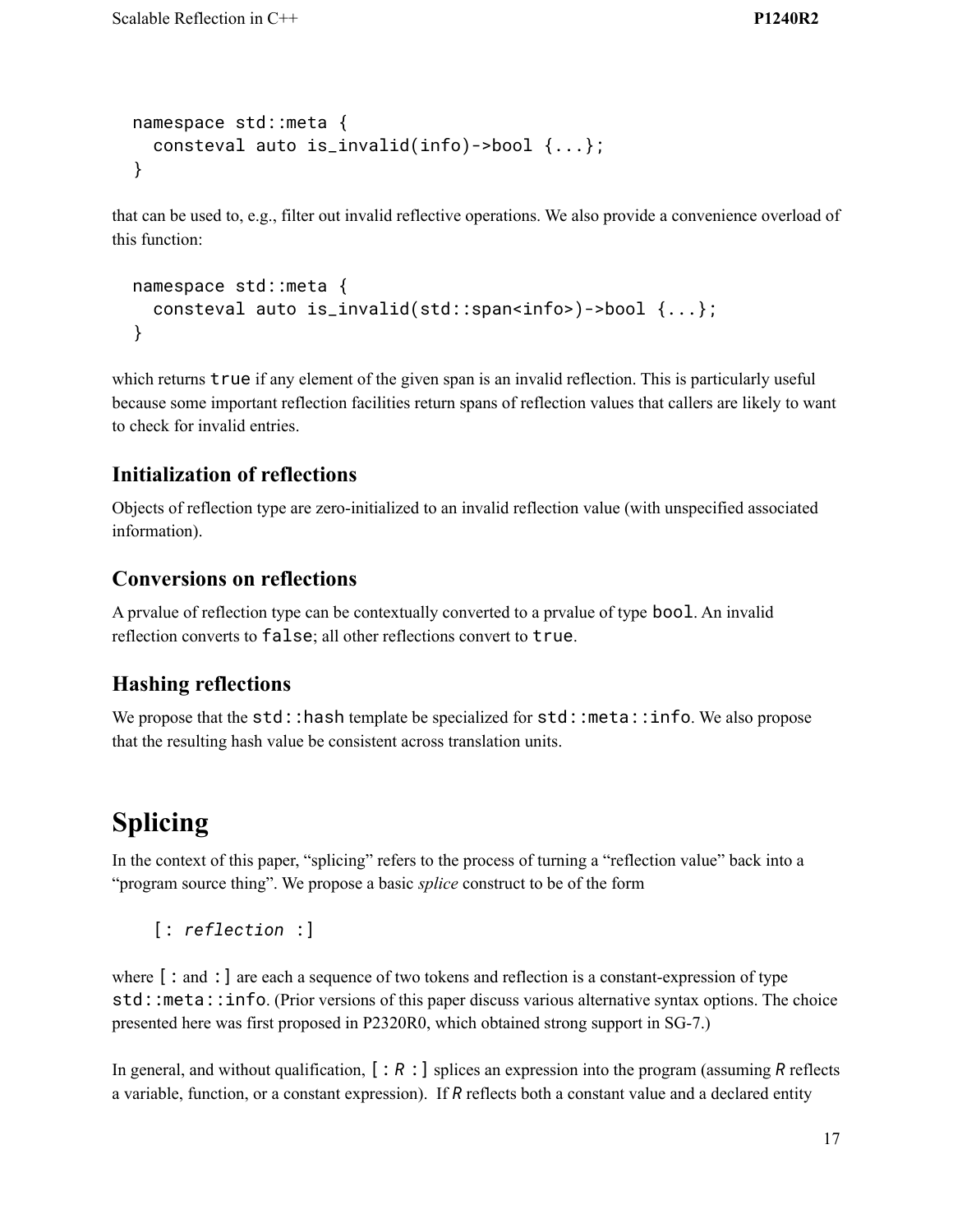(e.g.,  $\wedge$ f() where f is a consteval function),  $[ : R : ]$  splices the constant value. Use std::meta::entity to get the other outcome. If *R* reflects a type or template, the splice construct must be qualified with an appropriate typename or template keyword, except in some contexts where the meaning is obvious. For example:

```
struct S { struct I { }; };
template<int N> struct X;
auto refl = \hat{S};
auto tmp1 = \hat{X};
void f() {
  typename [:=ref1:] * x; // Okay: declares x to be a pointer to S.[:refl:] * x; // Error: attempt to multiply int by x.
  [:refl:]::I i; // Okay: splice as part of a nested-name-specifier.
  typename[:refl:]{}; // Okay: default-constructs an S temporary.
  using T = [\text{refl:}]; \qquad \text{/} \text{/} Okay: operand must be a type.
  struct C: [:refl:] \{\}; // Okay: base classes are types.
  template[:tmpl:]<0>; // Okay: names the specialization.
  [\text{:tmp1:}] \leq \theta > x; // Error: attempt to compare X with 0.
}
```
When a splice construct is used as a template argument, without a disambiguating typename or template keyword, is not *a priori* assumed to be an expression. For example:

```
template<typename T> void f();
template<int N> void f();
template<meta::info Refl> void ex1() {
  f\leq : Refl: \geq (); // Could resolve to either function template above.
}
```
To "force" Refl to be spliced as a type or an expression by adding typename or enclosing the splice in parentheses:

```
template<meta::info Refl> void ex2() {
 f<typename [:Refl:]>(); // splices a type
 f<([:Refl:])>(); // splices an expression
}
```
Here are some additional examples illustrating various uses of the splicing constructs:

```
typename[ :^int:] i = [ :^42:]; // Same as "int i = 42;".
```

```
constexpr int J = 42;
[:^i : ] = [ :^i \cup ]; // Same as "i = J;".
```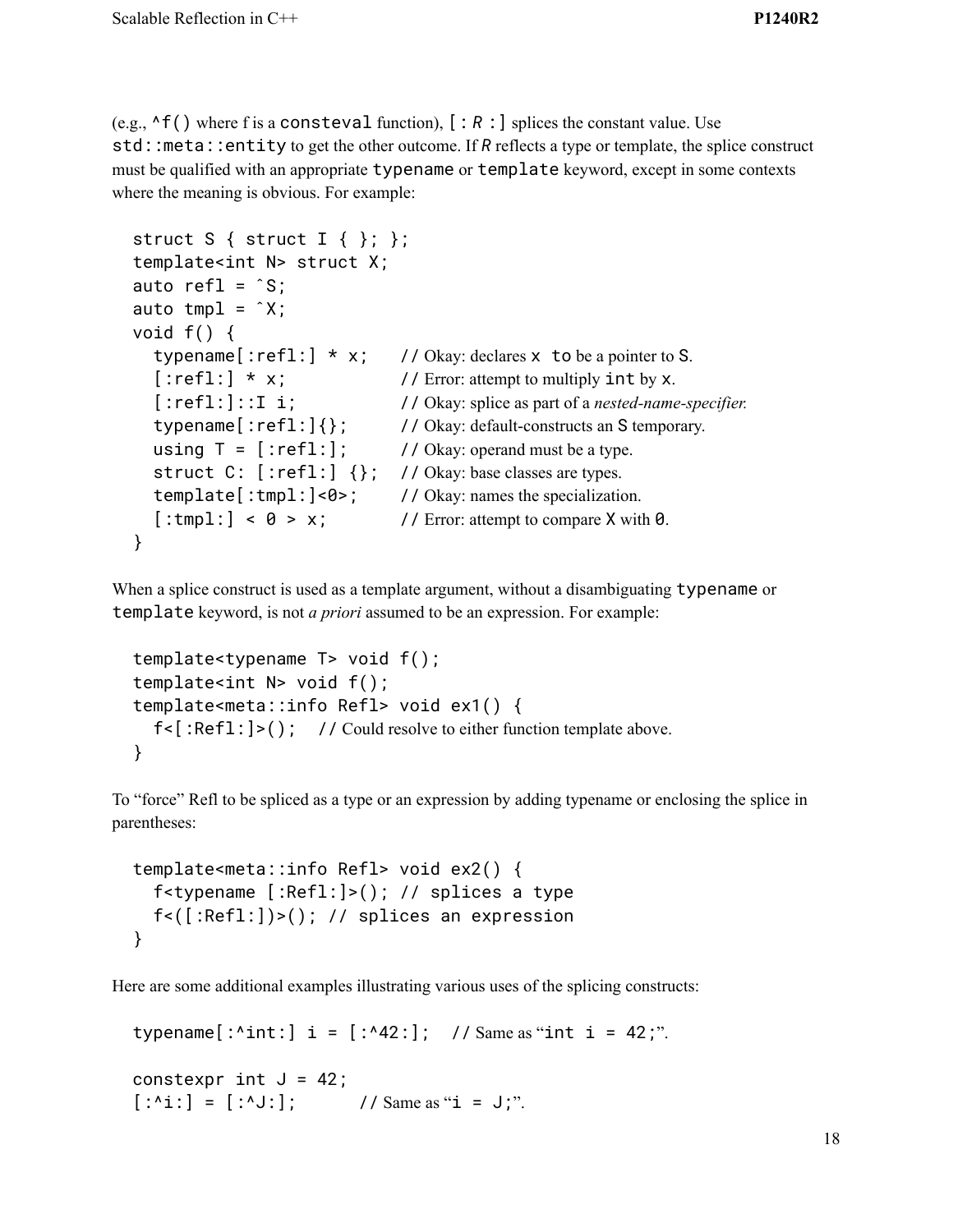```
[:^i : ] = [ :^i (J+1) : ]; // Same as "i = 43;".
[:^i: ] = [ :^i] {\mathcal{F}} return J; }():];// Same as "i = 42;".
[:^i:'] = [:{^i:}'] \{ int x = i; return J; \}();];// Error: The lambda call is not a constant expression.
     // (Reflections of arbitrary expressions cannot be spliced.)
namespace N { int f; }
void [: ^N::f :](int);
     // Error: Not an expression context.
struct S {
  consteval auto ri() { return \text{S:ii; } };
private:
  int i:3; // Bit field.
} s;
int i1 = s. [:s.ri():]; // Okay: Refers to S: : i without needing name
                             // lookup at this point.
```
Furthermore, we propose a sequence-generating splicing construct. Let *reflection\_range* be a *constant range* such that

for (std::meta::info r : *reflection\_range*) ...

would successively set r to a sequence of values r1, r2, r3, ... rN. Then

... [: *reflection\_range* :] ...

expands like a parameter pack, but unlike a parameter pack it might be a heterogeneous expansion in that some elements of the expansions might be a type, a constant expression, or a template. The prefix ... token turns the subsequent splicer into a "pack-like" construct, and the trailing ... does the expansion as usual.

Examples:

```
std::meta::info t_args[] = \{ ^int, ^42 };
template<typename T, T> struct X {};
X<...[:t_args:]...> x; // Same as "X<int, 42> x;".
template<typename, typename> struct Y {};
Y<...[:t_args:]...> y; // Error: same as "Y<int, 42> y;".
```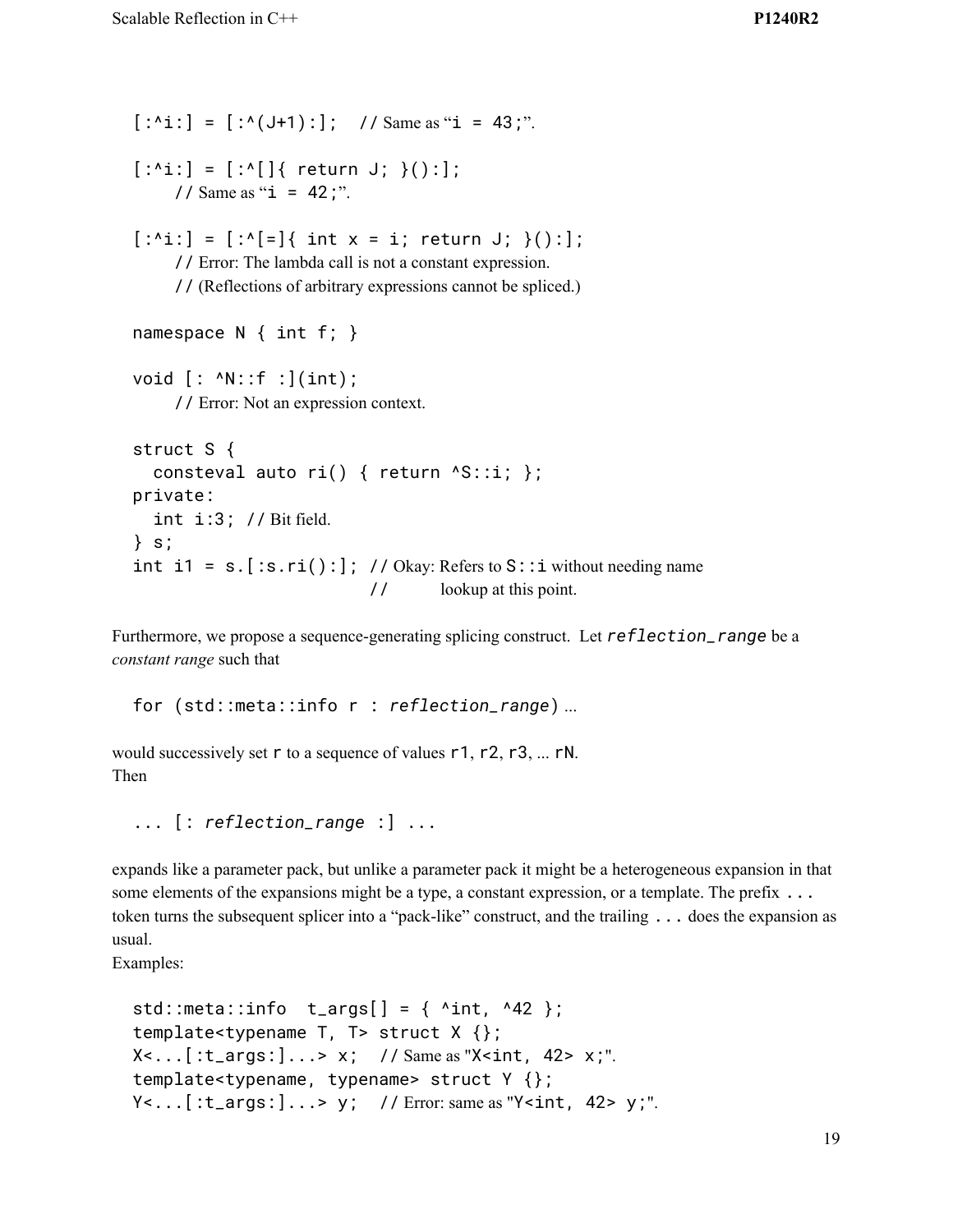Some observations:

- Empty ranges and singleton ranges expand as expected.
- If any expansion produces an ill-formed splice, the whole construct is ill-formed but subject to SFINAE.

Splicing a function-local alias or declared entity outside its potential scope is ill-formed. For example:

```
consteval auto refl_int_alias() {
  typedef int Int;
  return ^Int;
}
typename[:refl_int_alias():] x; // Error: Cannot splice local alias here.
```
Similarly, a parameter obtained from a function type F can be spliced as an expression only within the potential scope of the corresponding argument of a function of the same type. For example (parameters\_of will be described later on):

```
using F = int (int, int);auto params = std::meta::parameters_of(^F);
int f(int p, int) {
  return [:params[0]:]; // Okay: Same as "return p;"
}
int g(int, char) {
  return [:params[0]:]; // Error: params[0] comes from function type
} // "int (int, int)" but this function has
                         // type "int (int, char)".
```
# **Splicing identifiers**

We anticipate the later addition of an *identifier-splice* construct (currently we use the  $[$ # *str* #] syntax in discussions among authors). However, that construct operates, in part, at the lexical level and has considerably more subtleties that the authors are exploring (in part through prototype implementations). We therefore do not propose syntax for it here, and we expect that the corresponding functionality will be proposed separately later on. Unlike prior versions of this paper, this revision does not yet propose the addition of such a capability.

## **Access checking**

Splicers provide an alternative way to refer to declarations and therefore we must decide whether they are subject to access control. Access control ordinarily applies to *names*, but the [:...:] construct does not create a name and is thus *not* subject to access checking. For example: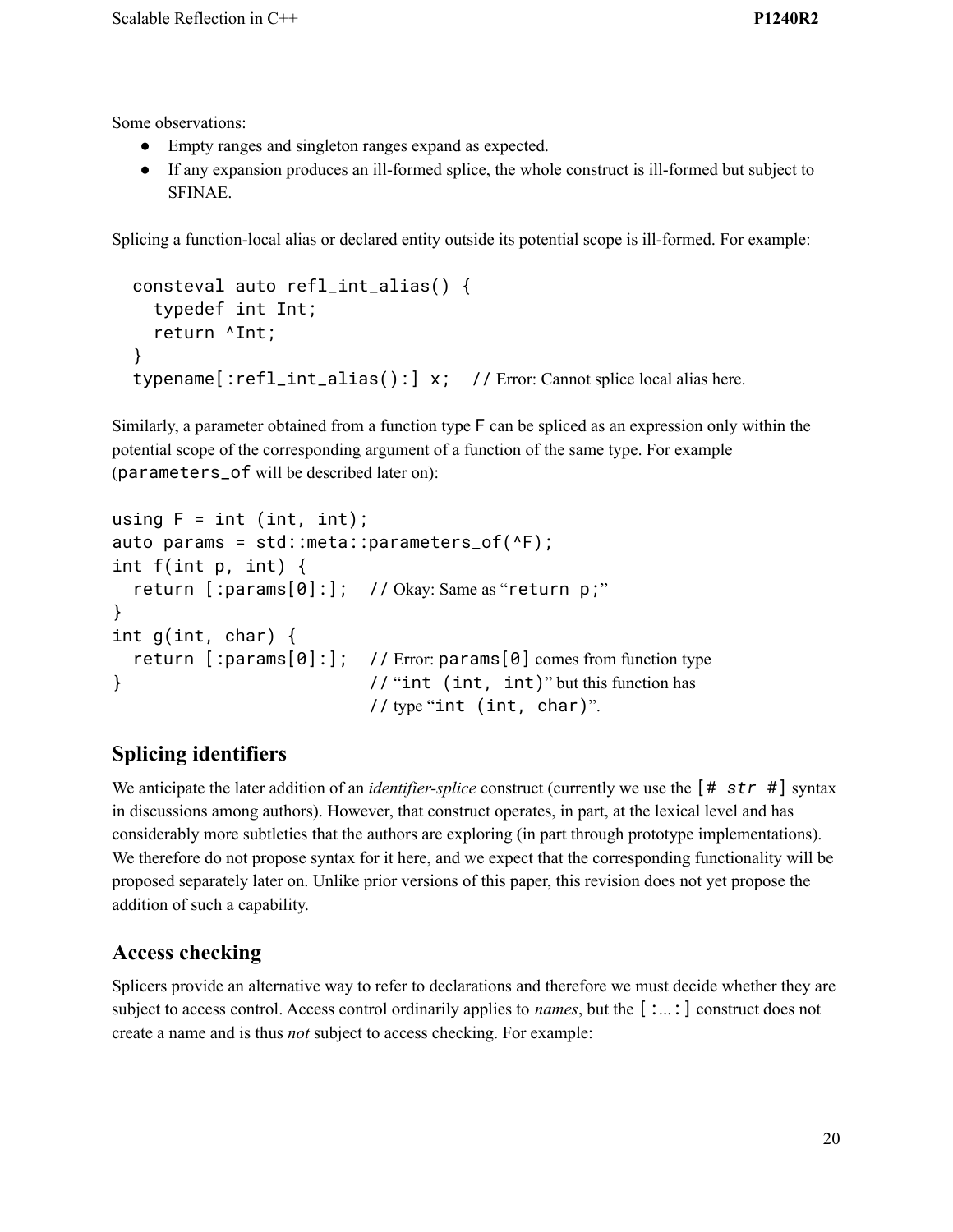```
class C {
  using Int = int;public:
  static consteval auto r() { return ^Int; };
} c;
typename[:C::r():] x; // Okay: x has type int
```
If we introduce *identifier splicing* later on (as suggested above), those kinds of splicers *would* be subject to access checking.

# **Templates and reflection**

Reflection mostly occurs "after instantiation". For example, in:

```
template<typename T> void f(T p) {
  constexpr auto r = \sqrt{T};
}
```
the expression ^T is always a *dependent* expression that doesn't produce an actual value until f is instantiated. I.e., this does not provide a mechanism to get a handle on a reflection for the template parameter T itself. However, that doesn't mean that we don't propose *any* facilities to reflect templated entities.

#### **Template arguments**

We propose a function

```
namespace std::meta {
  consteval
  auto has_template_arguments(info reflection)->bool {...};
}
```
that returns true if and only if the given reflection corresponds to a template specialization (in the standard sense: implicit specializations are included).

The actual template arguments can be obtained through

```
namespace std::meta {
 consteval auto template_arguments_of(info reflection)
                                       ->std::span<info> {...};
}
```
Conversely, the template producing a specialization can be obtained with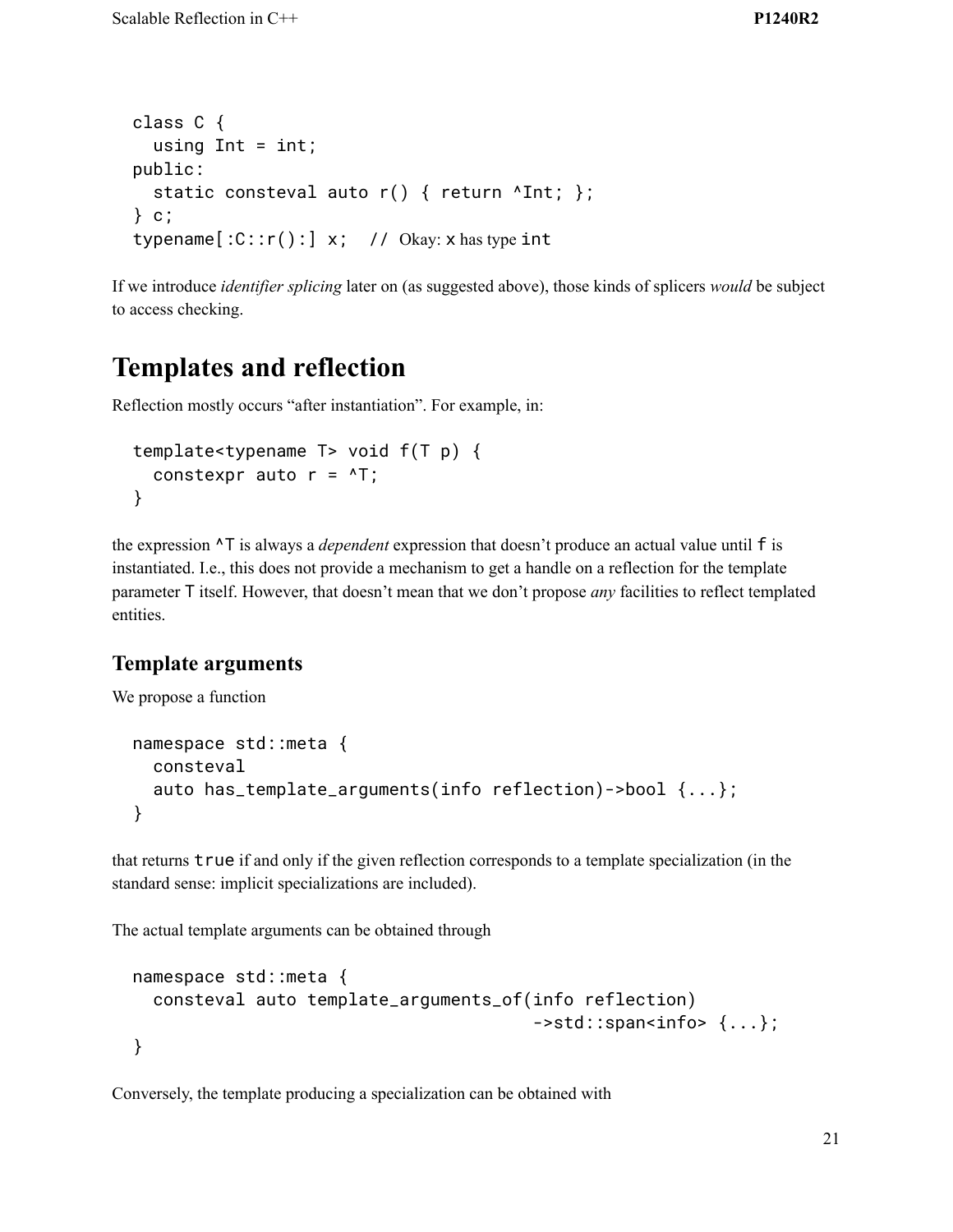```
namespace std::meta {
  consteval auto template_of(info reflection)->info {...};
}
```
Note that the resulting reflection value (like that for reflecting a template directly) represents that template as completely known at any point it is examined (including not only the primary template definition, but also partial and full specializations). If the given reflection is not that of a specialization, an invalid reflection is returned.

#### **Template substitution**

We also propose a facility that is the "dual notion" of the previous functions:

```
namespace std::meta {
  consteval auto substitute(info templ, std::span<info> args)
                                                                 \frac{-\sin f}{\sin f} \{ \dots \};
}
```
This produces a declared-entity reflection for an instance given a reflection for a template and a span of reflections for specific arguments. A substitution error in the immediate context of the substitution produces an invalid reflection (this is akin to SFINAE). A substitution error outside that immediate context renders the program ill-formed. An incomplete substitution (where not all parameters are substituted by nondependent arguments) also produces an invalid reflection. Note, this functionality can also be approximated using splicers with

```
^template[:templ:]<...[:args:]...>
```
but having both improves readability depending on the context. The substitute form has the added advantage of not triggering an error for failures in the immediate context of the substitution<sup>6</sup>.

Example:

```
using namespace std::meta;
template<typename ... Ts> struct X {};
template<> struct X<int, int> {};
constexpr info type = \Delta x int, float>;
constexpr info templ = template_of(type);
constexpr span<info> args = template_arguments_of(type);
constexpr info new_type = substitute(templ, args.subspan(0, 2));
```
<sup>6</sup> While working with our implementations, we have noticed that it would be very convenient if the lifting operator would be a SFINAE context as well. E.g., instantiating  $\text{AT}:X$  would produce an invalid reflection when  $T = \text{int}$ . That option is still being considered.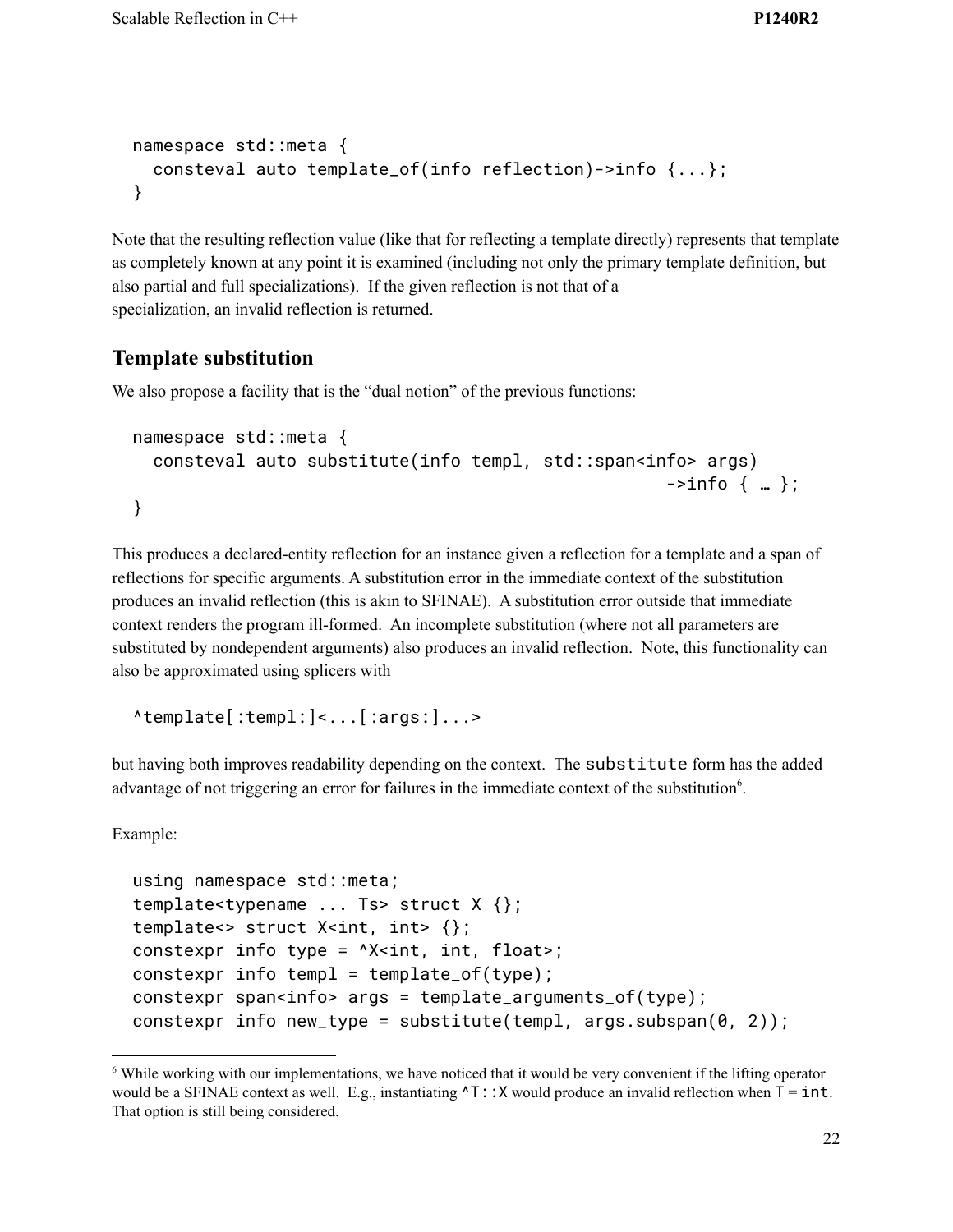```
typename [:new_type:] xii; // Type X<int, int>, which selects the specialization.
                                   // There is no mechanism to instantiate a primary template
                                   // definition that is superseded by an explicit/partial
                                   // specialization.
```
The use of substitute in that last example could instead be written as:

```
constexpr info new_type =
       \text{Atemplate}:templ:\left| \leftarrow \right|:args.subspan(0, 2):\left| \right|...>;
```
Another example illustrates how substitutions could produce non-SFINAE errors:

```
template<typename T> struct A {
  T::type I;
};
template<typename T, T::type N> struct Y {};
constexpr info \text{ASpec} = \text{A} \text{Sint}; // No instantiation yet.
constexpr info new_type2 =
  substitute(^Y, std::vector<info>{ ASpec, ^5});
    // Error: Substitution of Y<A<int>, 5> requires A<int> to be instantiated
    // outside the immediate context of the substitution.
```
#### **Template parameters**

Although applying ^ to dependent constructs doesn't produce an actual value until instantiation/substitution of the enclosing templated entity, reflections of template parameters can be obtained from the reflection of a template:

```
namespace std::meta {
  consteval auto parameters_of(info reflection)
                                             ->std::span<info> \{ \ldots \};
}
```
Given the reflection of a template, this returns a sequence of reflections for each template parameter. Each of these reflections can be a type, a constant, or a template. However, not all operations applicable to types/constants/templates are necessarily applicable to these reflections. For example, it would not be possible to apply the std::meta::substitute operation (when available) on the reflection of template template parameters (but it *is* possible to apply the std::meta::parameters\_of to such a reflection).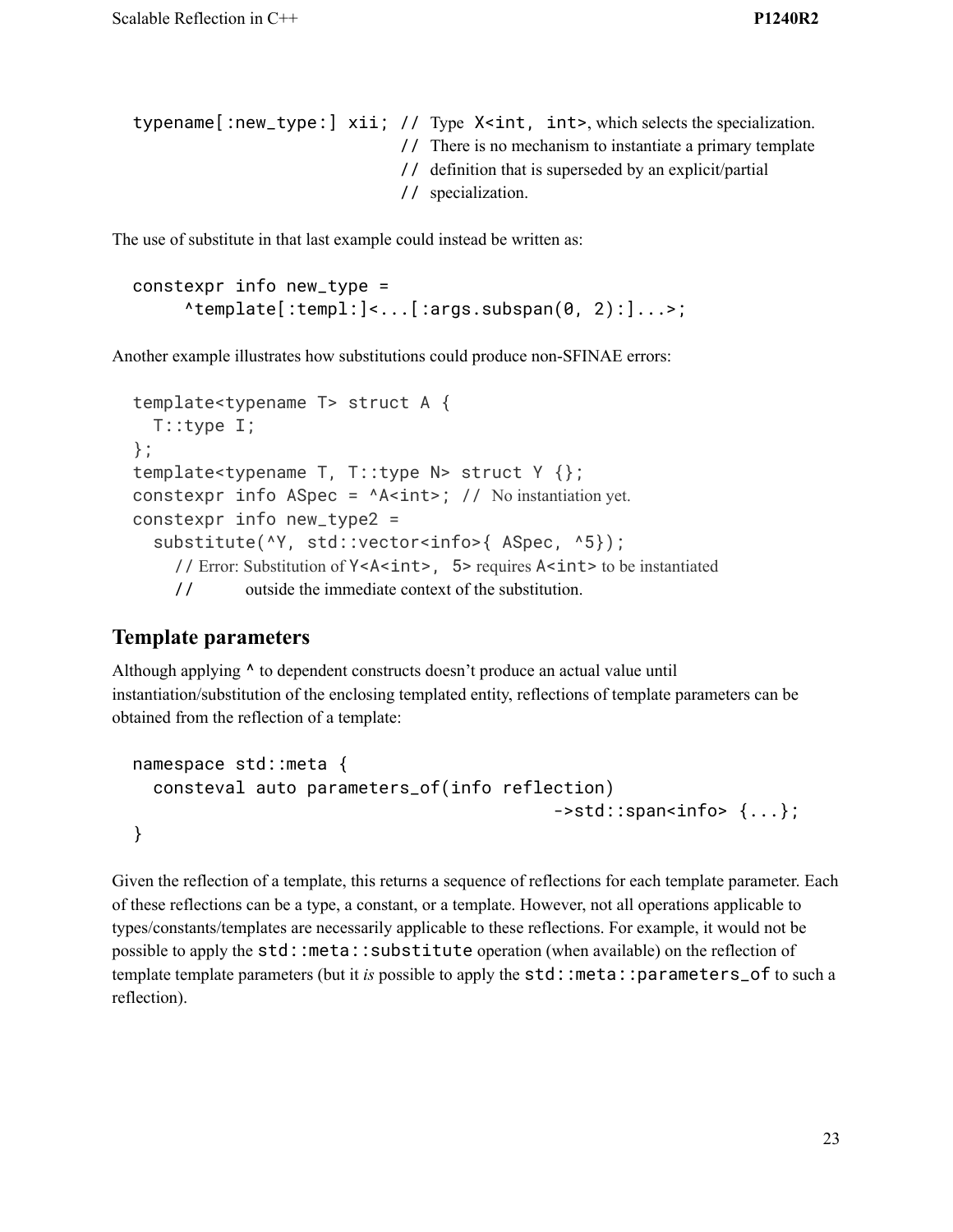# **The standard metaprogramming library**

We have already described a number of "metafunctions" living in namespace std: : meta that work with reflections (entity, invalid\_reflection, parameters\_of, etc.). We propose that these and many others make up a new section of the  $C++$  standard library that we call "the  $C++$  standard" metaprogramming library" and which is made available to a program by including a new standard header <meta>.

Besides the metafunctions that we have described so far, we add additional functions based on two sources:

- the existing standard library's [meta] section (described in the "General utilities" clause of the current working paper), and
- the [reflect] section of the original "Reflection TS" (N4856).

We delve into how to "transcribe" those additional metafunctions from the original source below, but first a note about the API design.

#### **Sequence and string values**

Many metafunctions deal with sequences (particularly, sequences of reflection values) and with string values (particularly, names of entities). Earlier versions of this paper used std::vector and std::string types for this. However, that was counting on those types being available for constant evaluation. P0784R7 *mostly* achieved that availability, but the inability to have nontransient dynamic allocation means that, e.g., using std::string would make it difficult to transfer a reflection string into the run-time domain.

We therefore now use  $std::span$  and  $std::string\_view$  types for this, since they do not require dynamic allocation of backing storage. Instead, the compiler will have to provide static storage for, e.g., reflected strings. In practice, an implementation will want to be careful to only emit those strings in object code if they are actually used in the run-time domain, but that is not a particularly difficult implementation challenge.

## **Transcribing the standard library's [meta] section**

The standard library [meta] section (in clause [utilities]) provides a large number of utilities to examine and construct types. We propose that all those utilities be given a counterpart in the value-based reflection world, with needed declarations made available through a new standard header <meta>.

For example, consider the type transformation trait

std::make\_signed<T>

which produces a result through its member type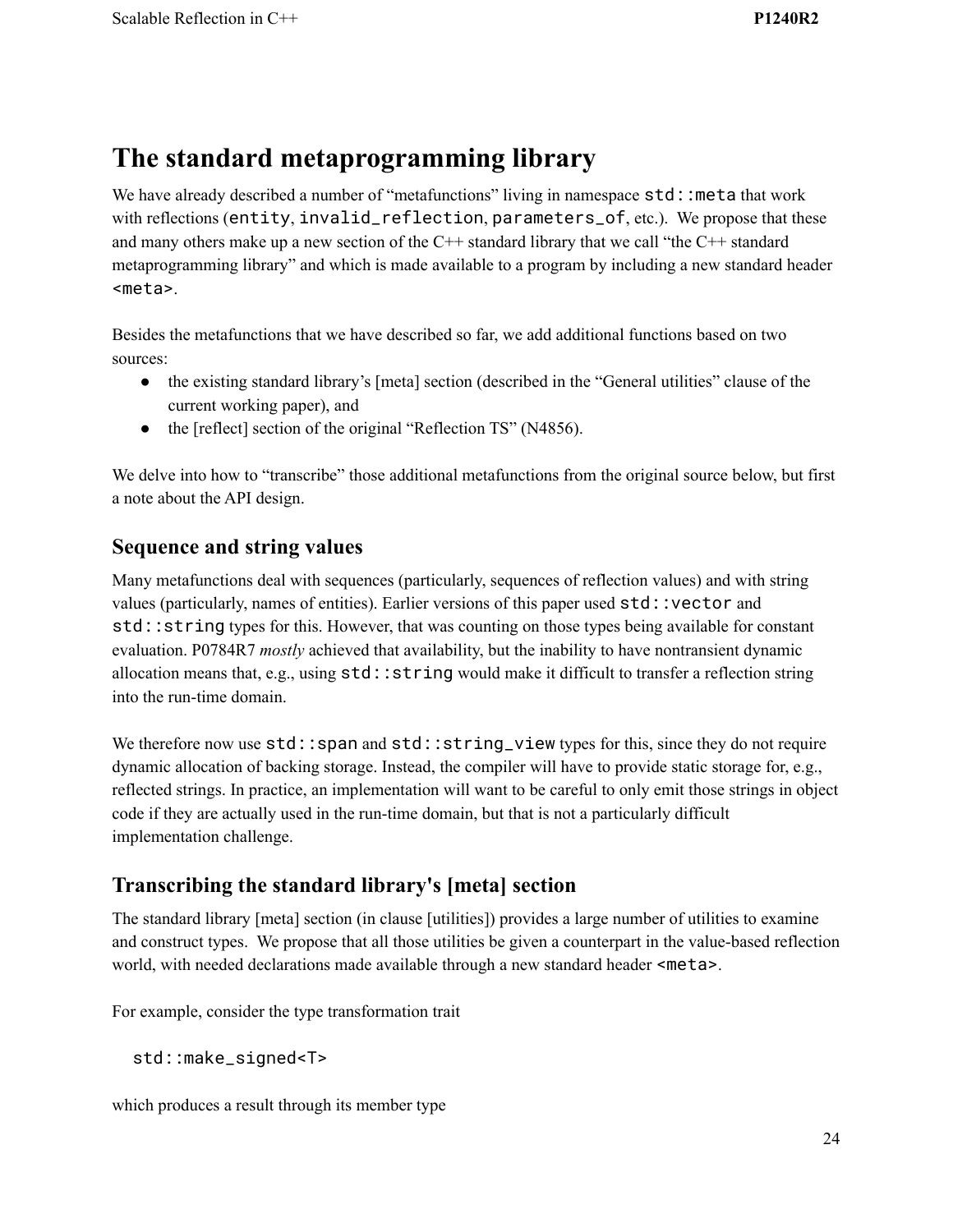```
std::make_signed<T>::type
```
We propose to have a  $std:$ : meta counterpart as follows:

```
namespace std::meta {
 consteval auto make_signed(info reflection)->info {...};
}
```
This is expected to be implemented using an intrinsic in the compiler (although that is not a requirement). For a reflection value  $\mathsf r$  corresponding to a type  $\mathsf T$  such that

std::make\_signed<T>::type

is valid, using the new function as  $make\_signed(r)$  is equivalent to:

```
^std::make_signed<typename(r)>::type
```
(except for not actually instantiating templates in a quality implementation). For a reflection value for which the above transformation would not be valid (e.g.,  $\wedge$ void), however, the function returns an invalid reflection.

Most templates specified in [meta.trans] can be transcribed in a similar way, but a few take additional nontype template parameters. Their transcription is also straightforward however. We illustrate this with the std::enable\_if template whose consteval counterpart can be implemented efficiently without intrinsics. The already-standard template-based interface is usually implemented as follows:

```
namespace std {
  template<br/>>bool, typename T = void > struct enable_i f {};
  template<typename T> struct enable_if<true, T> {
    using type = T;
  };
}
```
The reflection counterpart is then (including a hypothetical implementation):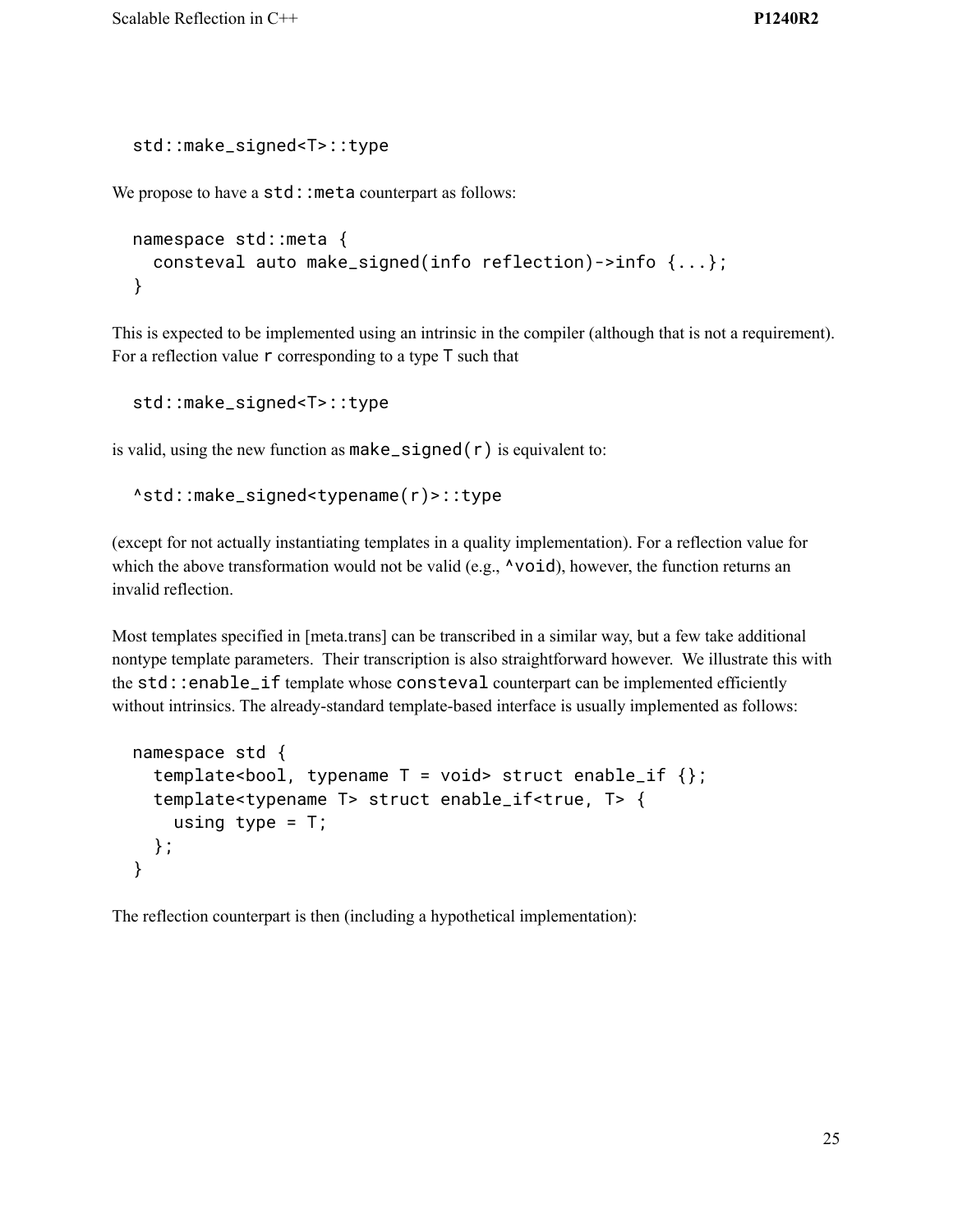```
namespace std::meta {
 consteval auto enable_if(bool cond, info type = ^void)->info {
    if (cond) {
      return type;
    } else {
      return invalid_reflection("enable_if condition false");
    }
 };
}
```
(We encourage programmers to prefer *requires-clause*s over enable\_if for constraining templates.)

The type traits predicates described in [meta.unary] and [meta.rel] are just as easily mapped to the value-based reflection world. For example, the three templates

```
namespace std {
  template<typename T> struct is_union;
  template<typename T, typename ... Args> struct is_constructible;
  template<typename B, typename D> struct is_base_of;
}
```
have counterparts as follows:

```
namespace std::meta {
  consteval auto is_union(info reflection)->bool {...};
  consteval auto is_constructible(info reflection,
                                    std::span<info> arg_types)
                                                      ->bool \{... \};
  consteval auto is_base_of(info base_type,
                              info derived_type)->bool \{ \ldots \};
}
```
The other cases follow the same patterns.

The three templates in [meta.unary.prop.query]:

```
namespace std {
  template<typename T> struct alignment_of;
  template<typename T> struct rank;
  template<typename T, unsigned I = 0 struct extent;
}
```
are slightly irregular, but the corresponding functions can still be intuited: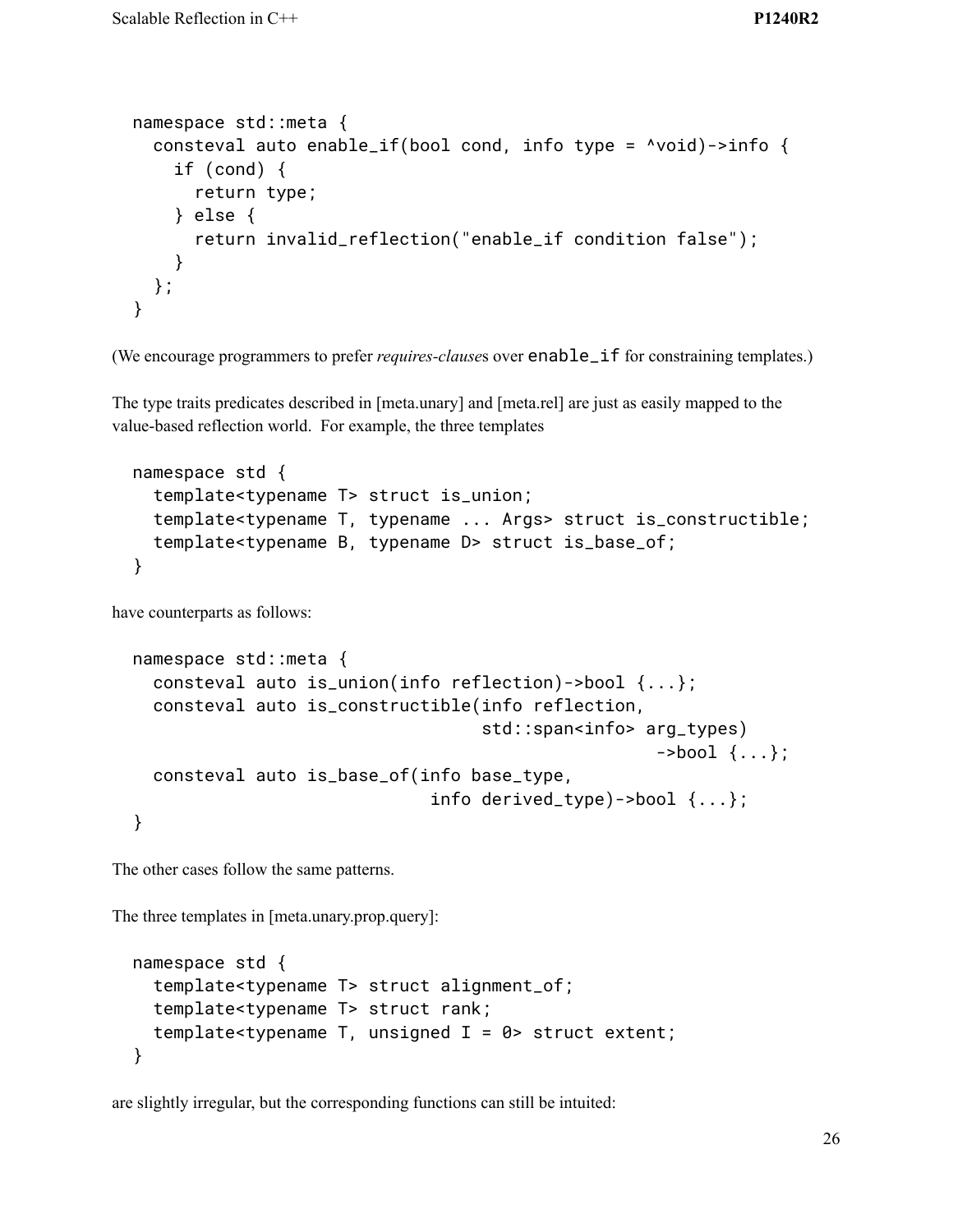```
namespace std::meta {
  consteval auto alignment_of(info type)->std::size_t {...};
  consteval auto rankinfo type)->int {...};
  consteval auto extent(info type, unsigned dim = \theta)->int {...};
}
```
The helper templates in [meta.help] and [meta.logical] are not needed for value-based reflection since their counterparts are core language features (like the integer types and the logical operators).

#### **Adapting the Reflection TS' [reflect] section**

The Reflection TS (N4818) introduces a large number of template metafunctions. This proposal steals many of those features and adapts them to the value-based reflection world. However, we make some changes to better align the semantics with the constraints of the language definition and the flexibility of our value-based approach.

#### **Predicates**

Let's start with the predicates (metafunctions returning a bool value). For example, is\_public gets a counterpart as follows:

```
namespace std::meta {
  consteval auto is_public(info base_or_mem)->bool {...};
}
```
That function fails to evaluate to a constant if base\_or\_mem does not designate a base class or a class member (that constraint corresponds to the concepts requirements imposed for the class template is\_public proposed in the Reflection TS). is\_protected, is\_private, is\_accessible (which checks whether a member is accessible from the context of invocation), is\_virtual, and is\_final are handled in the same way. For example:

```
struct S \{ int x; \}:
constexpr bool t = std::meta::is\_public(^s::x);// = true;constexpr bool e = std::meta::is\_public(^sS);// Error: Not a constant because ^S is not a base or member.
```
The is\_unnamed metafunction is transcribed similarly:

```
namespace std::meta {
  consteval auto is_unnamed(info entity)->bool {...};
}
```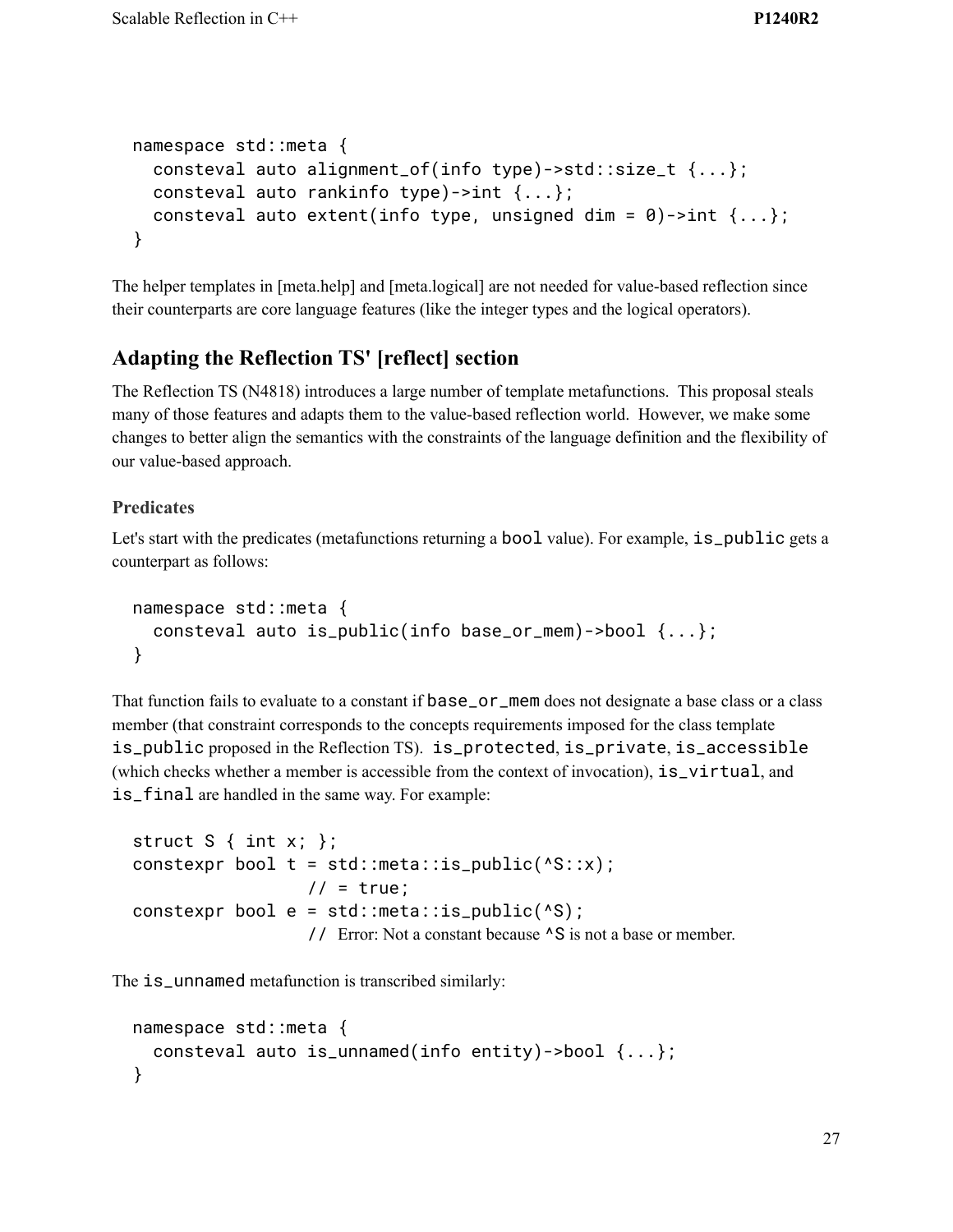but this time the function only evaluates to a constant if the given reflection represents a namespace, a data member, a function, a template, a variable, a type, or an enumerator. Failing to evaluate a constant will result in an error, or a deduction failure if in a SFINAE context.

```
is_scoped_enum becomes
```

```
namespace std::meta {
  cosnteval auto is_scoped_enum(info entity)->bool {...};
}
```
and always evaluates to a constant.

```
We propose to replace is_constexpr by:
```

```
namespace std::meta {
  consteval auto is_declared_constexpr(info entity)->bool {...};
}
```
which is a constant value if entity designates a variable, a function, a static data member, or a template for these. (We propose the alternative name to distinguish the entities that are declared with the constexpr or consteval specifier from entities that are effectively constexpr (e.g., a function template may be declared constexpr and its instances would produce true values with this predicate; however, the instances may not actually be constexpr functions; conversely, lambda call operators and special member functions may be constexpr functions without being declared constexpr). Immediate (consteval) functions and function templates are also identifiable:

```
namespace std::meta {
  consteval auto is_consteval(info entity)->bool {...};
}
```
Instead of is\_static (for variables) we propose:

```
namespace std::meta {
  consteval
  auto has_static_storage_duration(info entity)->bool {...};
}
```
because "is\_static" suggests a query about a storage class specifier rather than a storage duration.

```
namespace std::meta {
  consteval auto is_inline(info entity)->bool {...};
}
```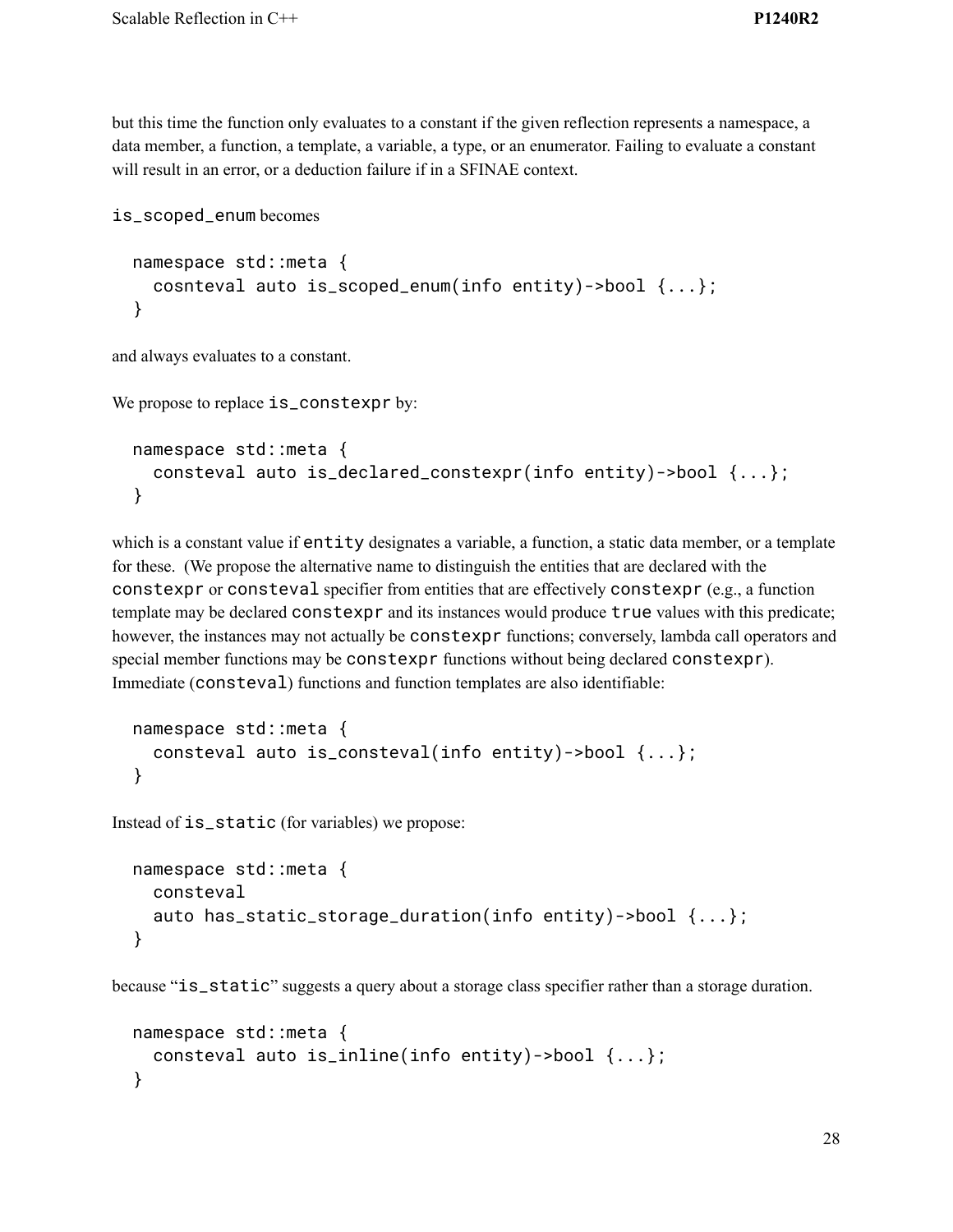produces a constant value for reflections of variables, functions, variable/function templates, and namespaces.

A number of function properties produce a constant value for reflections of functions only:

```
namespace std::meta {
 consteval auto is_deleted(info entity)->bool {...};
 consteval auto is_defaulted(info entity)->bool {...};
 consteval auto is_explicit(info entity)->bool {...};
 consteval auto is_override(info entity)->bool {...};
 consteval auto is_pure_virtual(info entity)->bool {...};
}
```
The following predicates always produce a constant value given a reflection. They produce a false value for invalid reflections, and otherwise return true if the predicate applies to the reflected entity:

```
namespace std::meta {
  consteval auto is_class_member(info reflection)->bool {
    // Return true for class and class template members.
    ...
  };
  consteval auto is_local(info reflection)->bool {
    // Return true for local variables, local members.
   ...
  };
  consteval auto is_namespace(info entity)->bool {...};
  consteval auto is_template(info entity)->bool {...};
  consteval auto is_type(info entity)->bool {
    // Return true for types and type aliases.
    ...
  };
  consteval auto is_incomplete_type(info entity)->bool;
  consteval auto is_closure_type(info entity)->bool {...};
  consteval auto has_captures(info entity)->bool {...};
  consteval auto has_default_ref_capture(info entity)->bool {
    // Return true even if there is no effective capture (i.e., it's syntactical only).
   ...
  };
  consteval auto has_default_copy_capture(info entity)->bool {
    // Return true even if there is no effective capture (i.e., it's syntactical only).
    ...
  };
```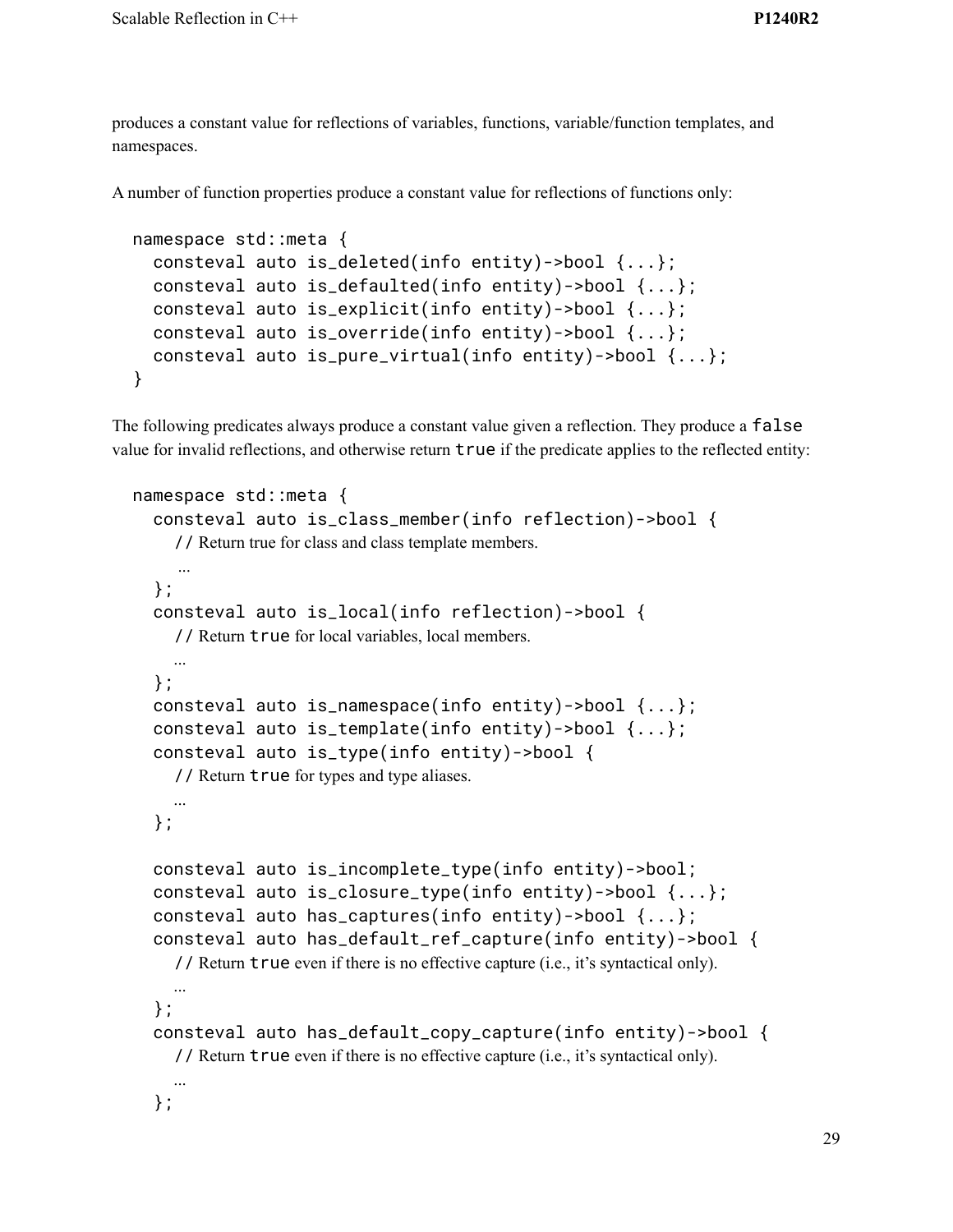```
consteval auto is_simple_capture(info entity)->bool {...};
consteval auto is_ref_capture(info entity)->bool {...};
consteval auto is_copy_capture(info entity)->bool {...};
consteval auto is_explicit_capture(info entity)->bool {...};
consteval auto is_init_capture(info entity)->bool {...};
consteval auto is_function_parameter(info entity)->bool {...};
consteval auto is_template_parameter(info entity)->bool {...};
consteval auto is_class_template(info entity)->bool {...};
consteval auto is_alias(info reflection)->bool {...};
consteval auto is_alias_template(info reflection)->bool {...};
consteval auto is_enumerator(info entity)->bool {...};
consteval auto is_variable(info entity)->bool {...};
consteval auto is_variable_template(info entity)->bool {...};
consteval auto is_static_data_member(info entity)->bool {
  return is_variable(entity) && is_class_member(entity);
};
consteval auto is_nonstatic_data_member(info entity)->bool {
  // Return true for nonstatic data members, which includes bit fields.
 ...
};
consteval auto is_bit_field(info reflection)->bool {
  // Return true for bit fields, but also for expressions that are bit field selections.
 ...
};
consteval auto is_base_class(info entity)->bool {...};
consteval auto is_direct_base_class(info entity)->bool {...};
consteval auto is_virtual_base_class(info entity)->bool {
  return is_base_class(entity) && is_virtual(entity);
}
consteval auto is_function(info entity)->bool {...};
consteval auto is_function_template(info entity)->bool {...};
consteval auto is_member_function(info entity)->bool {
  return is_function(entity) && is_class_member(entity);
};
consteval
auto is_member_function_template(info entity)->bool {
  return is_function_template(entity) && is_class_member(entity);
};
consteval
auto is_static_member_function(info entity)->bool {...};
consteval
auto is_static_member_function_template(info entity)->bool {...};
```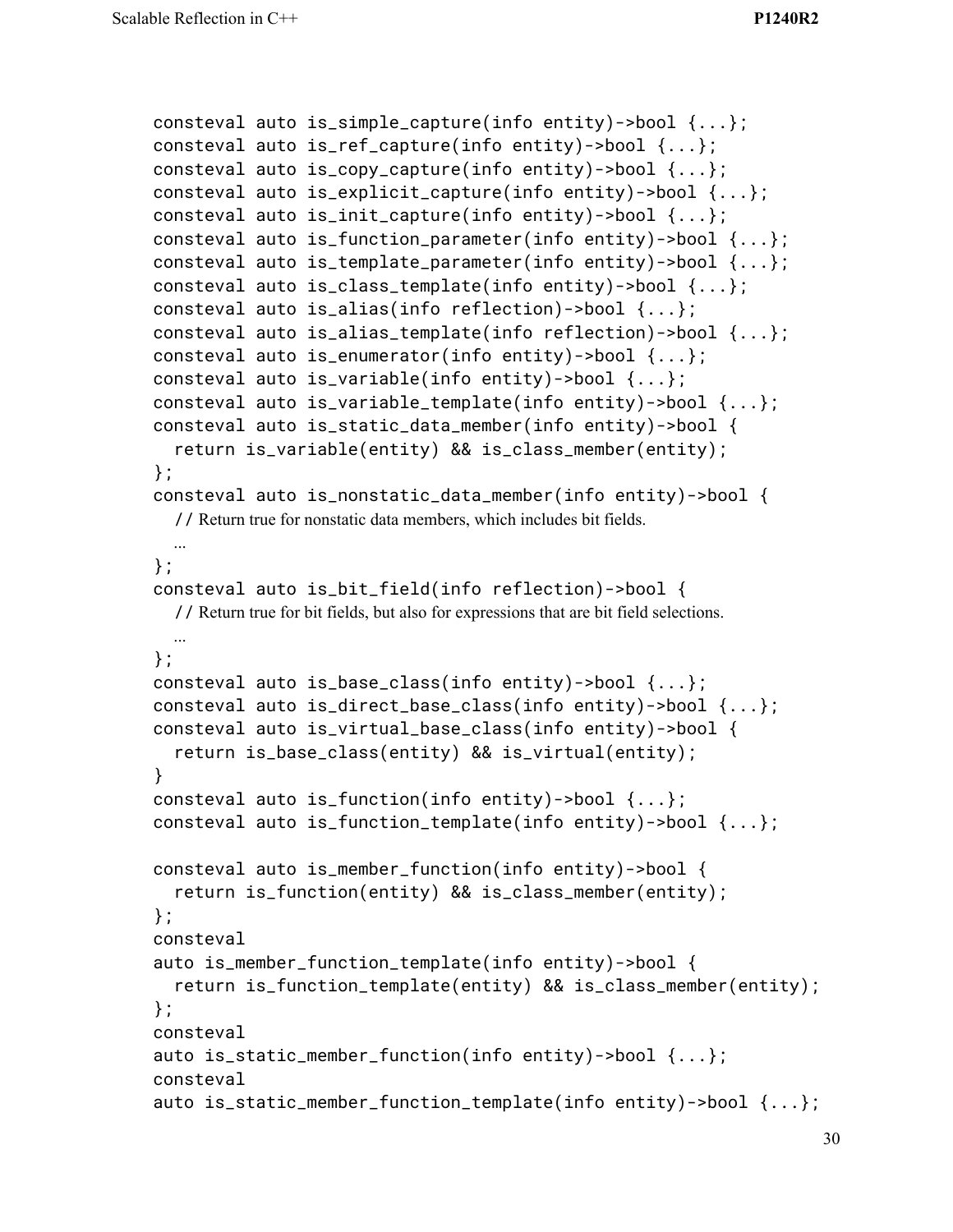```
consteval
 auto is_nonstatic_member_function(info entity)->bool {...};
 consteval
 auto is_nonstatic_member_function_template(info entity)
                                                      ->bool \{... \};
 consteval auto is_constructor(info entity)->bool {...};
 consteval auto is_constructor_template(info entity)->bool {...};
 consteval auto is_destructor(info entity)->bool {...};
 consteval auto is_destructor_template(info entity)->bool {...};
} // namespace std::meta
```
Note that  $is\_bit\_field$  above is more general than what the TS proposed since it applies not only to the reflection of data members but also to expressions, because "bitfieldness" is a significant property of an expression. Similarly, we add the following five predicates (with no equivalent in the TS) for reflections of expressions:

```
consteval auto is_lvalue(info reflection)->bool;
consteval auto is_xvalue(info reflection)->bool;
consteval auto is_prvalue(info reflection)->bool;
consteval auto is_glvalue(info reflection)->bool {
  return is_lvalue(reflection) || is_xvalue(reflection);
}
consteval auto is_rvalue(info reflection)->bool {
  return is_pralue(reflection) || is_xvalue(reflection);
}
```
The following predicate produces a constant value given the reflection of a function type or closure type, or an alias thereof:

```
namespace std::meta {
  consteval auto has_ellipsis(info entity)->bool {...};
}
```
The following predicate produces a constant value given the reflection of a function type or an alias thereof:

```
namespace std::meta {
  consteval auto is_member_function_type(info entity)->bool {...};
}
```
Given the reflection of a function or template parameter, std::meta:has\_default returns whether it has an associated default argument: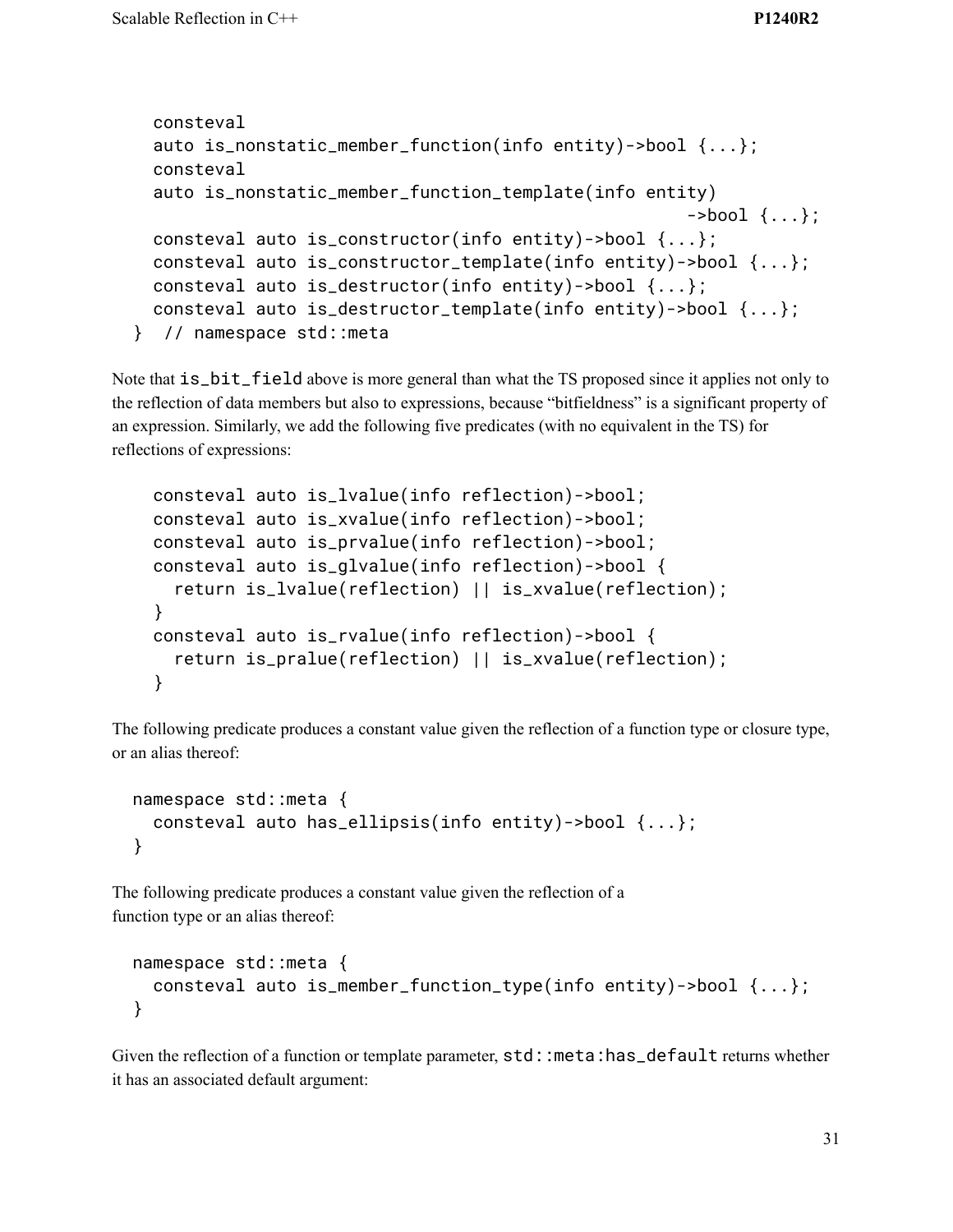```
namespace std::meta {
 consteval auto has_default(info entity)->bool {...};
}
```
#### **Singular properties**

This section lists facilities that return properties described with a "single value".

The following function can be used to identify a source location of a declared entity:

```
namespace std::meta {
  consteval auto source_location_of(info entity)
                                      ->std::source_location {...};
}
```
Although this produces a constant result for any reflection value, the returned value is unspecified if the reflection is not that of a declared entity (or alias).

The name of declared entities can be accessed through the following:

```
namespace std::meta {
  consteval auto name_of(info entity)->std::string_view {...};
  consteval auto display_name_of(info entity)
                                     ->std::string_view {...};
}
```
For named declared entities/aliases, name\_of returns a constant string\_view describing the same identifier as that produced by the "[: info :]" splicer. For any other operand, it produces a constant empty string\_view.

The display\_name\_of function produces an unspecified constant non-empty string\_view for any reflection (implementations are encouraged to produce a string that is helpful in identifying the reflected item).

Aliases can be "looked through" using the aforementioned function entity:

```
namespace std::meta {
  consteval auto entity(info reflection)->info {...};
}
```
A reflection for the type associated with an entity or expression can be retrieved with

```
namespace std::meta {
```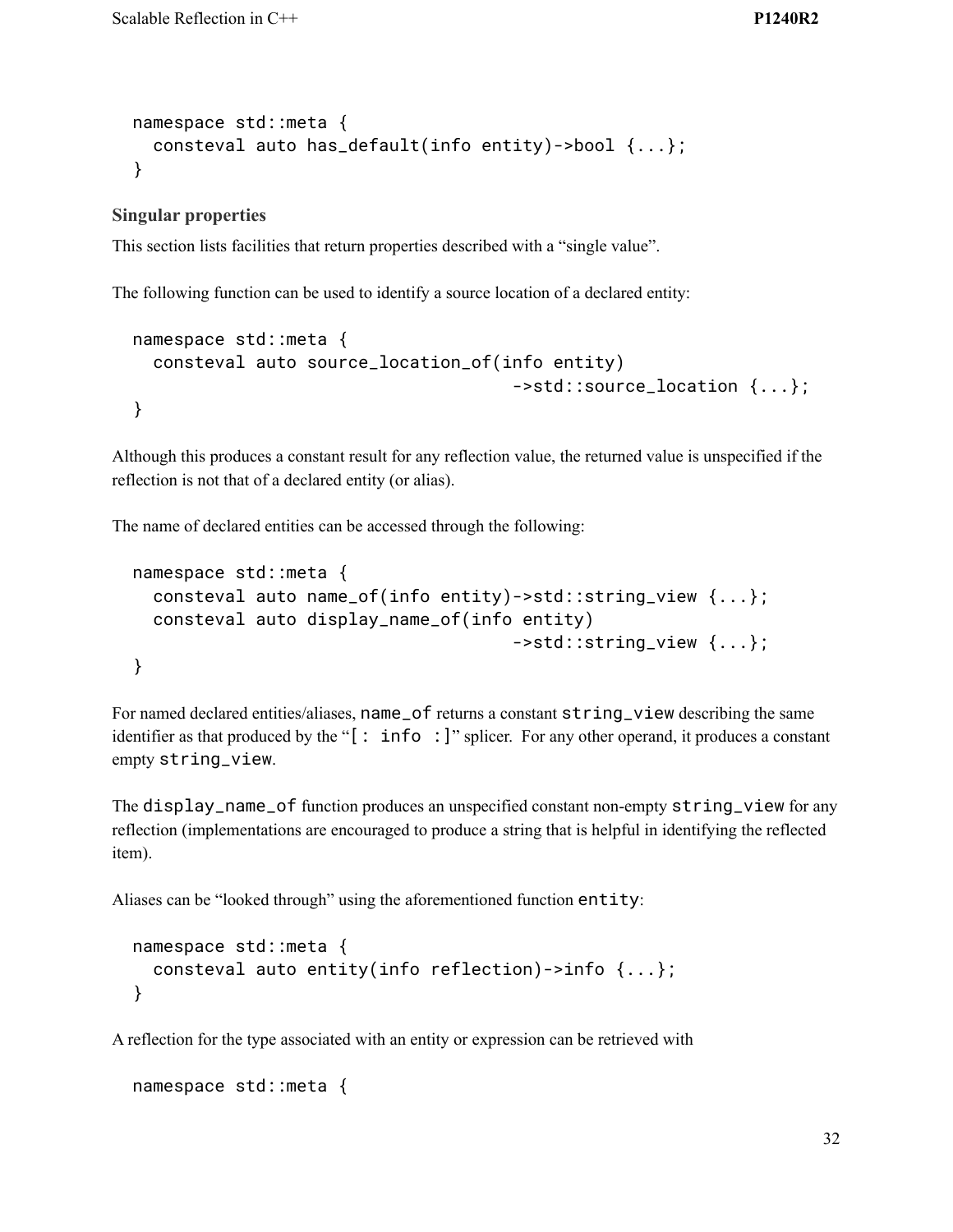```
consteval auto type_of(info reflection)->info {...};
}
```
If reflection describes an entity (not an expression) that is not a variable, base class, data member, function, or enumerator, this function returns an invalid reflection.

A "parent" entity can be identified with

```
namespace std::meta {
  consteval auto parent_of(info reflection)->info {...};
}
```
For members of classes or namespaces this returns a reflection of the innermost class or namespace. For a base class, this returns the class type from which the base class was obtained (only direct and virtual base classes can be reflected). For function-local entities that are not class members, parent\_of returns the a reflection of the enclosing function. For reflections that do not designate an alias or a declared entity, parent\_of returns an invalid reflection.

The innermost enclosing function and class can also be queried:

```
namespace std::meta {
  consteval auto current_function()->info {...}
  consteval auto current_class_type()->info {...}
}
```
That is particularly useful to deal more efficiently with parameter packs (an example will be presented later on). Note that when invoked from an immediate function in a context that does not require a constant-expression, these functions return the result as if invoked from the calling function.

Given the reflection of a base or nonstatic data member of a class (but not a class template), layout information can be retrieved with the following functions:

```
namespace std::meta {
  consteval auto byte_offset_of(info entity)->std::size_t {...};
  consteval auto bit_offset_of(info entity)->std::size_t {...};
  consteval auto byte_size_of(info entity)->std::size_t {...};
  consteval auto bit_size_of(info entity)->std::size_t {...};
}
```
For reflections that do not designate a base or a nonstatic data member, this does not successfully produce a constant value. byte\_offset\_of returns the byte offset of the given base or nonstatic data member (within the parent class). For bit-fields, the offset of the first byte containing the bit field is returned; the bit offset of the first bit (counting from the least significant bit) within that byte is produced by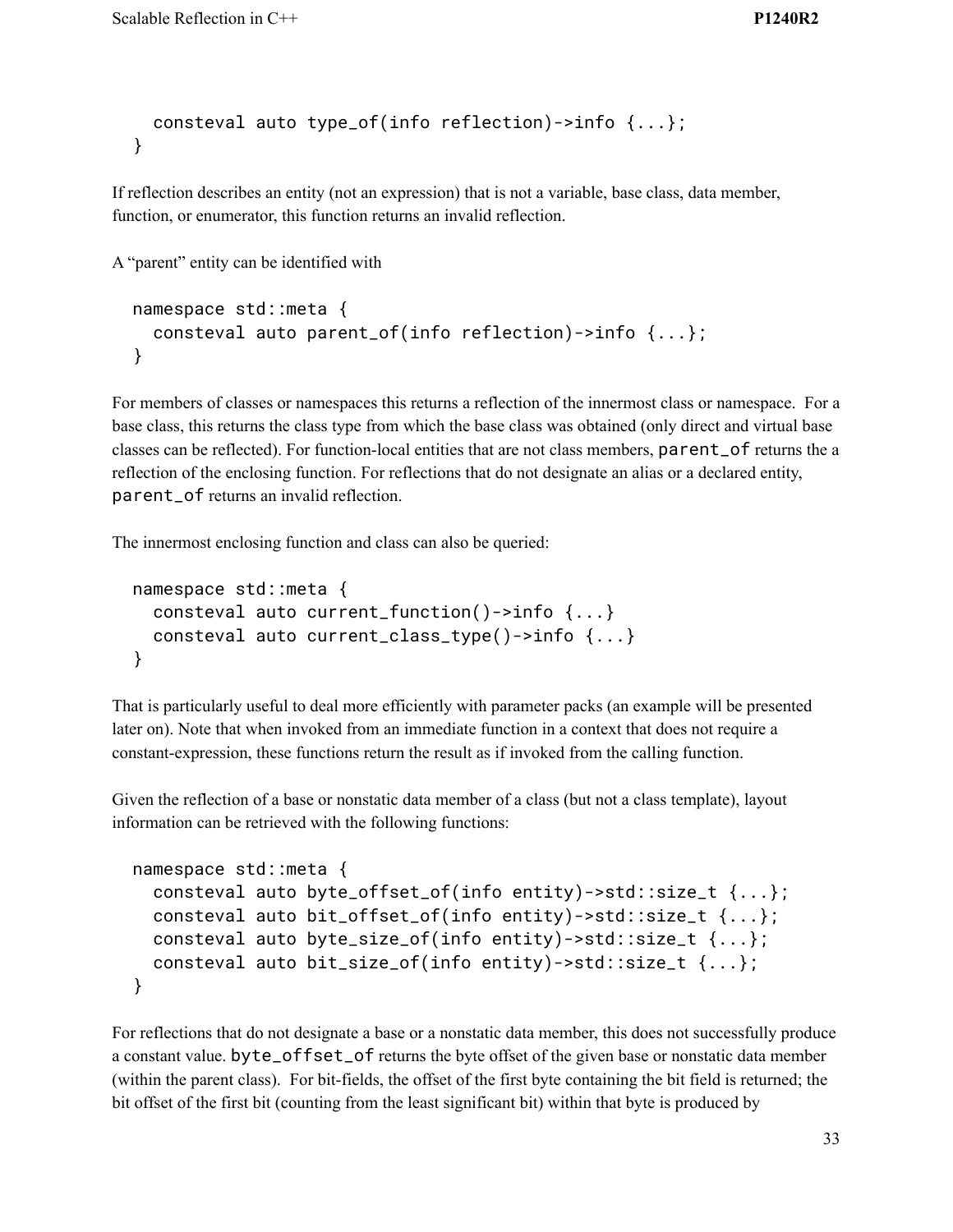bit\_offset\_of (for non-bit-fields, that function returns zero). byte\_size\_of produces the allocated size of the associated subobject, except that is does not produce a constant value for bit fields (for base classes, the result may be less than sizeof applied to the base class type). bit\_size\_of produces the allocated size of the associated bit field subobject, and does not produce a constant value for non-bit-field reflections. (A precise specification of this requires a slight tightening of the C++ object model. All implementations already conform to the stricter model.)

The following facilities permit examining parameter types and the "this" binding type:

```
namespace std::meta {
  consteval auto this_ref_type(info func_type)->info {...};
}
```
For a member function type this\_ref\_type returns the reflection of the parent class associated with the member type, with any member function *cv-qualifiers* and *ref-qualifiers* added on top. For example:

```
struct S {
  int f() volatile &&;
  int g() const;
} s;
constexpr auto r = this_ref_type(*s.f());
    // Reflection for type "S volatile &&".
constexpr auto r = this_ref_type(^s, g());
    // Reflection for type "S const".
```
#### **Plural properties**

This section lists metafunctions that return  $std: :spano>$  values describing "plural properties" (such as lists of members).

We propose the following function templates to retrieve subobject information:

```
namespace std::meta {
  template<typename ...Fs>
  consteval auto members_of(info class_type, Fs ...filters)
                                            ->std::span<info> \{ \ldots \};
  template<typename ...Fs>
  consteval auto bases_of(info class_type, Fs ...filters)
                                            ->std::span<info> \{ \ldots \};
}
```
If called with an argument for class\_type that is the reflection of a non-class type or a capturing closure type (or an alias/cv-qualified version thereof), these facilities return a span referencing a single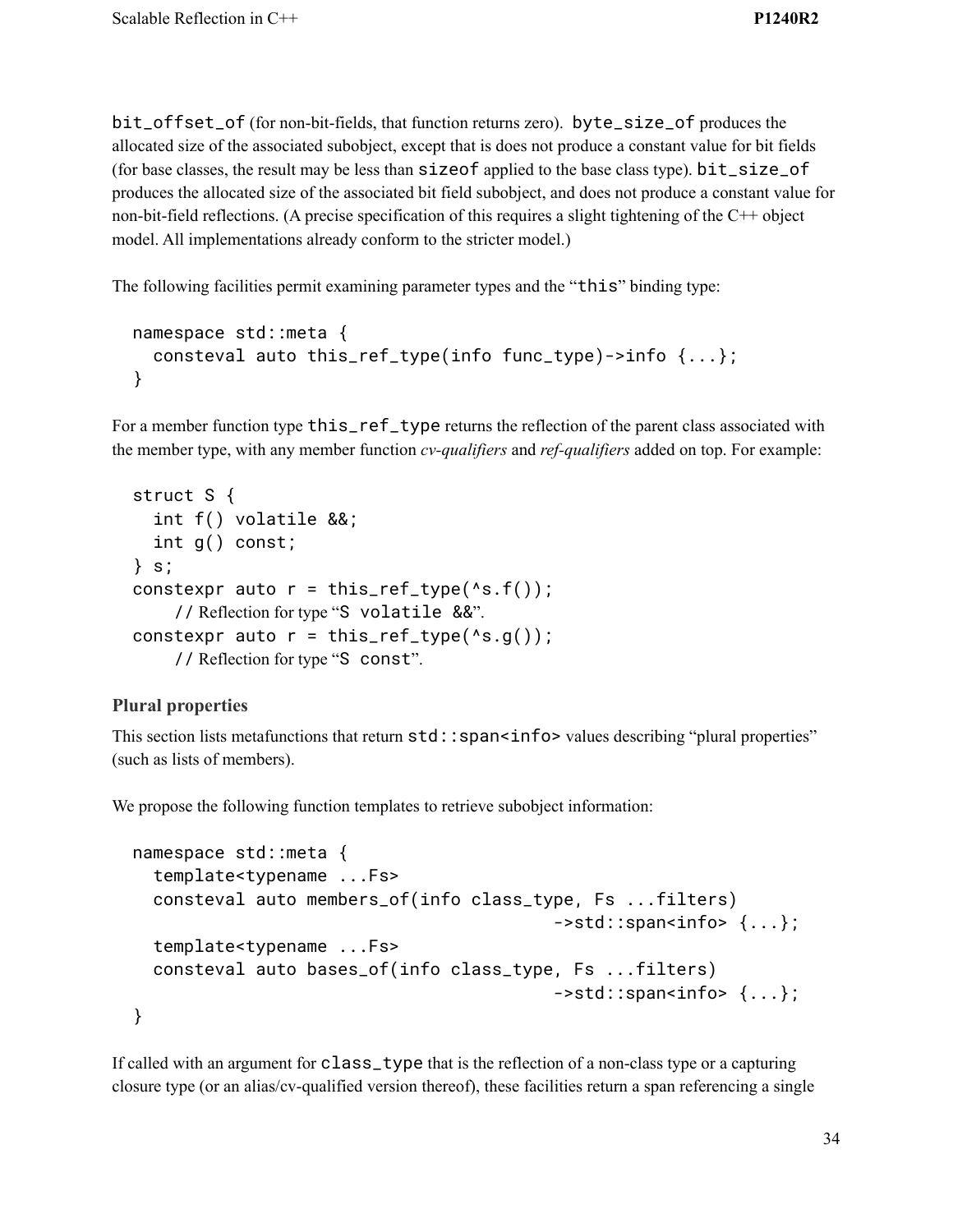invalid reflection.

Otherwise, if no filters argument is passed to it, members\_of returns an "unfiltered" sequence of reflections for the following kinds of direct members of a class type (represented by class\_type): nonstatic and static data members and member functions, member types (enumeration and class types) and member aliases, and member templates other than deduction guides. Generated members are included, but inherited constructors, injected-class-names, and unnamed bit fields are not (the standard doesn't consider those members either). Nonstatic data members appear in declaration order (but not necessarily consecutively).

If any "filters" are passed, they are applied as predicates to the unfiltered sequence, and members for which a predicate produces false are left out. Predicates are applied left-to-right with short-circuit semantics (i.e., later predicates are not applied if an earlier predicate produced false).

Similarly, without filter arguments, invoking bases\_of returns a sequence of reflections for the direct bases of the given (non-capturing-closure) class type. Predicates can be added to narrow down the bases of interest.

The following example illustrates some uses of members\_of:

```
struct S {
  double x;
  int y;
  void f();
};
constexpr auto class_type = ^S;
constexpr auto s_members = members_of(class_type);
static_assert(s_members.size() == 7);
  // x, y, f(), the destructor, and generated constructors.
constexpr auto s_data_members =
              members_of(class_type, is_nonstatic_data_member);
static_assert(s_data_members.size() == 2);
  // x and y.
consteval auto has_integral_type(std::meta::info reflection) {
  return std::meta::is_integral(std::meta::type_of(reflection));
};
constexpr auto s_imembers =
              members_of(class_type, is_nonstatic_data_member,
                                       has_integral_type);
static_assert(s_imembers.size() == 1);
  // Just y.
constexpr auto s_nested_types =
```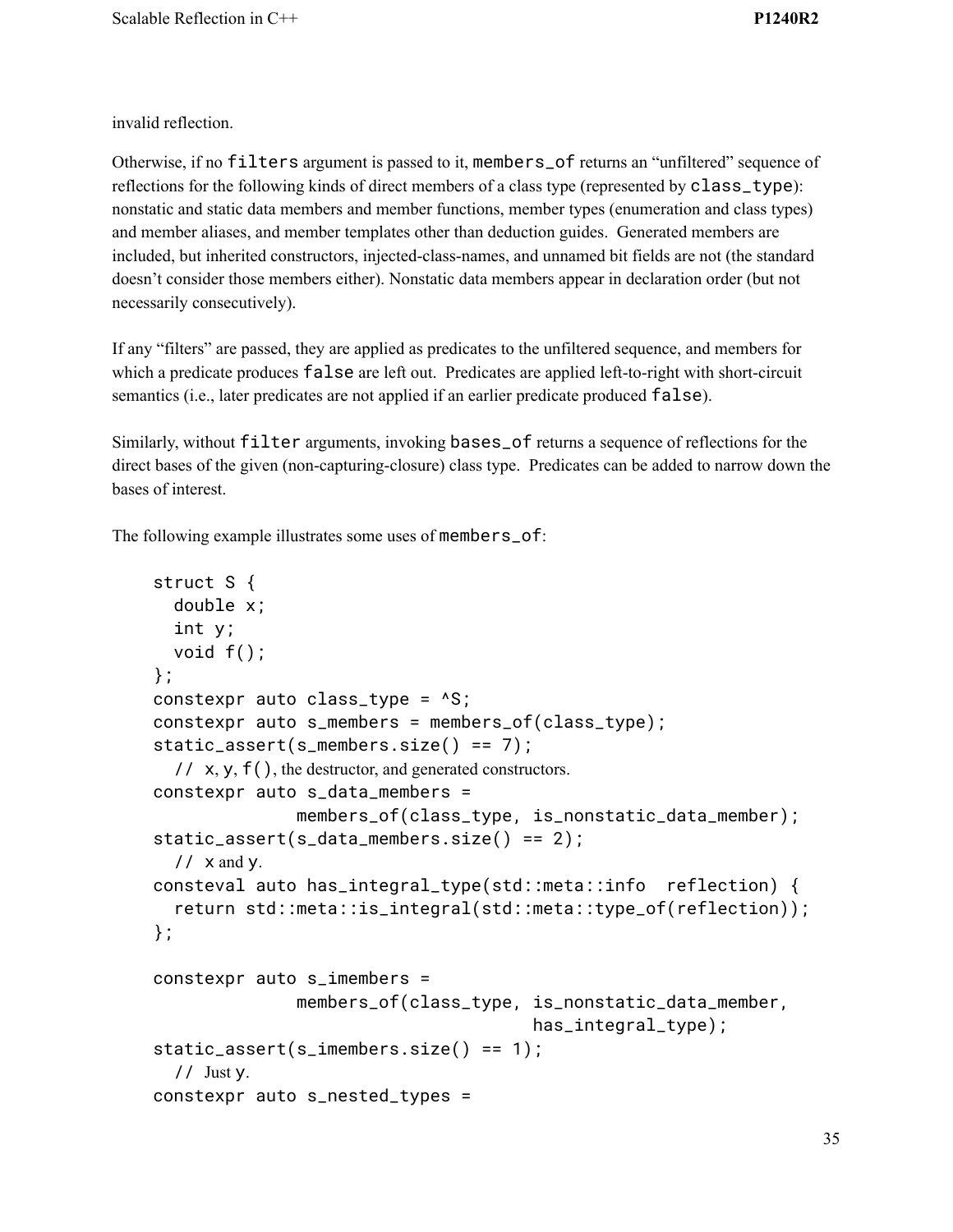```
members_of(class_type, is_type);
static_assert(s_members.size() == 0);
  // S has no nested types.
```
The enumerators of an enumeration type can be inspected using enumerators\_of:

```
namespace std::meta {
  consteval
  auto enumerators_of(info enum_type)->std::span<info>{...};
}
```
If the argument passed for  $enum\_type$  is not a reflection for an enumeration type, this returns a span referencing just an invalid reflection.

The parameters of a function type or the parameters of a template can be inspected using:

```
namespace std::meta {
  consteval auto parameters_of(info reflection)
                                             ->std::span<info> \{ \ldots \};
}
```
If the argument passed for reflection is not a reflection for a function, a member function, a function type, a closure type, or a template, this returns a span referencing one invalid reflection. Otherwise, the span contains an entry for each ordinary parameter: No entry is made for the "this" parameter or for an ellipsis parameter.

A function is also available to introspect lambda captures associated with a closure type:

```
namespace std::meta {
  consteval auto captures_of(info closure_type)
                                             ->std::span<info> \{ \ldots \};
}
```
If the argument passed for closure\_type is not a reflection for a closure type, this returns a span referencing just an invalid reflection.

Of note here is that we are *not* proposing a function to retrieve members of namespaces: Due to their "open scope" nature, we believe that capability is somewhat meaningless. There is however no known technical reason preventing us from doing so.

We are also *not* proposing functions to expose the structure of templates. In particular, there is no mechanism to retrieve the members of a class template or the function parameters of a function template.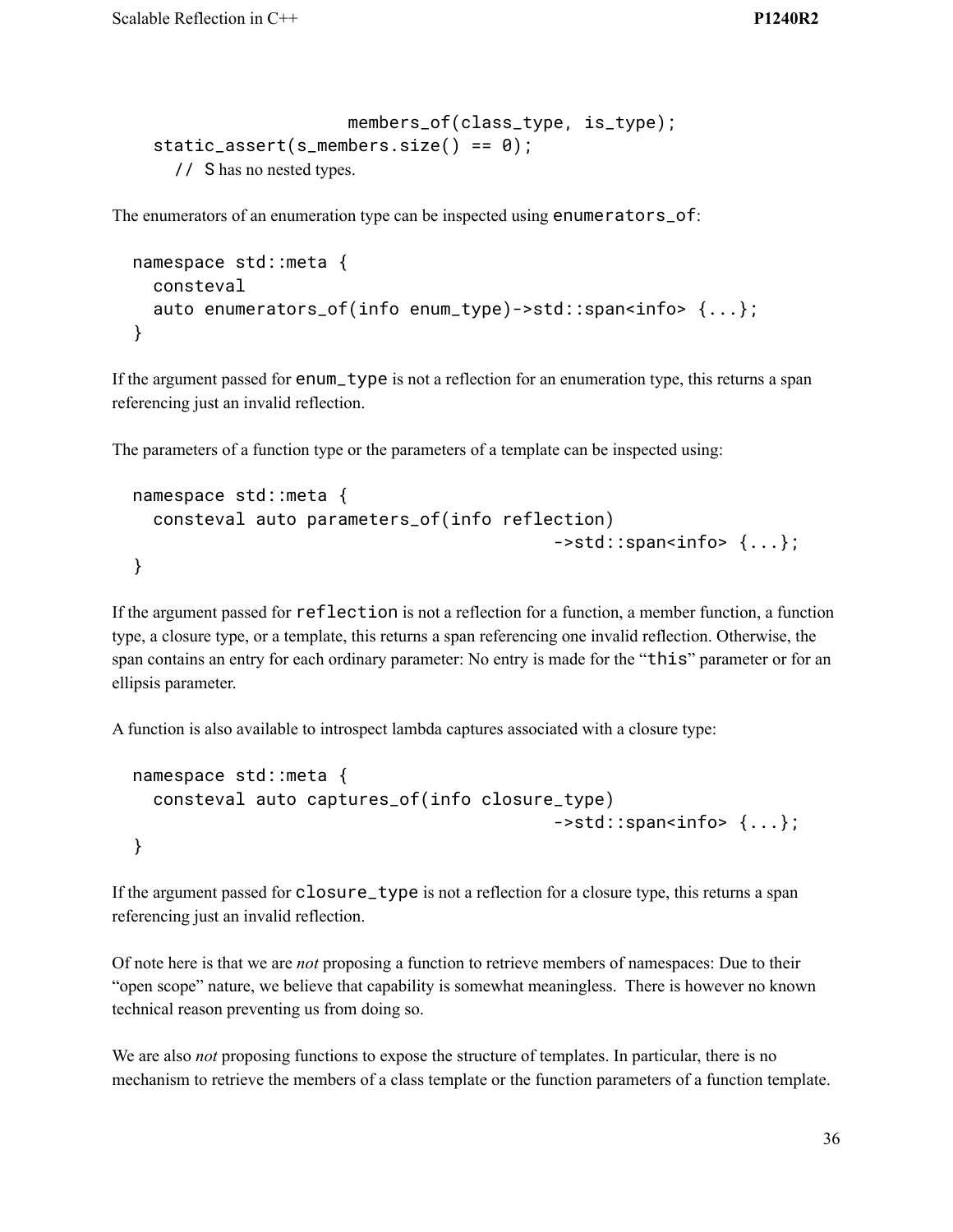### **Anonymous unions**

Consider:

```
struct S {
  bool flag;
  union {
    int x;
    float f;
 };
};
constexpr auto dmembers =
               members_of(^S, is_nonstatic_data_member);
static_assert(dmembers.size() == 2);
```
The sequence dmembers here will contain two reflections: One for flag and one for an unnamed data member of the unnamed union type. Conversely,  $parent_of(\triangle S::x)$  produces a reflection for that unnamed union type rather than for S. Despite its lack of a declared name (which means name\_of returns an empty string\_view), the unnamed data member can be referred to with the "[: ... : ]" splicer:

```
constexpr S s = { false, { .x = 42 } };
static_assert(name_of(dmembers[1]) == "'); // Okay.
static_assert(s.idexpr( dmembers[1] ).x = 42); // Okay.
static_assert(
  remove_reference(^decltype(s.[:dmembers[1]:])) ==
                              parent_of(^S::f); // Okay.
```
Let's take that last line apart.

In the left-hand side of the equality test dmembers[1] is a reflection of the unnamed data member for the anonymous union. Therefore,  $s.$  [:dmembers[1]: is an Ivalue designating the anonymous union subobject of s, and thus decltype applied to that produces a reference to the anonymous union type. The  $\land$  operator returns the reflection designating that type and remove\_reference finally returns a reflection designating the underlying union type.

In the right-hand side,  $\triangle$ S:: f is a reflection designating the member S:: f, which is actually a member S::<unnamed-union-type>::f. Therefore, parent\_of also produces a reflection designating the underlying union type of the anonymous union, and the assertion succeeds.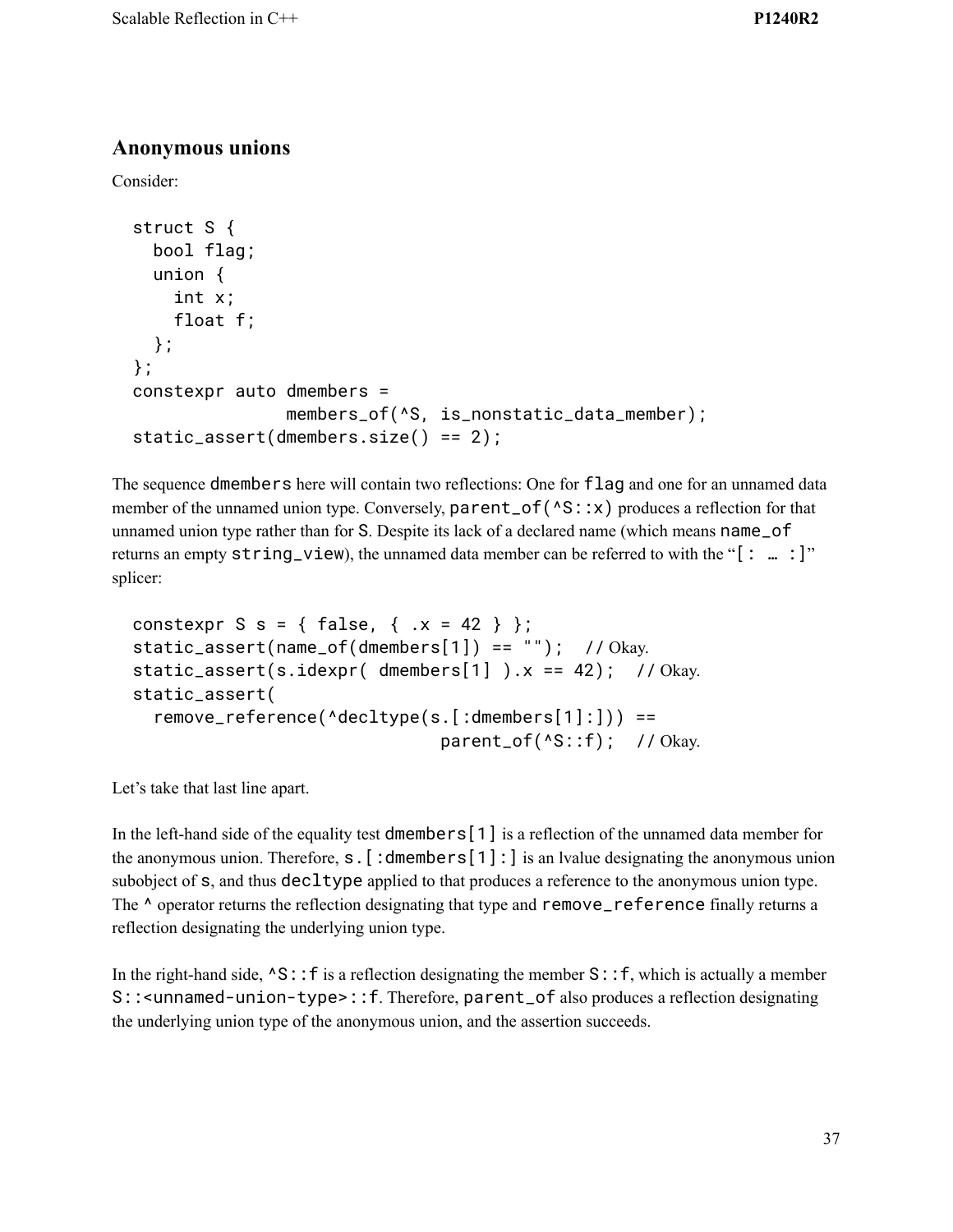## **Other Facilities**

#### **Reflecting values**

It turns out to be useful to be able to lift a constant value into reflections for an expression denoting that constant value. We therefore propose a pair of metafunction templates to do exactly that:

```
namespace std::meta {
  template<typename T>
    consteval auto reflect_value(T const&)->info;
  template<typename R>
    consteval auto reflect_values(R const&)->std::span<info>;
}
```
(The second template applies the first to each element of a range of values.) For example:

```
constexpr std::vector<int> v{1, 2, 3};
constexpr std::span<std::meta::info> rv = reflect_values(v);
```
Such a lifted sequence can then be spliced into a template argument context:

```
std::integer_sequence<int, ...[:rv:]...> is123;
  // same as std::integer_sequence<int, 1, 2, 3>
```
provided the reflected constants are valid in that context.

# **Metaprogramming Examples**

We believe that the facilities presented here permit the kind of computation previously performed with C++ template metaprogramming and that they are preferable over TMP because they scale better. We therefore suggest that no broad set of TMP facilities should be further added to the language.

Examples in this section are drawn from a variety of sources, including P0385R0 by Matúš Chochlík and Axel Naumann and P0949R0 by Peter Dimov.

#### **Hashing**

We can also use the approach above to synthesize an overload of hash\_append (proposed by Howard Hinnant *et al.* in [N3980](http://www.open-std.org/jtc1/sc22/wg21/docs/papers/2014/n3980.html), *Types Don't Know #*).

```
#include <meta>
```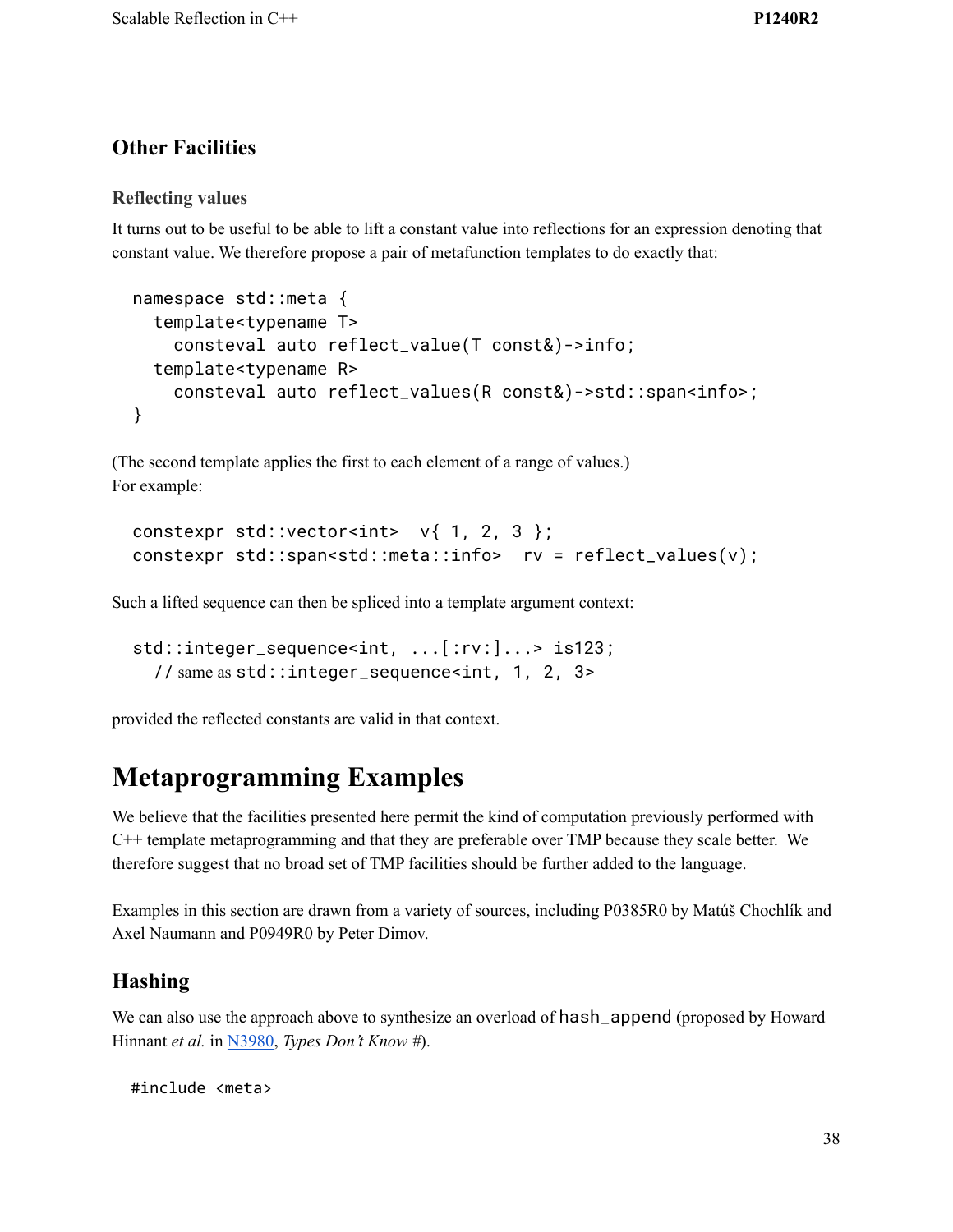```
using namespace meta = std::meta;
template<HashAlgorithm H, StandardLayoutType T>
  bool hash_append(H &algo, const T &t) {
    constexpr auto data_members =
        members of(^T, meta::is nonstatic data member);
    template for (constexpr meta::info member : data_members)
      hash_append(algo, t.[:member:]);
  }
```
The algorithm is straightforward: Recursively apply hash\_append to each member for the class T. Within that call the expression **t**. [:member:] yields a *postfix-expression* for the designated member in the class object. The resolution of that postfix-expression does not require name lookup or access control (unlike by-name mechanisms), and it works even for bit fields (unlike mechanisms based on pointer-to-member values).

Note that this uses *expansion statements* as proposed by P1306 (and that is typical of practical uses of reflection). An expansion statement requires a compile-time range, which is why data\_members must be a constexpr variable.

#### **Schema generation**

We can use this same pattern to generate SQL schemas from C<sup>++</sup> classes. The implementation here mixes runtime SQL generation with static reflection, in order to demonstrate the interaction between these two features.

The entry point for the facility is a function template that takes a (standard layout) type parameter and writes the corresponding SQL CREATE TABLE statement.

```
template<StandardLayoutType T>
void create_table() {
  create_table_from_reflection<^T>();
}
```
This function simply delegates to a function parameterized by its reflection. Because reflection is expected to be an "advanced" feature, it might be desirable to hide it from user-facing interfaces. The SQL generating function template is shown below.

```
#include <meta>
using namespace meta = std::meta;
template<meta::info Class>
  requires meta::is_class(Class)
void create_table_from_reflection() {
```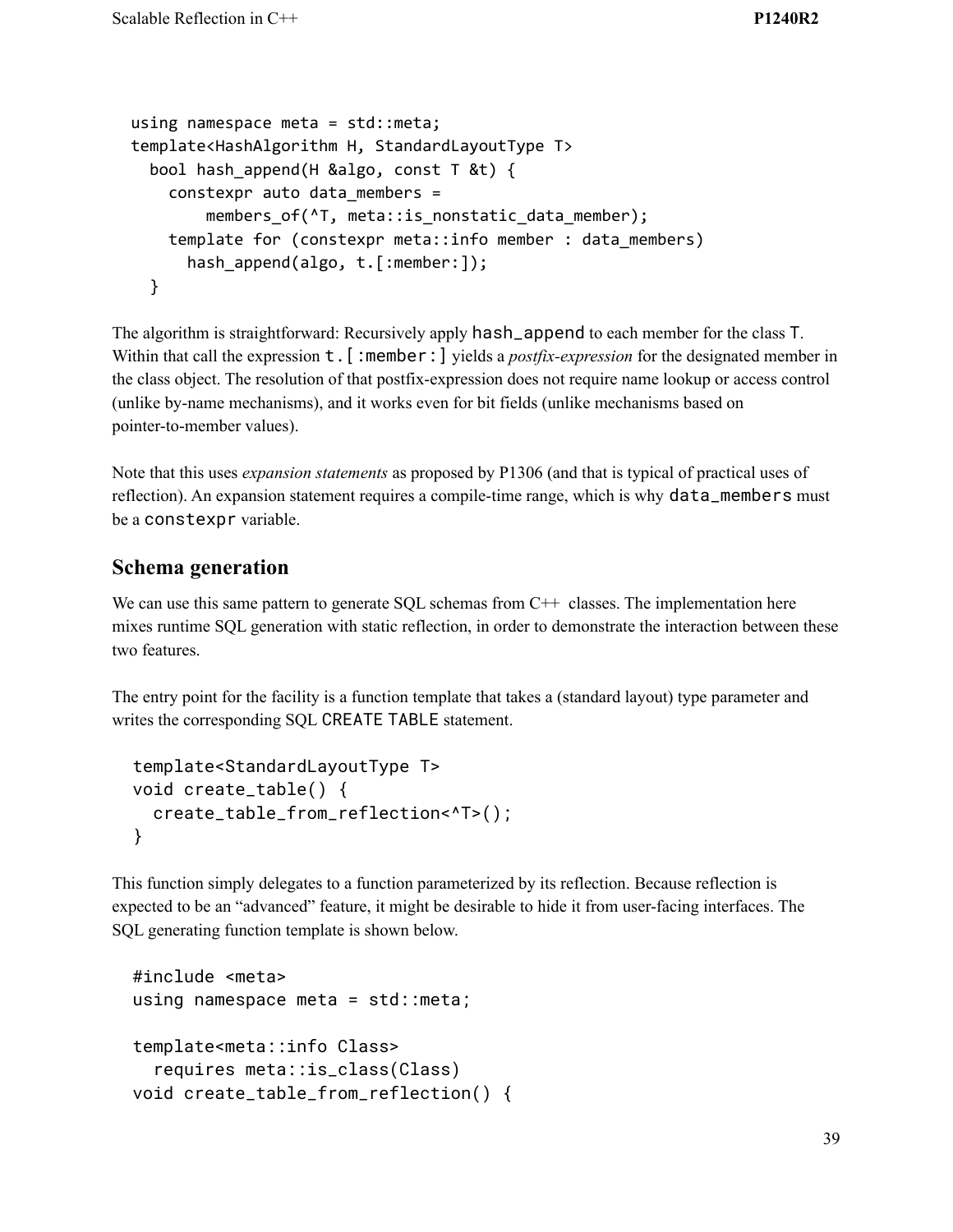```
std::cout << "CREATE TABLE " << meta::name_of(Class) << "(\n";
 constexpr auto members =
      meta::members_of(Class, is_non_static_data_member);
 int size = members.size(), num = \theta;
 template for (constexpr meta::info member : members) {
    create_column<member>();
    if (++num != size)std::cout << ",\n";
  }
 std::cout << ");\n";
}
```
This function emits a CREATE TABLE statement for the name of the class, and "iterates" over the class's data members — again using an *expansion statement* (P1306) — emitting column definitions for each (see below for create\_column). We maintain the member count so that we can correctly insert commas into the output after each column.

Reflection facilities can only be used at compile time. Because this function mixes runtime code (std::cout) with static reflection (meta::info), we need to ensure that reflections do not "mix" with the runtime systems. We cannot, with this approach to generating SQL, pass the reflected class as a function argument, as that would leak the reflection — handle to an internal data structure that is only meaningful during translation — to run time. In other words, for mixed run-time/reflective algorithms reflection values must be passed as template arguments. We explore an alternative design of this algorithm in the following section.

Creating a column is straightforward: We serialize the member's name and translate its  $C++$  type into SQL.

```
template<meta::info Member>
  requires meta::is_non_static_data_member(Member)
void create_column() {
  std::cout << meta::name_of(Member) << " ";
  std::cout << to_sql(meta::type_of(Member));
}
```
Finally, we need a facility to translate C<sup>++</sup> types to SQL types. Here, we use a series of explicit specializations over reflections, with the generic case (i.e., primary template) triggering an instantiation error if used.

```
template<meta::info Type>
consteval const char* to_sql() {
  static_assert(false, "no translation to SQL");
}
```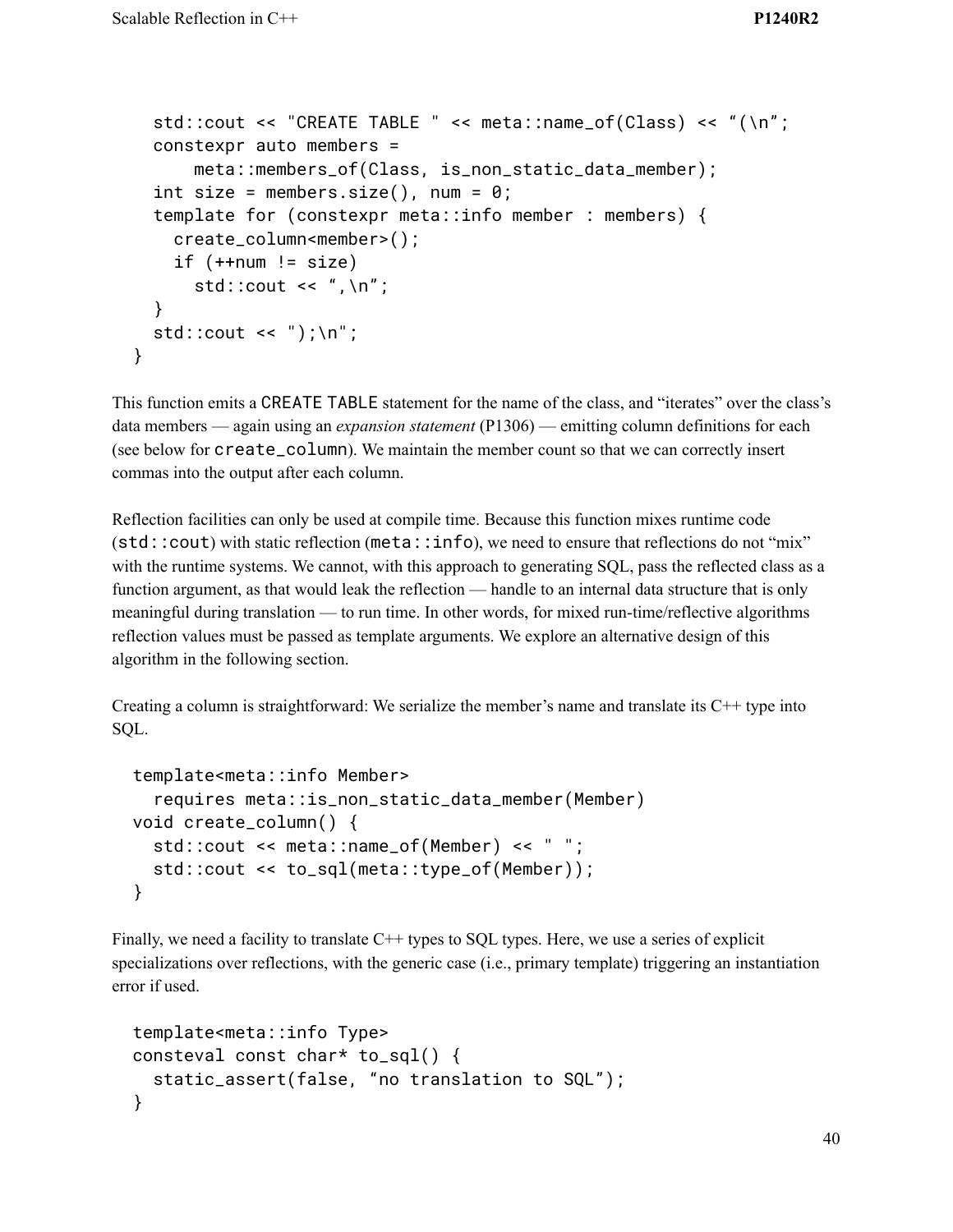```
template<>
consteval const char* to_sql<^int>() {
  return "INTEGER";
}
template<>
consteval const char* to_sql<^float>() {
  return "FLOAT";
}
// etc.
```
### **Schema generation (take two)**

The approach above mixes runtime SQL generation with static reflection: We call a function to print the schema to std:: cout. An alternative approach is to synthesize the schema as a compile-time string, and then print the result later:

```
template<StandardLayoutType T>
consteval std::string create_table() {
  return create_table_from_reflection<^T>();
}
```
The string-generation code could be as follows: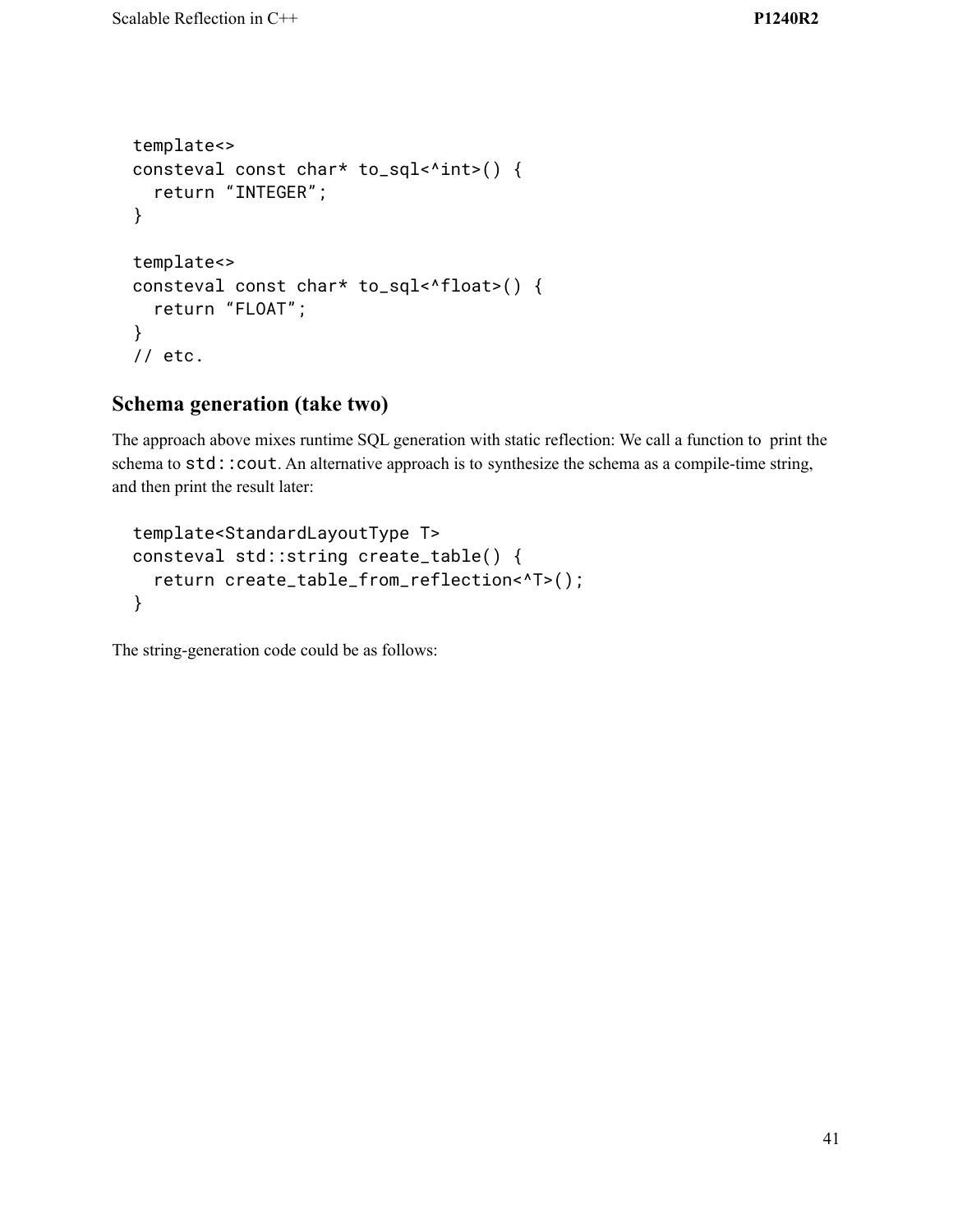```
#include <meta>
template<meta::info Class>
  requires meta::is_class(Class)
consteval std::string create_table() {
  std::string result(""); // Assuming this should work
  result += "CREATE TABLE " + meta::name_of(Class) + "(\n";
  std::span<meta::info> members = data_members_of(^Class);
  int num = 0;
  for (meta::info member : members) {
    result += create_column(member);
    if (++num != members.size())result += ", \n";
  }
  result += ");\n";
  return result;
}
consteval std::string void create_column(meta::info member) {
  std::string result("");
  result += meta::name_of(member) + " ";
  result += to_sql(meta::type_of(member));
  return result;
}
consteval const char* to_sql(meta::info type) {
  static std::unordered_map<meta::info, const char*> types {
    {^int, "INTEGER"},
    {^float, "FLOAT"},
    // etc.
  };
  [[assert: meta::is_type(type)]];
  [[assert: types.count(type) != 0]];
  return types.find(type)->second;
}
```
There are significant differences between this and the earlier example. In essence, this implementation looks like a normal program except that each function is a consteval function dealing with reflection values. In other words, because the entire facility is expected to run at compile time, we don't have to use different constructs between the run-time and compile-time values in the implementation (e.g., expansion statements vs. loops); everything just looks like run-time code.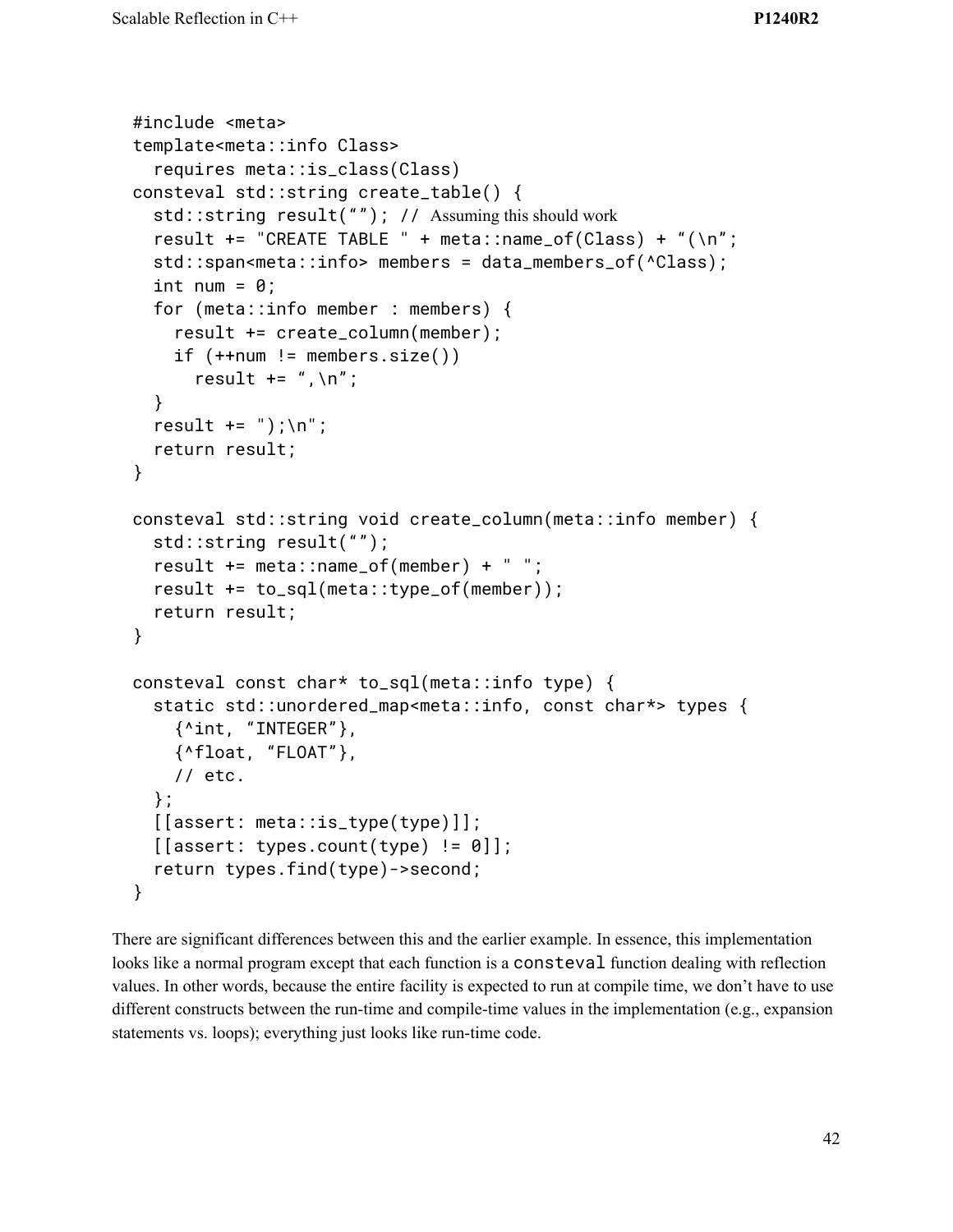## **Template argument list assignment**

In P0949R0, Peter Dimov proposes a facility to "assign" a list of template arguments for one template to another using:

```
mp_assign<ClassTmpl1<A1, A2, ...>, ClassTmpl2<B1, B2, ...>>
```
This is an alias for ClassTmpl1<B1, B2, ...>. The template arguments A*n* and B*n* are all type arguments. If the arguments of mp\_assign are not of those forms, a substitution failure occurs.

Using the features proposed in this paper, we can implement this facility as follows:

```
#include <meta>
using std::meta::info;
using std::vector;
consteval info class_template_of(info inst) {
  using namespace std::meta;
  info tmpl = template_of(inst);
  if (is_class_template(inst) || is_invalid_reflection(tmpl) {
    return tmpl;
  } else {
    return invalid_reflection("Not a class template instance");
  }
}
consteval vector<info> template_type_arguments_of(info inst) {
  using namespace std::meta;
  auto args = template_{\text{arguments_of}(\text{inst})};
  for (auto arg: args) {
    if (is_invalid(arg) && args.size() == 1) {
      // template_arguments_of was invalid: Propagate the error.
      return vector<info>(args.begin(), args.end());
    } else if (!is_type(arg)) {
      // Not a type argument.
      return vector<info>{
              invalid_reflection("Not all arguments are types")};
    }
  }
  return vector<info>(args.begin(), args.end());
}
```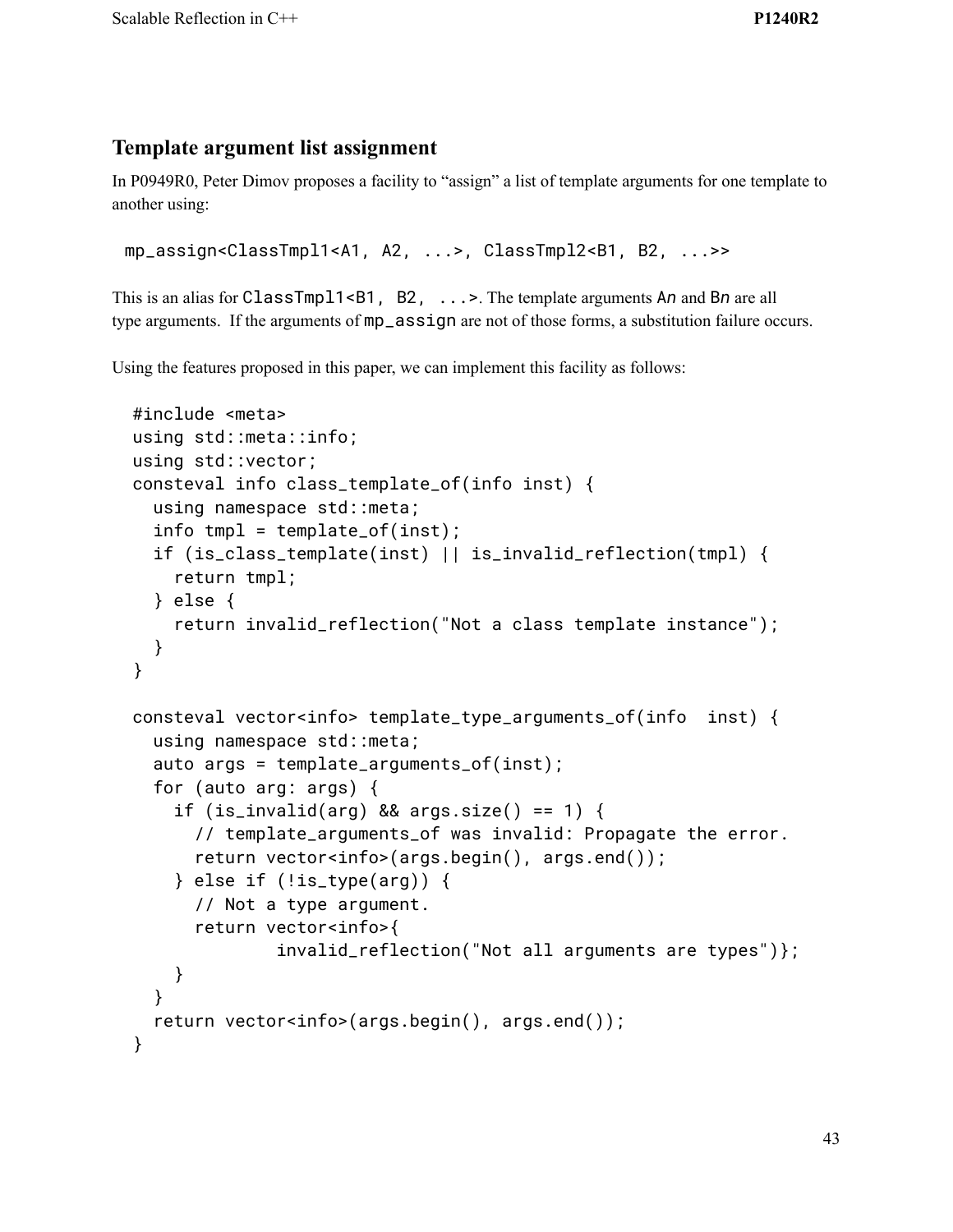```
consteval info rf_assign(info inst1, info inst2) {
 using namespace std::meta;
 info tmpl1 = class_template_of(inst1);
 info tmpl2 = class_template_of(inst2);
 if (is_invalid(tmpl2)) return tmpl2;
 auto args1 = template_type_arguments_of(inst1);
 if (args1.size() == 1 & % is_invalid(args1[0])) return args1;auto args2 = template_type_arguments_of(inst1);
  return substitute(tmpl1, args2);
}
```
If needed, mp\_assign could be expressed in terms of rf\_assign:

```
template<typename T1, typename T2>
 using mp_assign = typename[:rf\_assign('T1, 'T2):];
```
Note that in our implementation of rf\_assign, much of the code is dedicated to implementing the constraints of mp\_assign. However, those constraints exist only because of two TMP limitations:

- 1) parameter packs cannot model mixed-kind template argument lists, and
- 2) template template parameters cannot accept function/variable templates.

In the reflection world we can easily lift those constraints, which produces the following simplified-yet-more-powerful implementation of  $rf$ \_assign:

```
consteval info rf_assign(info inst1, info inst2) {
 using namespace std::meta;
 return substitute(template_of(inst1),
                    template_arguments_of(inst2));
}
```
#### **Dealing more efficiently with parameter packs**

Currently, parameter packs are generally dealt with through recursive template instantiation (i.e., a form of TMP, with all its disadvantages). With the set of features presented here, many interesting applications of packs can be expressed more directly and using fewer compilation resources. Here is a simple example: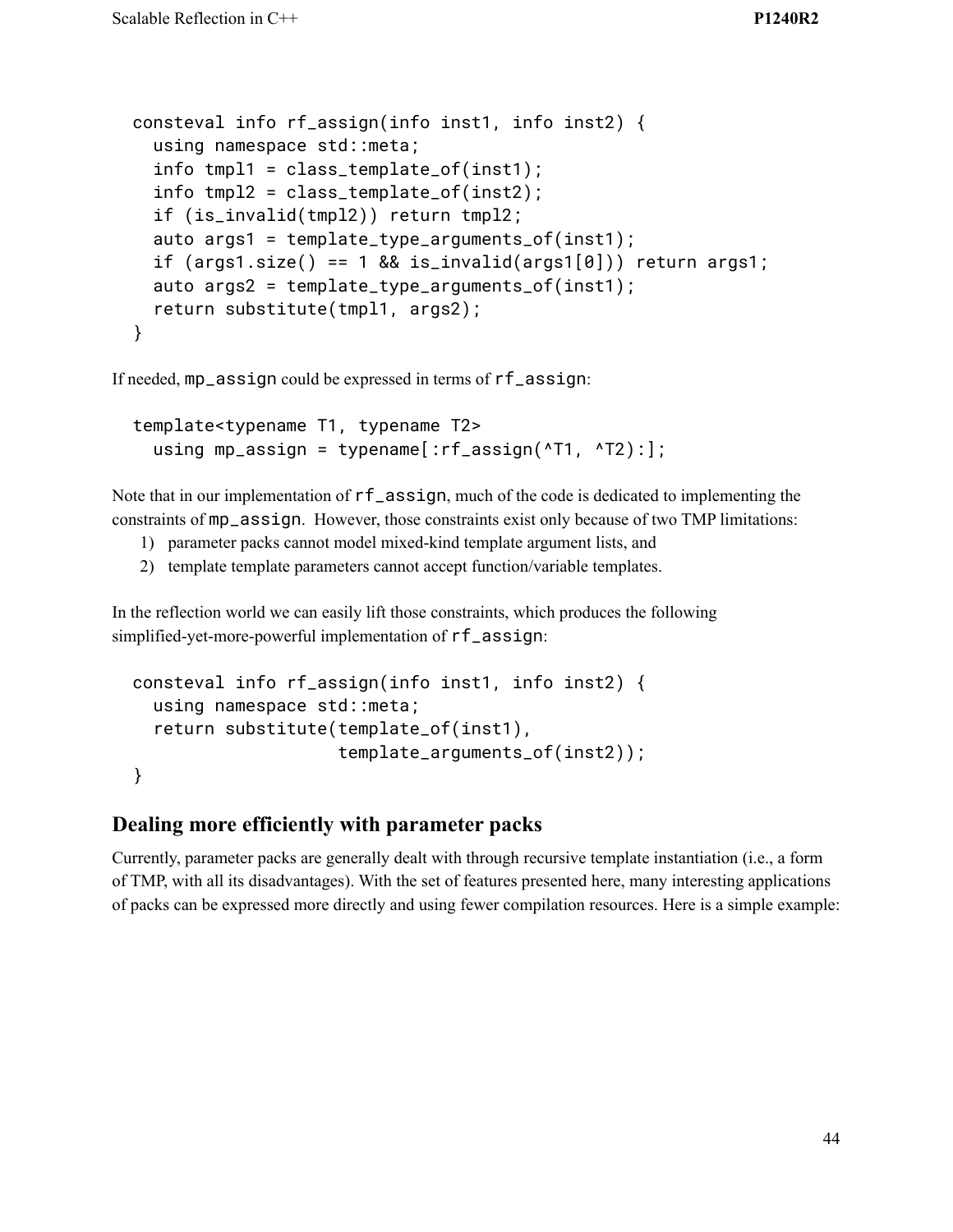```
#include <meta>
// Function taking an arbitrary number of arguments and returning a vector containing copies of the
// arguments that have the given type T.
template<typename T, typename ... Ts>
std::vector<T> select_values_of_type(Ts ... p) {
  std::vector<T> result{};
  template for (constexpr auto param:
                                     parameters_of(current_function())) {
    if (\text{Y} = \text{type_of}(\text{param})) {
       result.push_back([:params[i]:]);
    }
  }
  return result;
}
```
## **Applying functions to all members**

P0949r0 presents a TMP metafunction get\_all\_data\_members aimed at collecting reflection information for all the data members of a class (not just the direct ones) using the facilities of the first reflection TS (N4818).

Unfortunately, get\_all\_data\_members as presented in P0949r0 has a number of problems:

- It doesn't correctly use the TMP-based reflection API to access base classes (it looks like it treats a base class as a base class *type*). Fixing that is nontrivial.
- Its logic ignores virtual bases.
- The TMP-based reflection API doesn't deal well with bit fields (it relies on pointer-to-member constants, which cannot point to bit fields).

To address those shortcomings, we present a different interface with similar capabilities:

```
template<typename T, typename F>
void apply_to_all_data_members(T &&r_obj, F &&f);
  // Invoke f(r_obj.x) for every accessible data member of r_obj, including
  // those in base classes (and possibly hidden by more-derived member declarations).
```
With the facilities we have proposed in this paper, this can be implemented as follows.

```
#include <meta>
using std::meta::info;
```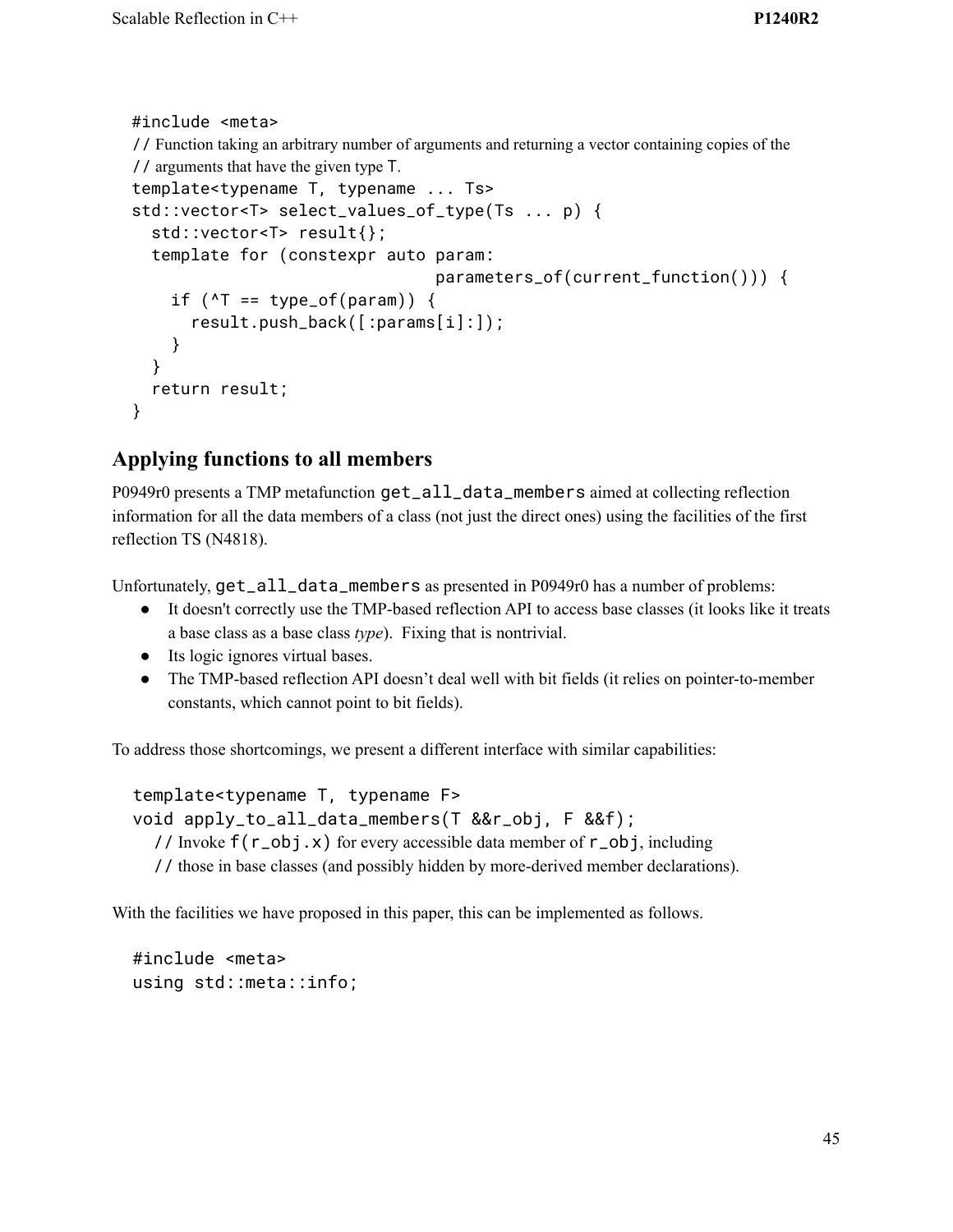```
// Convenience function to retrieve accessible nonstatic data members of a given class:
consteval auto get_members(info classinfo) {
  return members_of(classinfo, is_nonstatic_data_member,
                                    is_accessible);
```
};

```
// Convenience function to select nonvirtual bases and members.
consteval auto is_not_virtual(info base_or_mem) {
  return !is_virtual(base_or_mem);
};
```

```
// Utility to get the reflection information for the types of base classes (rather than the base
// classes themselves) of a given class.
consteval
auto get_base_types(info classtype, bool virtual_bases) {
  auto result = bases_of(classtype,
                             is_accessible,
                            virtual_bases ? is_virtual
                                            : is_not_virtual);
  // Replace each base reflection by the reflection of its type.
  for (auto &info : result) {
    info = type_of(info);
  }
  return result;
};
template<typename T, typename F>
void apply_to_data_members(T *p_obj, F &f) {
  template for (constexpr auto member : get_members(^T)) {
    f(p_obj->[:member:]):}
}
```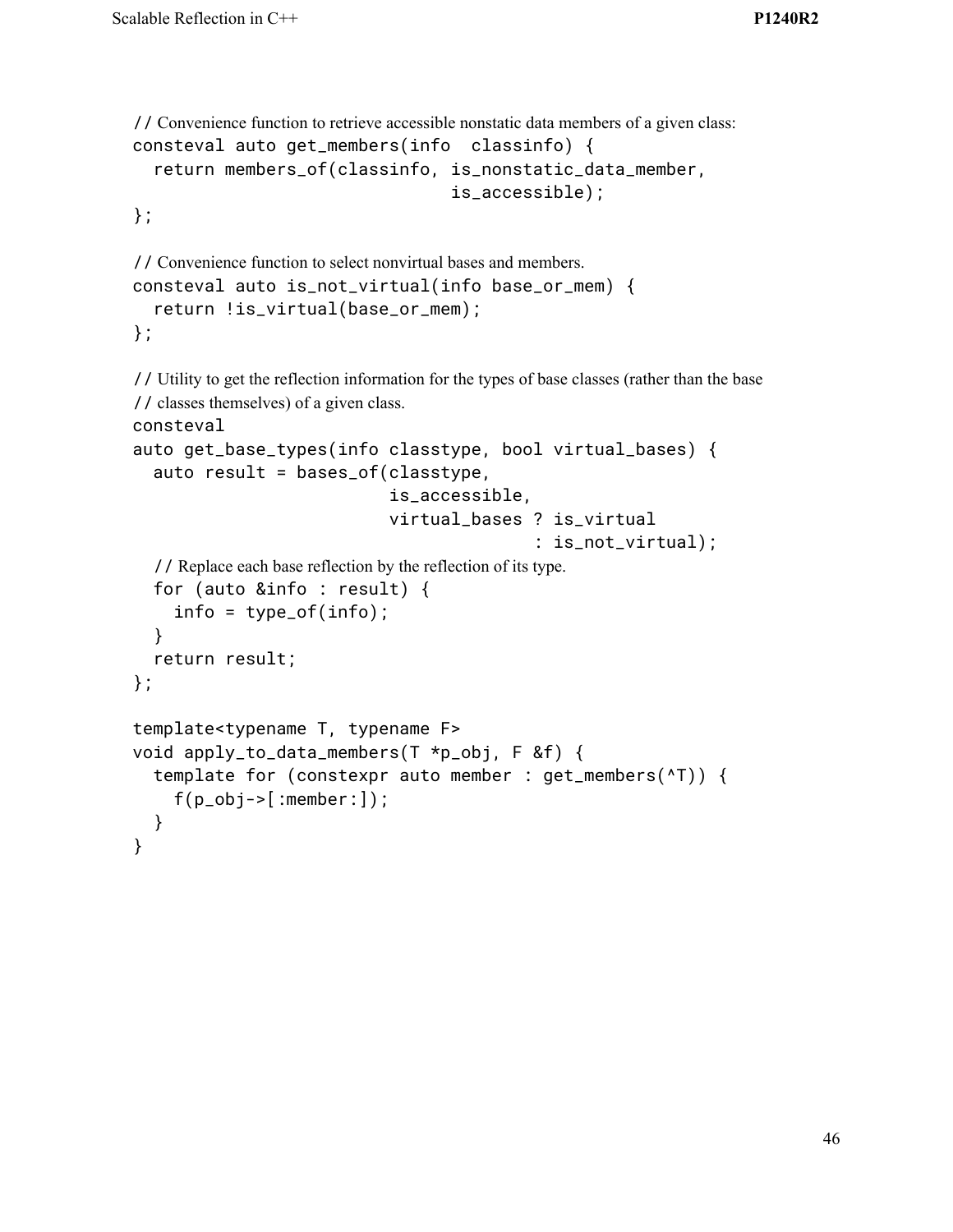```
template<typename T, typename F>
void apply_to_base_data_members(T *p_obj, F &f,
                                    bool virtual_bases,
                                    bool skip_direct_members) {
  // Recursively traverse (depth-first) either the nonvirtual or virtual base classes (depending
  // on the virtual_bases flag). We do this by collecting the base class types and casting
  // the pointer one level up.
  auto type = \Delta T;
  template for (constexpr auto basetype :
                                get_base_types(type, virtual_bases)) {
    apply_to_base_data_members<T, F>(
      static_cast<typename[:basetype:]*>(p_obj), f,
      virtual_bases, /*skip_direct_members=*/false);
  }
  if (!skip_direct_members) {
    // Now that the base classes have been traversed, handle the data members at this level.
    template for (constexpr auto member : get_members(type)) {
      f(p\_obj->[:member:]):}
  }
}
template<typename T, typename F>
void apply_to_all_data_members(T const &&r_obj, F &&f) {
  T const *p\_obj = std::addressof(r\_obj);apply_to_base_data_members<T, F>(
    p_obj, f, /*virtual_bases=*/true,
               /*skip_direct_members=*/true);
  apply_to_base_data_members<T, F>(
    p_obj, f, /*virtual_bases=*/false,
               /*skip_direct_members=*/false);
}
```
This implementation reads like ordinary  $C++$  code. Every invocation instantiates three function templates, independently of how complex type T is (though the amount of code in each instantiation does depend on T because of the expansion statements).

This implementation still has a weakness, however: The notion of "accessibility" of bases and members is determined from the context of the implementation, not that of the call to apply\_to\_all\_data\_members. (The same limitation is imposed by the first Reflection TS.) We do not at this time propose to resolve that issue but we know of at least two ways to address it:

- more powerful code injection primitives, or
- introduce a reflection for "context".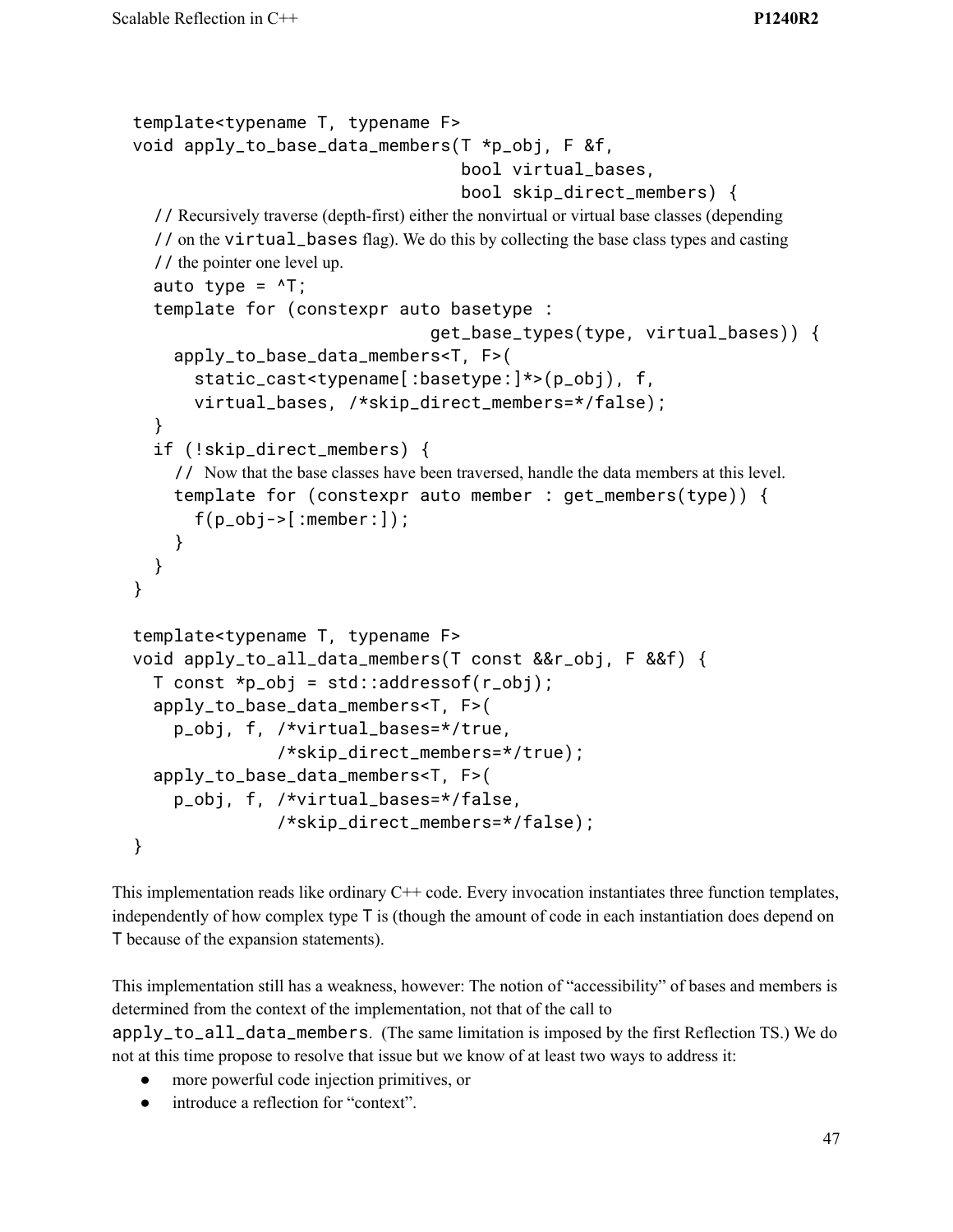The second option would be less efficient since that context would have to be passed along as a template argument, which would cause each invocation of apply\_to\_all\_data\_members to have a distinct instantiation.

Alternatively, here is an implementation that doesn't use *expansion statements*. Instead, it relies on *fold-expressions*.

```
// Convenience function to retrieve accessible nonstatic data members of a given class:
consteval auto get_members(info classinfo) {
  return members_of(classinfo, is_nonstatic_data_member,
                                    is_accessible);
```
};

```
// Convenience function to select nonvirtual bases and members.
consteval auto is_not_virtual(info base_or_mem) {
  return !is_virtual(base_or_mem);
};
```
// Utility to get the reflection information for the types of base classes (rather than the base // classes themselves) of a given class.

```
consteval
```

```
auto get_base_types(info classtype, bool virtual_bases) {
  auto result = bases_of(classtype,
                          is_accessible,
                          virtual_bases ? is_virtual
                                         : is_not_virtual);
  // Replace each base reflection by the reflection of its type.
  for (auto &info : result) {
    info = type_of(info);
  }
  return result;
};
template<typename T, typename F, std::meta::info ... members>
void apply_to_data_members(T *p_obj, F &f) {
  (void)(f(p_obj->[:members:]), ...); // Fold-expression.
}
```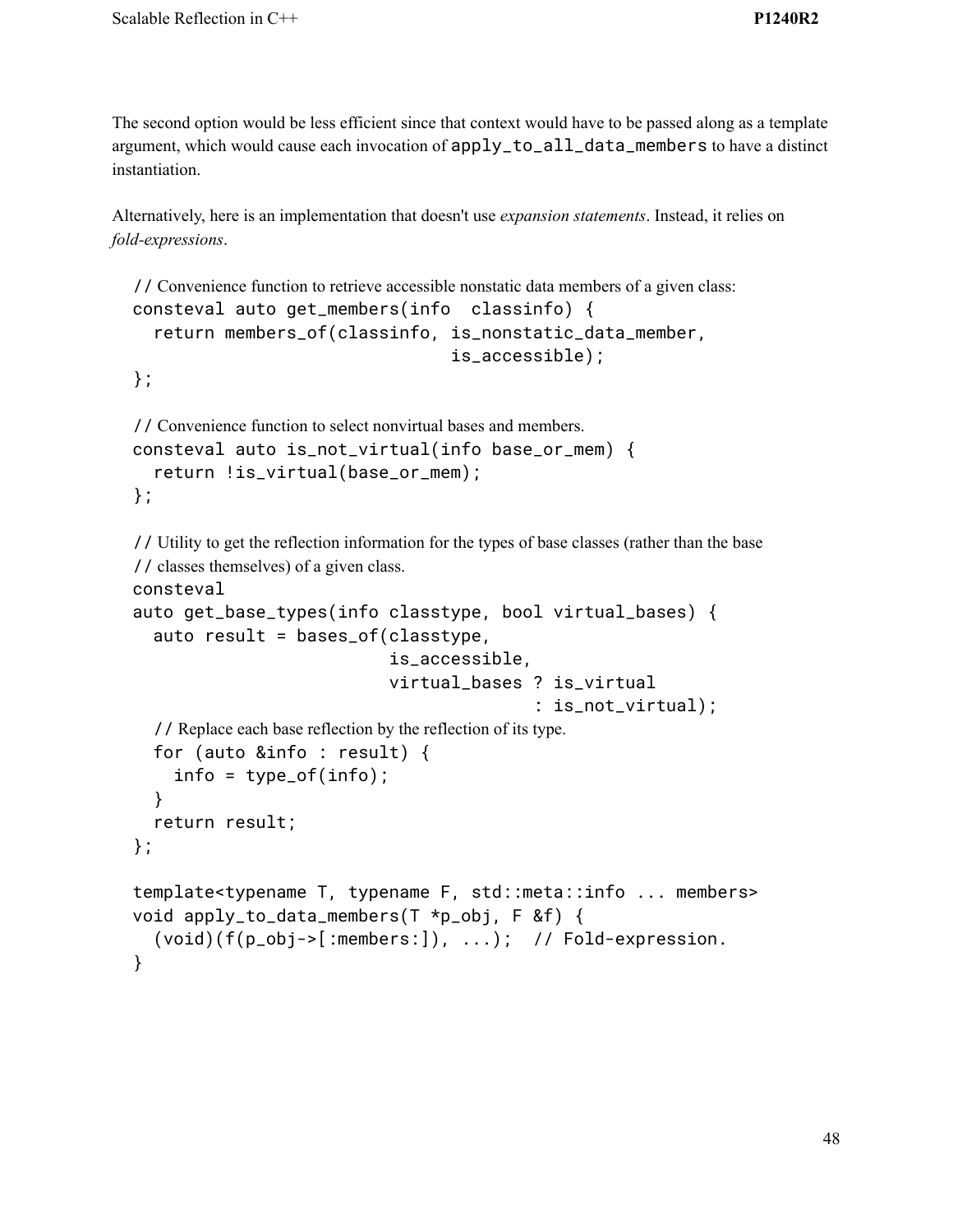```
template<typename T, typename F, std::meta::info ... classtypes>
void apply_to_base_data_members(T *p_obj, F &f,
                                  bool virtual_bases,
                                  bool skip_direct_members) {
  using namespace std::meta;
  // Use a fold-expression to recurse through given bases if needed.
  (apply_to_base_data_members<
     T, F, ...[:get_base_types(classtypes, virtual_bases):]...
   >(static_cast<typename(typeof(bases))*>(p_obj), f,
     virtual_bases,
     /*skip_direct_members=*/false), ...);
  if (!skip_direct_members) {
    // Use another fold-expression to handle the data members of each specified class type.
    (apply_to_data_members<
       T, F, ...[:get_members(classtypes):]...
     >(p_0b_1, f), \ldots);
 }
}
template<typename T, typename F>
void apply_to_all_data_members(T const &&r_obj, F &&f) {
  T const *p\_obj = std::addressof(r\_obj);apply_to_base_data_members<T, F, ^T>(
    p_obj, f, /*virtual_bases=*/true,
               /*skip_direct_members=*/true);
  apply_to_base_data_members<T, F, ^T>(
    p_obj, f, /*virtual_bases=*/false,
               /*skip_direct_members=*/false);
}
```
Clearly this is far less readable than the first version. It also involves more instantiations than the first version, but it is nonetheless more efficient than a pure TMP-based solution.

# **Appendix: Meta-library synopsis**

This appendix briefly lists declarations for all the intrinsic meta-functions being worked on in the Lock3 Software implementation. As mentioned, these declarations are eventually meant to be brought into a program by including the standard header <meta>. In its current form the list differs slightly from the discussions in this paper because of implementation realities. We expect to harmonize the two over time.

Parameters to queries are named to represent the subset of meta::info values accepted by each function:

● reflection – accepts any value.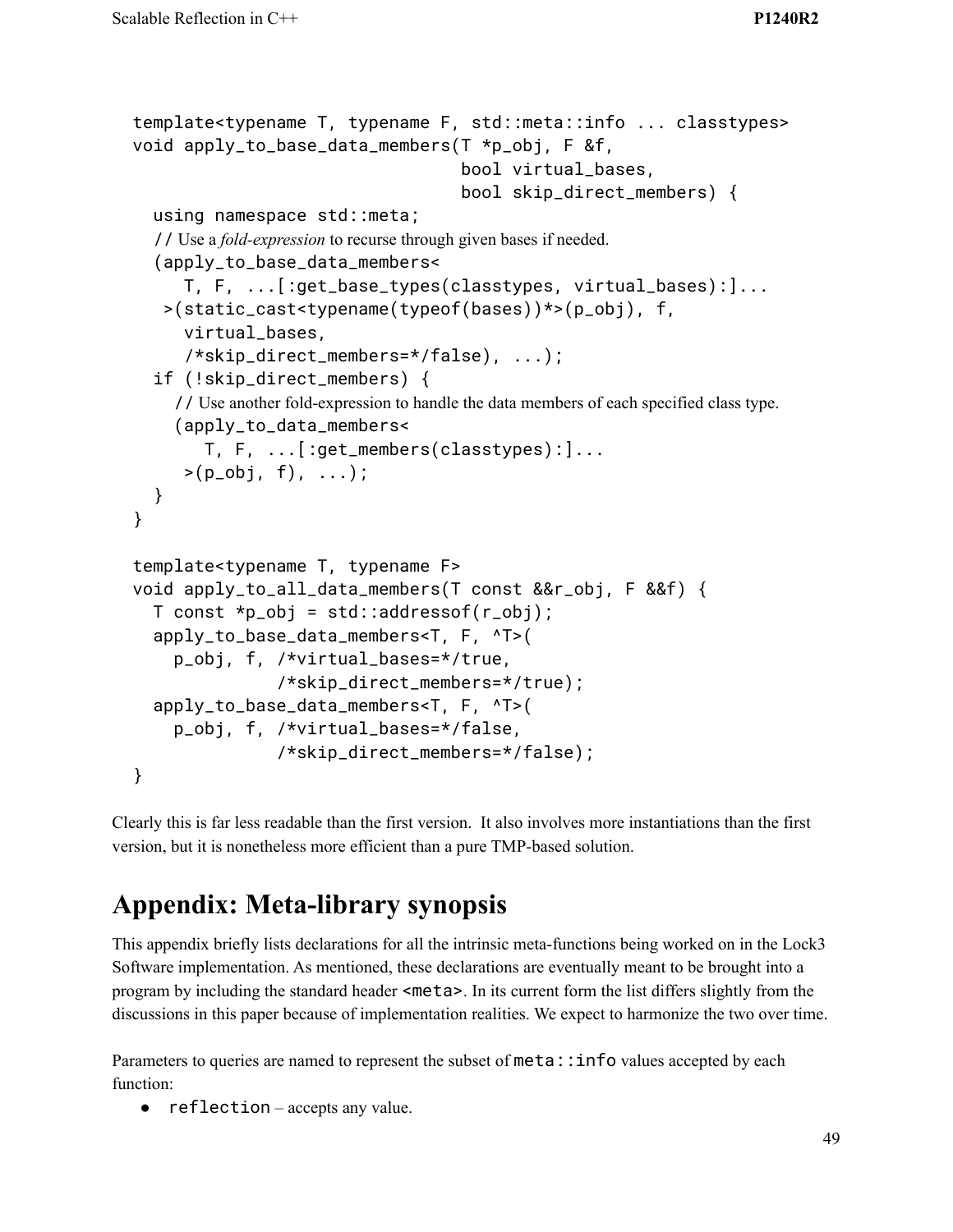- invalid accepts only an invalid reflection.
- function accepts any value that designates a function.
- variable accepts any value that designates a variable.
- bitfield accepts any value that designates a bitfield.
- $\bullet$  type accepts any value that designates a type.
- xxx\_type accepts any value that designates a type of kind xxx (e.g., enum\_type)
- temp1 accepts any value that designates a template.
- special accepts any value that designates a template specialization.
- entity accepts any value that designates an entity.
- parameter accepts any value that designates a function or template parameter.
- expression accepts any value that designates an expression.
- argument accepts any value that designates a function or template argument.
- base accepts any value that designates a base class specifier.
- mem accepts any value that designates a class member.
- mem\_function accepts any value that designates a member function.
- spec\_mem\_function accepts any value that designates a special member function.
- base\_or\_mem accepts any value that designates a base class specifier or a class member.

Some operations are polymorphic and accept combinations. For example, the parameter of  $is\_public$ is base\_or\_mem. Operations accepting sequences are pluralized (e.g., reflections), meaning that the restriction applies to all elements of the sequence. Also, note that a function accepting a declarator will accept a function, variable, or bitfield.

Although all the declarations are being considered and worked on, some are not implemented or not tested. The list below highlights those declarations as follows:

| Highlights for interfaces still requiring work |                                                          |  |
|------------------------------------------------|----------------------------------------------------------|--|
| Red                                            | Not implemented, because of not-yet-resolved limitations |  |
| Orange                                         | Not implemented, because of fixable limitations          |  |
| <b>Yellow</b>                                  | Not <i>yet</i> implemented                               |  |
| Green                                          | Implemented, but not tested                              |  |

The synopsis of the <experimental/meta> header is: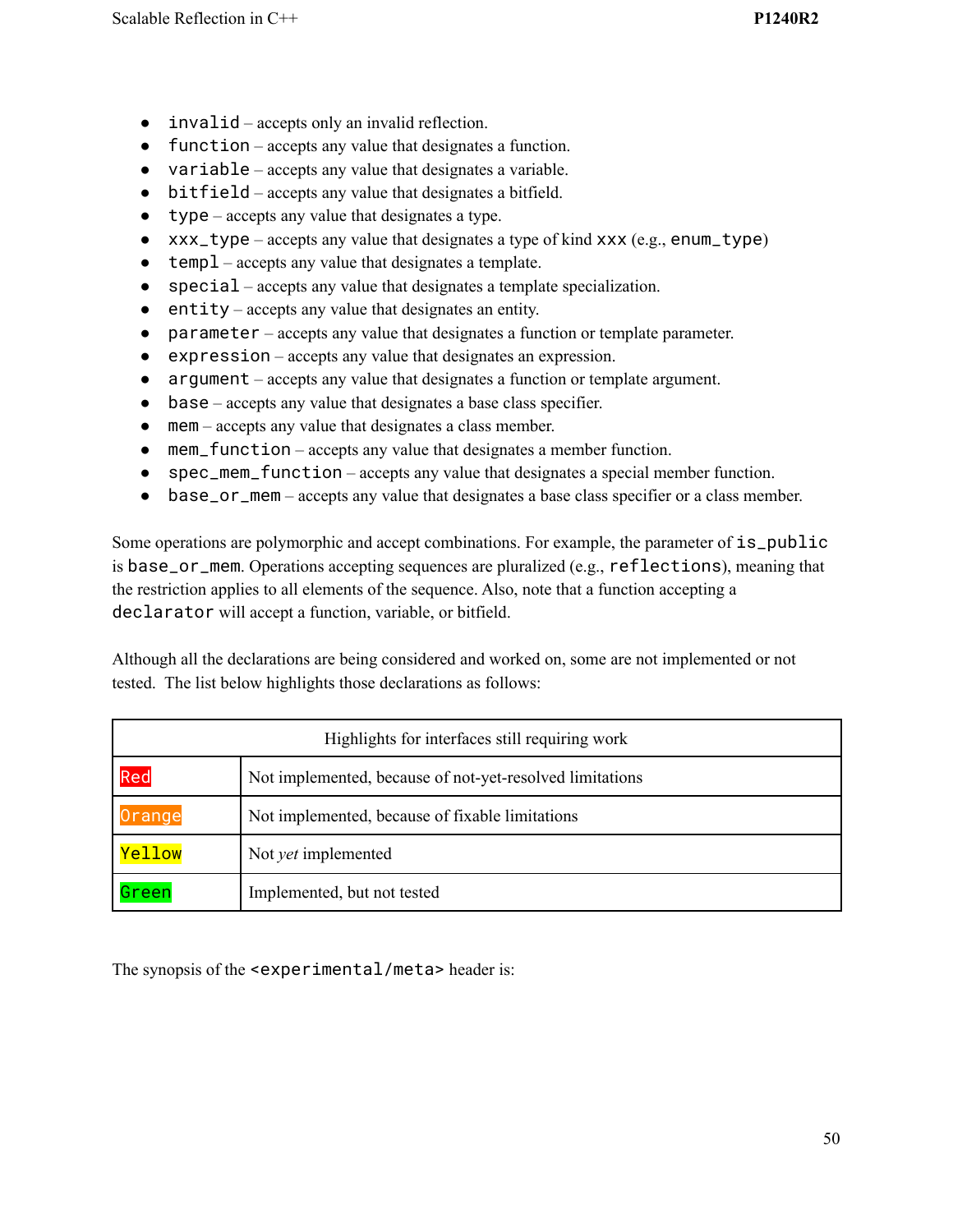```
namespace std::meta {
  // Reflection type
 using info = deck( \checkmark\ void);
  // Classification
 consteval bool is_invalid(info reflection);
 // Scope
 consteval bool is_local(info reflection);
 consteval bool is_class_member(info reflection);
 // Variables
 consteval bool is_variable(info reflection);
 consteval bool has_static_storage_duration(info variable);
 consteval bool has_thread_local_storage_duration(
      info variable);
 consteval bool has_automatic_storage_duration(
      info variable);
 // Functions
 consteval bool is_function(info reflection);
 consteval bool is_nothrow(info function);
 consteval bool has_ellipsis(info function);
 // Classes
 template<typename ...Args>
 consteval std::span<info> members_of(
                                info class_type, Args ...filters);
 template<typename ...Args>
 consteval std::span<info> bases_of(
```
info class\_type, Args ...filters);

```
// Classes
consteval bool is_class(info reflection);
consteval bool is_union(info reflection);
consteval bool has_virtual_destructor(info class_type);
consteval bool is_declared_class(info class_type);
consteval bool is_declared_struct(info class_type);
```
// Data Members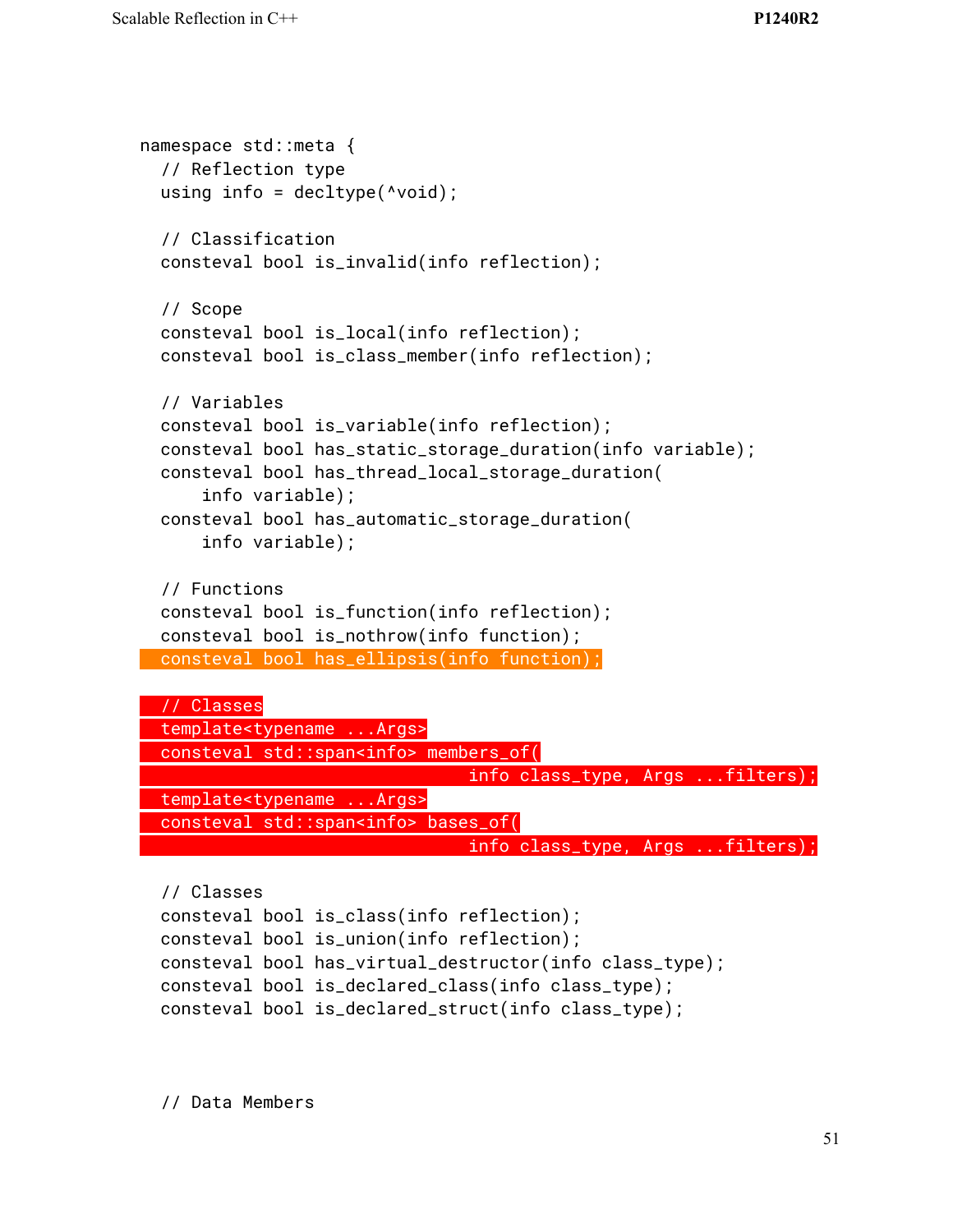```
consteval bool is_data_member(info reflection);
consteval bool is_static_data_member(info reflection);
consteval bool is_nonstatic_data_member(info reflection);
consteval bool is_bit_field(info reflection);
consteval bool is_mutable(info reflection);
// Member Functions
consteval bool is_member_function(info reflection);
consteval bool is_static_member_function(info reflection);
consteval bool is_nonstatic_member_function(info reflection);
consteval bool is_normal(info mem_function);
consteval bool is_conversion(info mem_function);
consteval bool is_override(info mem_function);
consteval bool is_override_specified(info mem_function);
consteval bool is_deleted(info mem_function);
consteval bool is_virtual(info mem_function);
consteval bool is_pure_virtual(info mem_function);
// Special Member Functions
consteval bool is_constructor(info reflection);
consteval bool is_default_constructor(info reflection);
consteval bool is_copy_constructor(info reflection);
consteval bool is_move_constructor(info reflection);
consteval bool is_copy_assignment_operator(info reflection);
consteval bool is_move_assignment_operator(info reflection);
consteval bool is_copy(info mem_function);
consteval bool is_move(info mem_function);
consteval bool is_destructor(info reflection);
consteval bool is_defaulted(info spec_mem_function);
consteval bool is_explicit(info spec_mem_function);
// Access
consteval bool has_access(info reflection);
consteval bool is_public(info base_or_mem);
consteval bool is_protected(info base_or_mem);
consteval bool is_private(info base_or_mem);
consteval bool has_default_access(info base_or_mem);
// Linkage
consteval bool has_linkage(info reflection);
consteval bool is_externally_linked(info reflection);
consteval bool is_internally_linked(info reflection);
```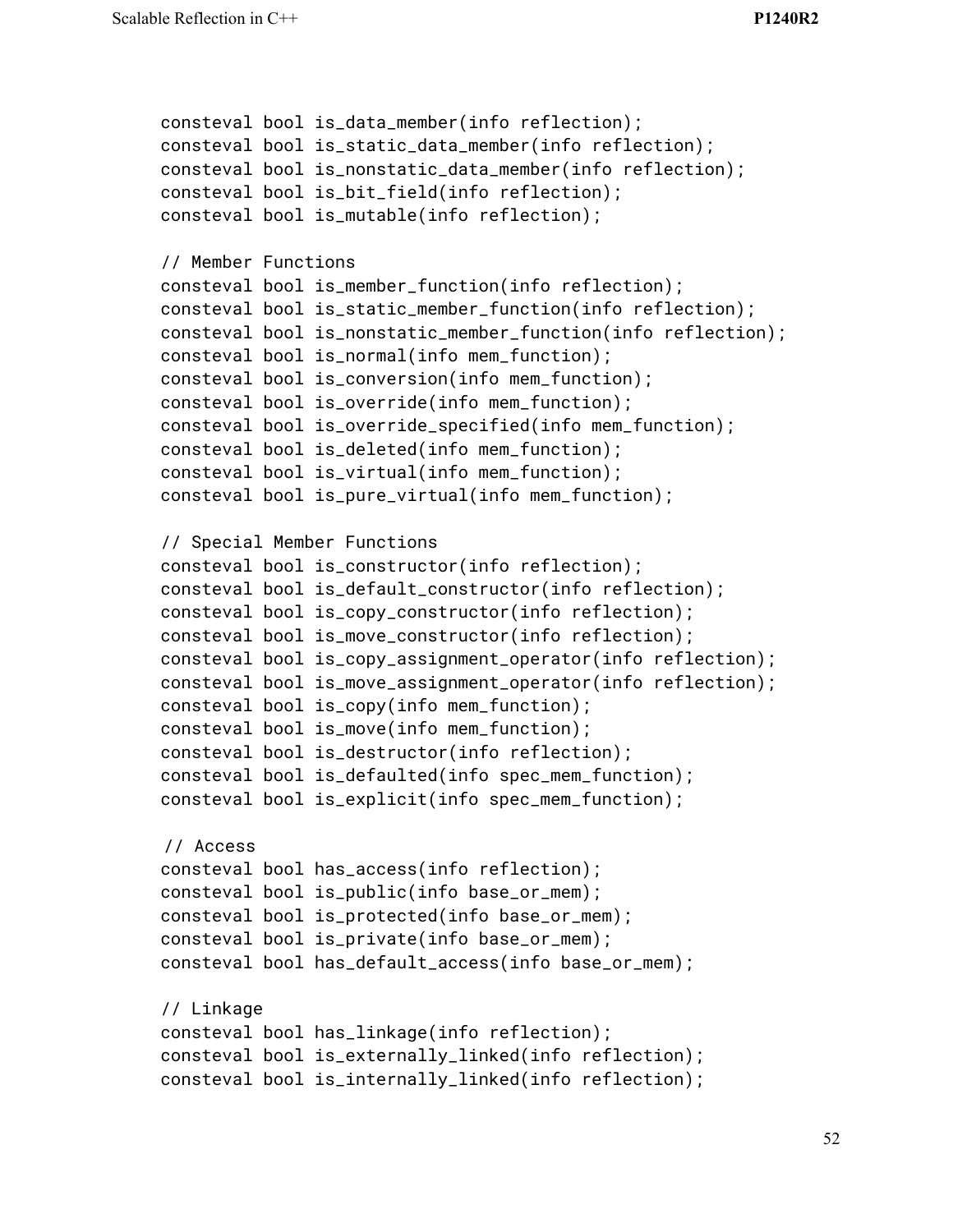```
// General purpose
consteval bool is_extern_specified(info reflection);
consteval bool is_inline(info reflection);
consteval bool is_inline_specified(info reflection);
consteval bool is_constexpr(info reflection);
consteval bool is_consteval(info reflection);
consteval bool is_final(info reflection);
consteval bool is_defined(info reflection);
consteval bool is_complete(info reflection);
// Namespaces
consteval bool is_namespace(info reflection);
// Aliases
consteval bool is_alias(info reflection);
consteval bool is_namespace_alias(info reflection);
consteval bool is_type_alias(info reflection);
consteval bool is_alias_template(info reflection);
// Enums
consteval bool is_enum(info reflection);
consteval bool is_unscoped_enum(info reflection);
consteval bool is_scoped_enum(info reflection);
consteval std::span<info> enumerators_of(info enum_type);
// Enumerator
consteval bool is_enumerator(info reflection);
// Templates
consteval bool is_template(info reflection);
consteval bool is_class_template(info reflection);
consteval bool is_function_template(info reflection);
consteval bool is_variable_template(info reflection);
consteval bool is_member_function_template(info reflection);
consteval bool is_static_member_function_template(reflection);
consteval bool is_nonstatic_member_function_template(
                                              info reflection);
consteval bool is_constructor_template(info reflection);
consteval bool is_destructor_template(info reflection);
consteval bool is_concept(info reflection);
```
// Specializations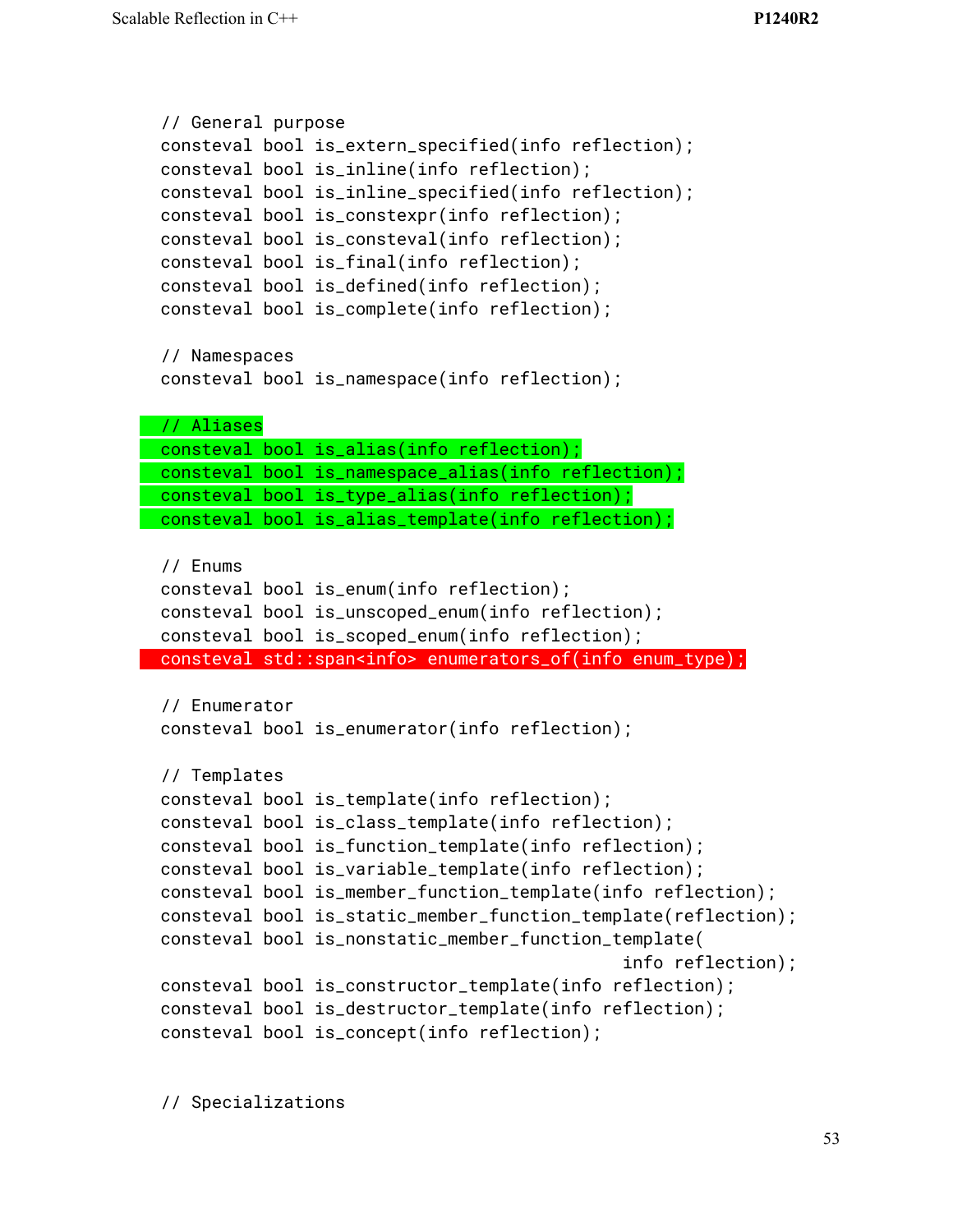```
consteval bool is_specialization(info reflection);
consteval bool is_partial_specialization(info reflection);
consteval bool is_explicit_specialization(info reflection);
consteval bool is_implicit_instantiation(info reflection);
consteval bool is_explicit_instantiation(info reflection);
consteval info template_of(info special);
consteval bool has_template_arguments(info reflection);
consteval std::span<info> template_arguments_of(info special);
consteval info substitute(info templ, std::span<info> args);
// Base classes
consteval bool is_base_class(info reflection);
consteval bool is_direct_base_class(info reflection);
consteval bool is_virtual_base_class(info reflection);
// Parameters
consteval bool is_function_parameter(info reflection);
consteval bool is_template_parameter(info reflection);
consteval bool is_type_template_parameter(info reflection);
consteval bool is_nontype_template_parameter(info reflection);
consteval bool is_template_template_parameter(info reflection);
consteval bool has_default_argument(info parameter);
consteval std::span<info> parameters_of(info function_or_templ);
// Types
consteval bool is_type(info reflection);
consteval bool is_fundamental_type(info type);
consteval bool has_fundamental_type(info reflection);
consteval bool is_arithmetic_type(info type);
consteval bool has_arithmetic_type(info reflection);
consteval bool is_scalar_type(info type);
consteval bool has_scalar_type(info reflection);
consteval bool is_object_type(info type);
consteval bool has_object_type(info reflection);
consteval bool is_compound_type(info type);
consteval bool has_compound_type(info reflection);
consteval bool is_function_type(info type);
consteval bool has_function_type(info reflection);
consteval bool is_class_type(info type);
consteval bool has_class_type(info reflection);
```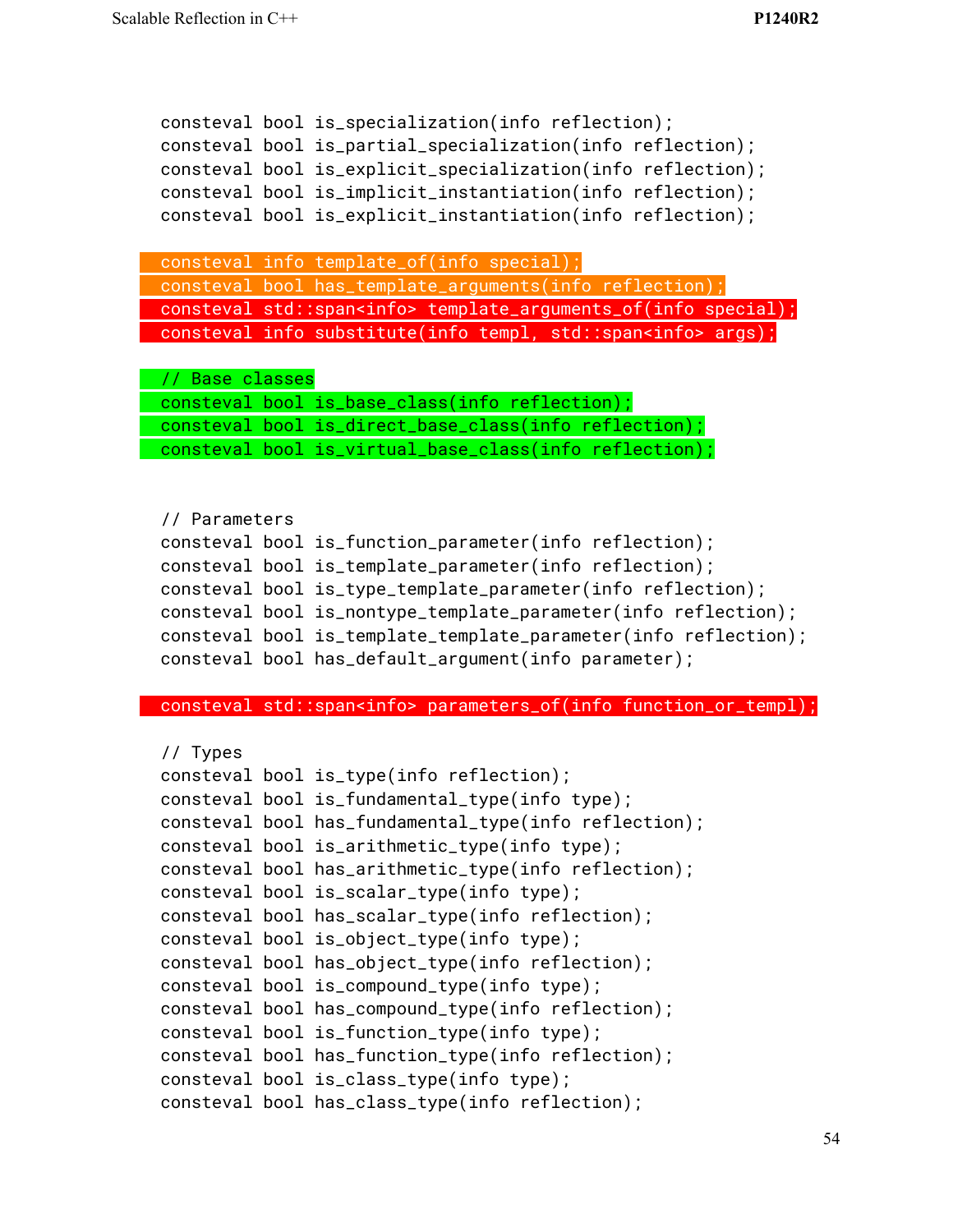```
consteval bool is_union_type(info type);
consteval bool has_union_type(info reflection);
consteval bool is_enum_type(info type);
consteval bool has_enum_type(info type);
consteval bool is_unscoped_enum_type(info type);
consteval bool has_unscoped_enum_type(info reflection);
consteval bool is_scoped_enum_type(info type);
consteval bool has_scoped_enum_type(info reflection);
consteval bool is_void_type(info type);
consteval bool has_void_type(info reflection);
consteval bool is_null_pointer_type(info type);
consteval bool has_null_pointer_type(info reflection);
consteval bool is_integral_type(info type);
consteval bool has_integral_type(info reflection);
consteval bool is_floating_point_type(info type);
consteval bool has_floating_point_type(info reflection);
consteval bool is_array_type(info type);
consteval bool has_array_type(info reflection);
consteval bool is_pointer_type(info type);
consteval bool has_pointer_type(info reflection);
consteval bool is_reference_type(info type);
consteval bool has_reference_type(info reflection);
consteval bool is_lvalue_reference_type(info type);
consteval bool has_lvalue_reference_type(info reflection);
consteval bool is_rvalue_reference_type(info type);
consteval bool has_rvalue_reference_type(info reflection);
consteval bool is_member_pointer_type(info type);
consteval bool has_member_pointer_type(info reflection);
consteval bool is_member_object_pointer_type(info type);
consteval bool has_member_object_pointer_type(info reflection);
consteval bool is_member_function_pointer_type(info type);
consteval bool has_member_function_pointer_type(
                                              info reflection);
consteval bool is_closure_type(info type);
consteval bool has_closure_type(info reflection);
// Type properties
consteval bool is_incomplete_type(info type);
consteval bool has_incomplete_type(info reflection);
consteval bool is_const_type(info type);
consteval bool has_const_type(info reflection);
consteval bool is_volatile_type(info type);
consteval bool has_volatile_type(info reflection);
```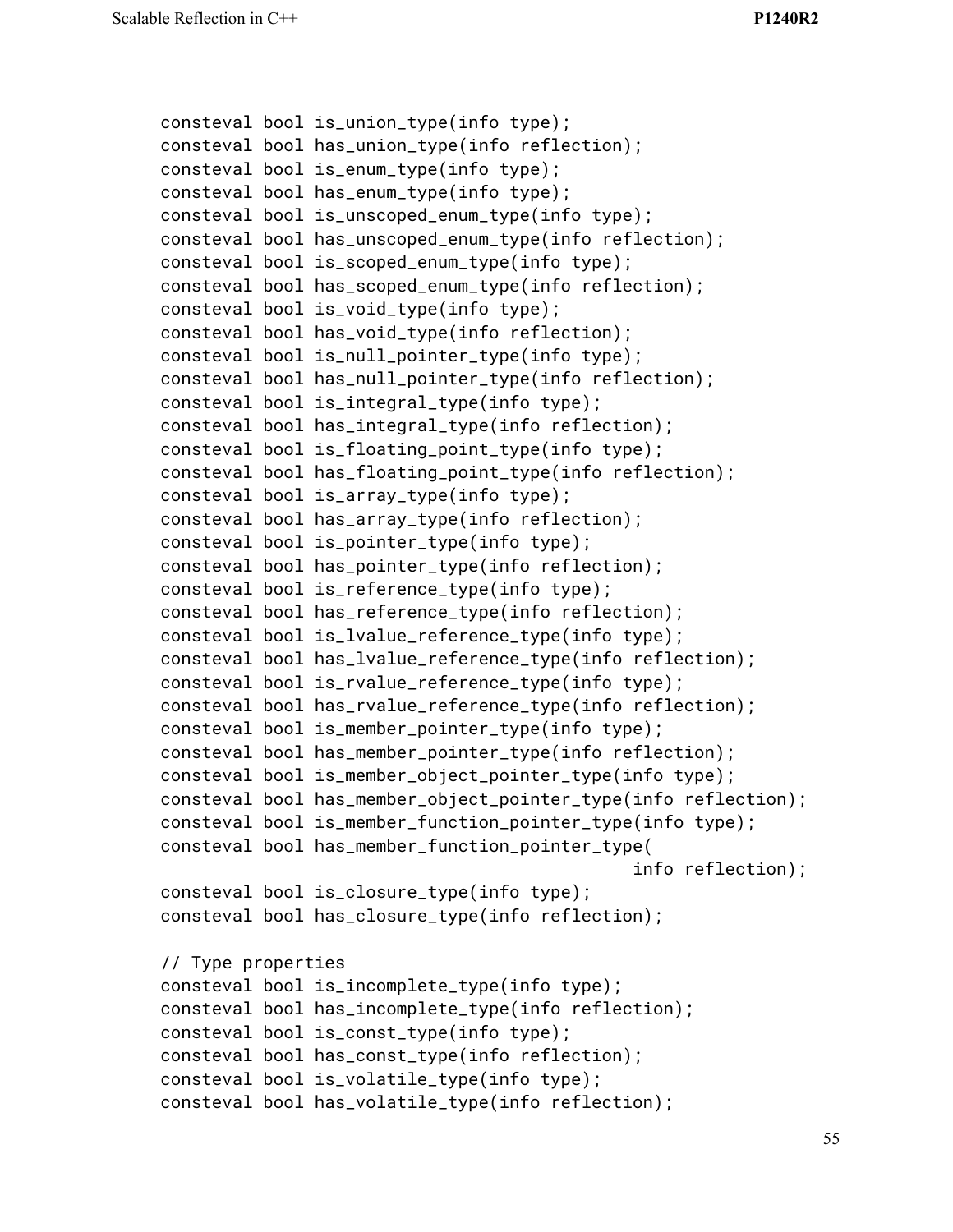```
consteval bool is_trivial_type(info type);
consteval bool has_trivial_type(info reflection);
consteval bool is_trivially_copyable_type(info type);
consteval bool has_trivially_copyable_type(info reflection);
consteval bool is_standard_layout_type(info type);
consteval bool has_standard_layout_type(info reflection);
consteval bool is_pod_type(info type);
consteval bool has_pod_type(info reflection);
consteval bool is_literal_type(info type);
consteval bool has_literal_type(info reflection);
consteval bool is_empty_type(info type);
consteval bool has_empty_type(info reflection);
consteval bool is_polymorphic_type(info type);
consteval bool has_polymorphic_type(info reflection);
consteval bool is_abstract_type(info type);
consteval bool has_abstract_type(info reflection);
consteval bool is_final_type(info type);
consteval bool has_final_type(info reflection);
consteval bool is_aggregate_type(info type);
consteval bool has_aggregate_type(info reflection);
consteval bool is_signed_type(info type);
consteval bool has_signed_type(info reflection);
consteval bool is_unsigned_type(info type);
consteval bool has_unsigned_type(info reflection);
consteval bool has_unique_object_representations(info type);
consteval bool has_type_with_unique_object_representations(
                                               info reflection);
```

| consteval std::size_t size_of(info reflection);        |
|--------------------------------------------------------|
| consteval std::size_t byte_size_of(info reflection);   |
| consteval std::size_t bit_size_of(info reflection);    |
| consteval std::size_t byte_offset_of(info reflection); |
| consteval std::size_t bit_offset_of(info reflection);  |
| consteval std::size_t alignment_of(info reflection);   |
| consteval std::size_t rank(info reflection);           |
| consteval std::size_t extent(info reflection);         |

#### // Type operations

|  | consteval bool is_constructible(                     |                                                     |  |
|--|------------------------------------------------------|-----------------------------------------------------|--|
|  | info reflection, std::span <info> arguments);</info> |                                                     |  |
|  | consteval bool is_trivially_constructible(           |                                                     |  |
|  |                                                      | info reflection, std:span <info> arguments);</info> |  |
|  | consteval bool is_nothrow_constructible(             |                                                     |  |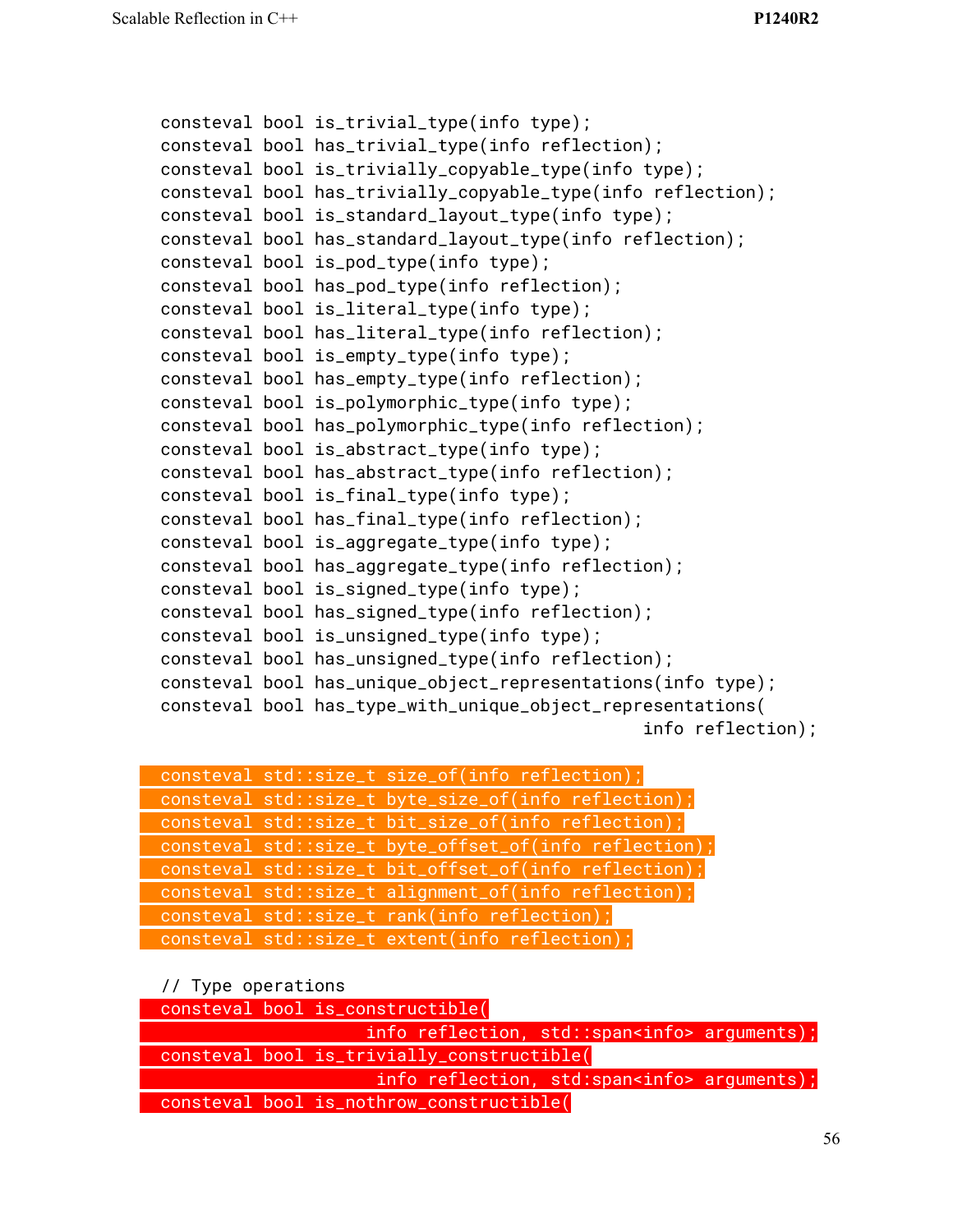```
info reflection, std::span<info> arguments);
consteval bool is_default_constructible_type(info type);
consteval bool has_default_constructible_type(info reflection);
consteval bool is_trivially_default_constructible_type(
                                                     info type);
consteval bool has_trivially_default_constructible_type(
                                               info reflection);
consteval bool is_nothrow_default_constructible_type(info type);
consteval bool has_nothrow_default_constructible_type(
                                               info reflection);
consteval bool is_copy_constructible_type(info type);
consteval bool has_copy_constructible_type(info reflection);
consteval bool is_trivially_copy_constructible_type(info type);
consteval bool has_trivially_copy_constructible_type(
                                               info reflection);
consteval bool is_nothrow_copy_constructible_type(info type);
consteval bool has_nothrow_copy_constructible_type(
                                               info reflection);
consteval bool is_move_constructible_type(info type);
consteval bool has_move_constructible_type(info reflection);
consteval bool is_trivially_move_constructible_type(info type);
consteval bool has_trivially_move_constructible_type(
                                               info reflection);
consteval bool is_nothrow_move_constructible_type(info type);
consteval bool has_nothrow_move_constructible_type(
                                               info reflection);
consteval bool is_assignable_type(info type,
                                  info assigned_type);
consteval bool is_trivially_assignable_type(info type,
                                            info assigned_type);
consteval bool is_nothrow_assignable_type(info type,
                                          info assigned_type);
consteval bool is_copy_assignable_type(info type);
consteval bool has_copy_assignable_type(info reflection);
consteval bool is_trivially_copy_assignable_type(info type);
consteval bool has_trivially_copy_assignable_type(
                                               info reflection);
consteval bool is_nothrow_copy_assignable_type(info type);
consteval bool has_nothrow_copy_assignable_type(
                                               info reflection);
consteval bool is_move_assignable_type(info type);
consteval bool has_move_assignable_type(info reflection);
consteval bool is_trivially_move_assignable_type(info type);
```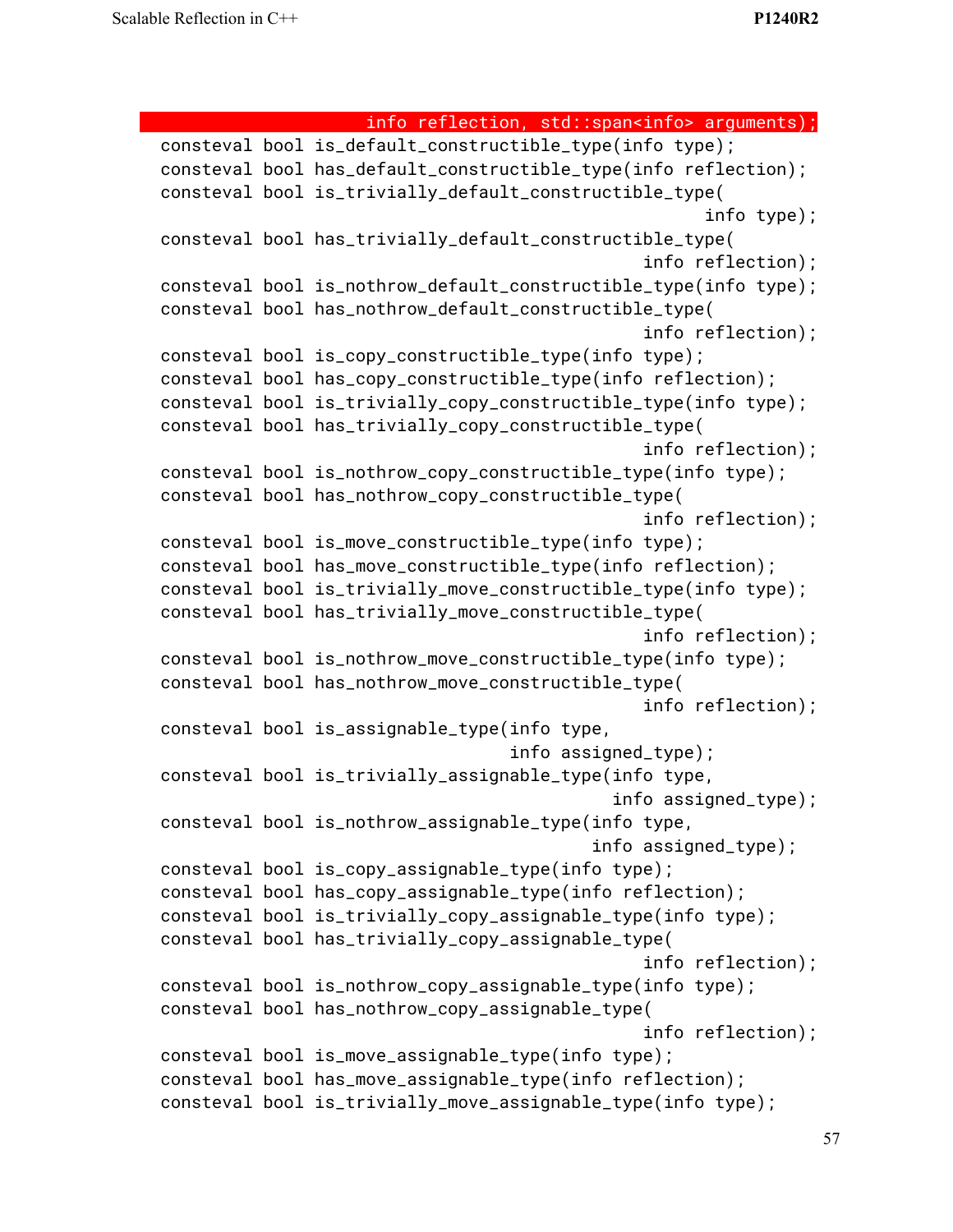```
consteval bool has_trivially_move_assignable_type(
                                               info reflection);
consteval bool is_nothrow_move_assignable_type(info type);
consteval bool has_nothrow_move_assignable_type(
                                               info reflection);
consteval bool is_destructible_type(info type);
consteval bool has_destructible_type(info reflection);
consteval bool is_trivially_destructible_type(info type);
consteval bool has_trivially_destructible_type(info reflection);
consteval bool is_nothrow_destructible_type(info type);
consteval bool has_nothrow_destructible_type(info reflection);
consteval bool is_swappable(info reflection);
consteval bool is_nothrow_swappable(info reflection);
consteval bool is_swappable_with(
                          info reflection1, info reflection2);
consteval bool is_nothrow_swappable_with(
                          info reflection1, info reflection2);
```
#### // Captures

consteval std::span<info> captures\_of(info reflection);

```
consteval bool has_default_ref_capture(info reflection);
consteval bool has_default_copy_capture(info reflection);
consteval bool is_capture(info reflection);
consteval bool is_simple_capture(info reflection);
consteval bool is_ref_capture(info reflection);
consteval bool is_copy_capture(info reflection);
consteval bool is_explicit_capture(info reflection);
consteval bool is_init_capture(info reflection);
consteval bool has_captures(info reflection);
```
// Type relations

| consteval bool is_same(info reflection1, info reflection2);   |
|---------------------------------------------------------------|
| consteval bool is_base_of(info base_type, info derived_type); |
| consteval bool is_convertible(info from_type, info to_type);  |
| consteval bool is_nothrow_convertible(                        |
| info from_type, info to_type);                                |

// Invocation

consteval bool is\_invocable(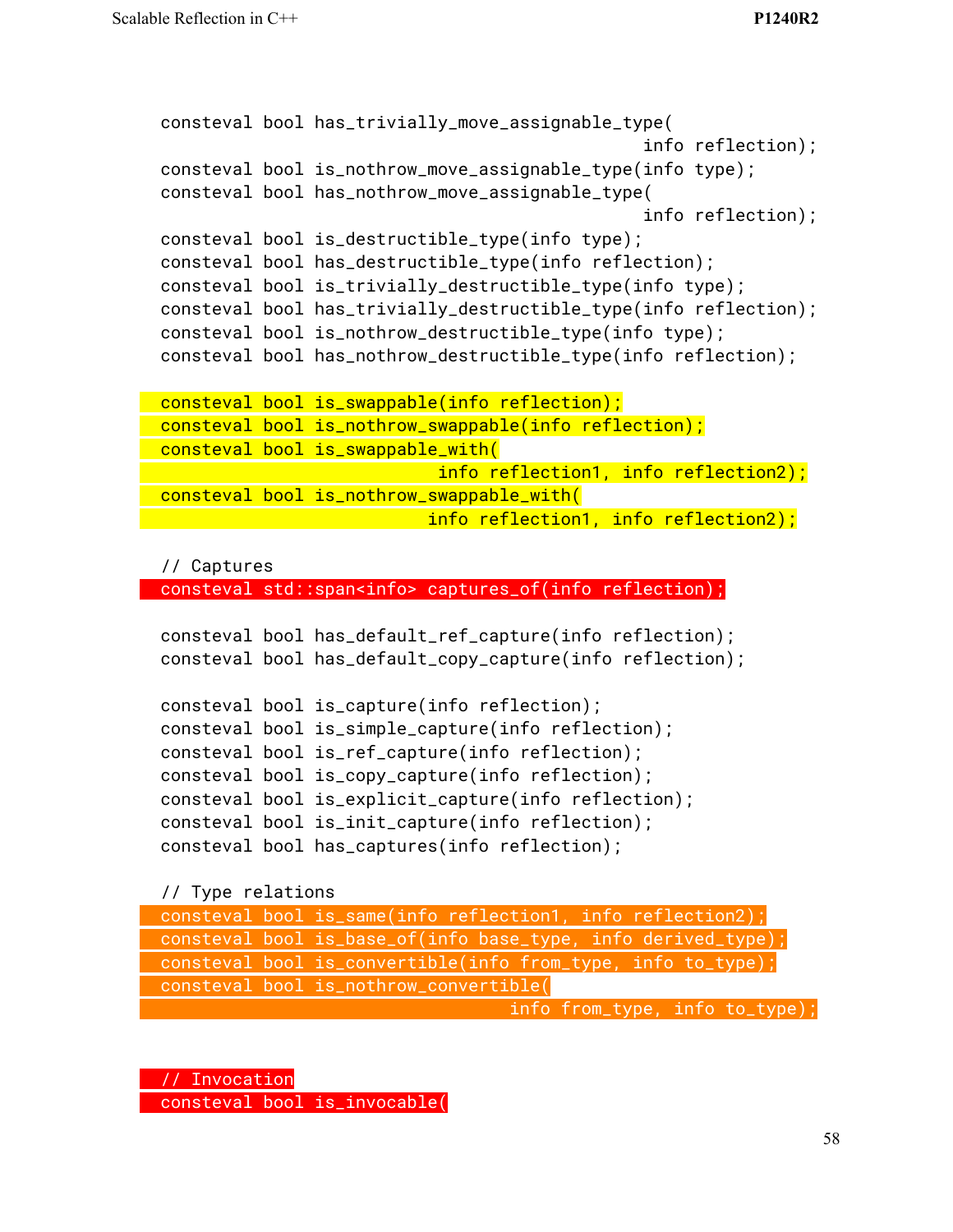| info function, std::span <info> arguments);</info>               |
|------------------------------------------------------------------|
| consteval bool is_nothrow_invocable(                             |
| info function, std::span <info> arguments);</info>               |
| consteval bool is_invocable_r(                                   |
| info function, std:: span <info> arguments, info result);</info> |
| consteval bool is_nothrow_invocable_r(                           |
| info function, std::span <info> arguments, info result);</info>  |
|                                                                  |
| // Type transformation                                           |
| consteval info remove_const(info type);                          |
| consteval info remove_volatile(info type);                       |
| consteval info remove_cv(info type);                             |
| consteval info add_const(info type);                             |
| consteval info add_volatile(info type);                          |
| consteval info add_cv(info type);                                |
| consteval info remove_reference(info type);                      |
| consteval info add_lvalue_reference(info type);                  |
| consteval info add_rvalue_reference(info type);                  |
| consteval info remove_pointer(info type);                        |
| consteval info add_pointer(info type);                           |
| consteval info remove_cvref(info type);                          |
| consteval info decay(info type);                                 |
| consteval info make_signed(info type);                           |
| consteval info make_unsigned(info type);                         |
|                                                                  |

consteval info aligned\_storage( std::size\_t length, std::size\_t align =  $/*$  default-alignment  $*/$  ; consteval info aligned\_union( std::size\_t length, std::span<info> types);

consteval info enable\_if(bool cond, info type = ^void);

```
// Associated types
```

| consteval info this_ref_type_of(info mem_function);        |
|------------------------------------------------------------|
| consteval info common_type(std::span <info> types);</info> |
| consteval info underlying_type_of(info reflection);        |
| consteval info invoke_result(                              |
| info function, std::span <info> arguments);</info>         |
| consteval info type_of(info reflection);                   |
| consteval info return_type_of(info function);              |
|                                                            |

// Associated reflections